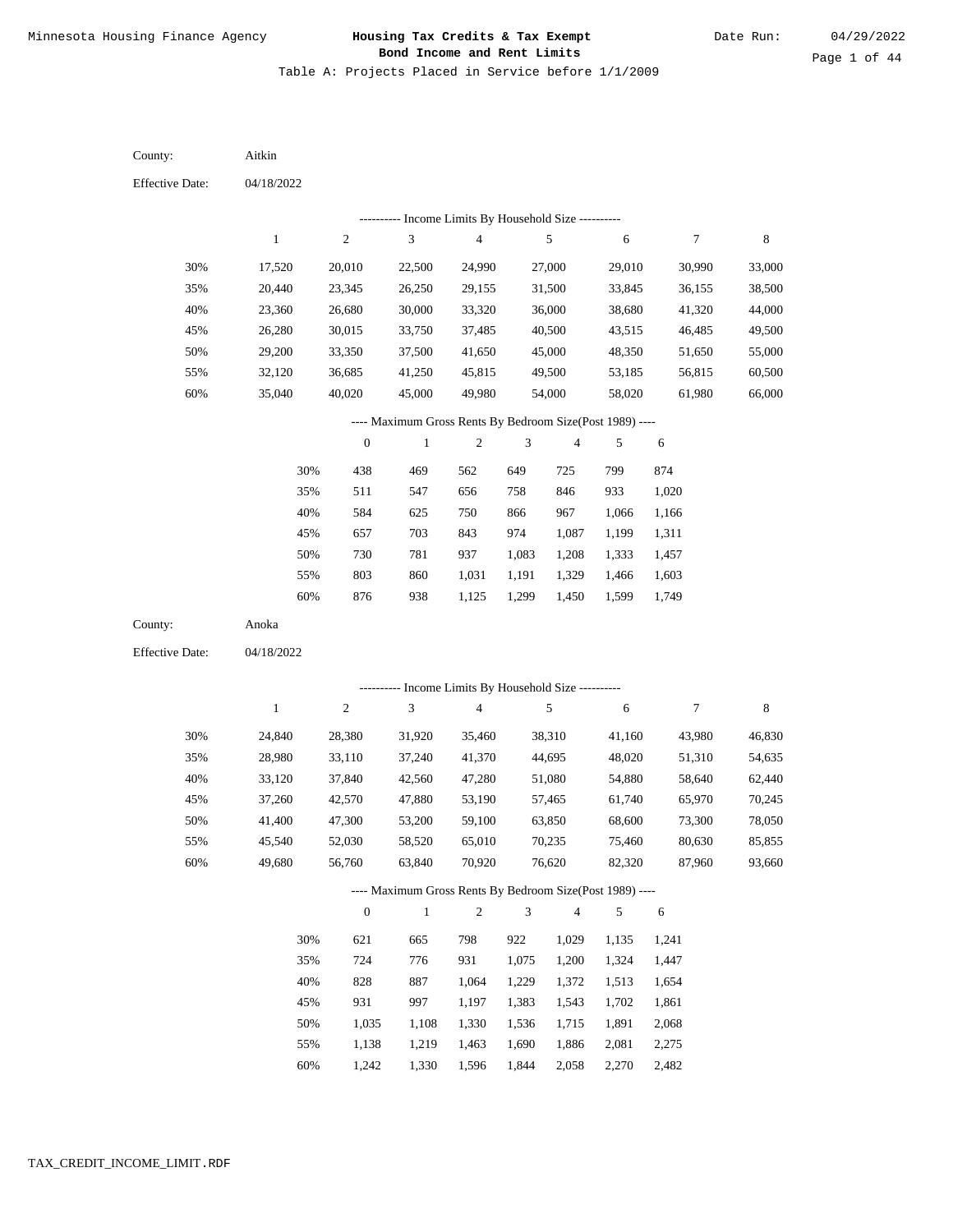Table A: Projects Placed in Service before 1/1/2009

| County:                | Becker       |                  |                                                          |                         |                |                |        |                  |         |
|------------------------|--------------|------------------|----------------------------------------------------------|-------------------------|----------------|----------------|--------|------------------|---------|
| <b>Effective Date:</b> | 04/18/2022   |                  |                                                          |                         |                |                |        |                  |         |
|                        |              |                  | --------- Income Limits By Household Size ----------     |                         |                |                |        |                  |         |
|                        | $\mathbf{1}$ | $\boldsymbol{2}$ | 3                                                        | $\overline{\mathbf{4}}$ |                | 5              | 6      | $\boldsymbol{7}$ | $\,8\,$ |
| 30%                    | 18,450       | 21,090           | 23,730                                                   | 26,340                  |                | 28,470         | 30,570 | 32,670           | 34,770  |
| 35%                    | 21,525       | 24,605           | 27,685                                                   | 30,730                  |                | 33,215         | 35,665 | 38,115           | 40,565  |
| 40%                    | 24,600       | 28,120           | 31,640                                                   | 35,120                  |                | 37,960         | 40,760 | 43,560           | 46,360  |
| 45%                    | 27,675       | 31,635           | 35,595                                                   | 39,510                  |                | 42,705         | 45,855 | 49,005           | 52,155  |
| 50%                    | 30,750       | 35,150           | 39,550                                                   | 43,900                  |                | 47,450         | 50,950 | 54,450           | 57,950  |
| 55%                    | 33,825       | 38,665           | 43,505                                                   | 48,290                  |                | 52,195         | 56,045 | 59,895           | 63,745  |
| 60%                    | 36,900       | 42,180           | 47,460                                                   | 52,680                  |                | 56,940         | 61,140 | 65,340           | 69,540  |
|                        |              |                  | ---- Maximum Gross Rents By Bedroom Size(Post 1989) ---- |                         |                |                |        |                  |         |
|                        |              | $\boldsymbol{0}$ | $\mathbf{1}$                                             | $\boldsymbol{2}$        | 3              | $\overline{4}$ | 5      | 6                |         |
|                        | 30%          | 461              | 494                                                      | 593                     | 685            | 764            | 843    | 921              |         |
|                        | 35%          | 538              | 576                                                      | 692                     | 799            | 891            | 983    | 1,075            |         |
|                        | 40%          | 615              | 659                                                      | 791                     | 913            | 1,019          | 1,124  | 1,229            |         |
|                        | 45%          | 691              | 741                                                      | 889                     | 1,027          | 1,146          | 1,264  | 1,382            |         |
|                        | 50%          | 768              | 823                                                      | 988                     | 1,141          | 1,273          | 1,405  | 1,536            |         |
|                        | 55%          | 845              | 906                                                      | 1,087                   | 1,256          | 1,401          | 1,545  | 1,690            |         |
|                        | 60%          | 922              | 988                                                      | 1,186                   | 1,370          | 1,528          | 1,686  | 1,843            |         |
| County:                | Beltrami     |                  |                                                          |                         |                |                |        |                  |         |
| <b>Effective Date:</b> | 04/18/2022   |                  |                                                          |                         |                |                |        |                  |         |
|                        |              |                  | --------- Income Limits By Household Size ----------     |                         |                |                |        |                  |         |
|                        | $\mathbf{1}$ | $\boldsymbol{2}$ | 3                                                        | $\overline{\mathbf{4}}$ |                | 5              | 6      | $\boldsymbol{7}$ | $\,8\,$ |
| 30%                    | 17,520       | 20,010           | 22,500                                                   | 24,990                  |                | 27,000         | 29,010 | 30,990           | 33,000  |
| 35%                    | 20,440       | 23,345           | 26,250                                                   | 29,155                  |                | 31,500         | 33,845 | 36,155           | 38,500  |
| 40%                    | 23,360       | 26,680           | 30,000                                                   | 33,320                  |                | 36,000         | 38,680 | 41,320           | 44,000  |
| 45%                    | 26,280       | 30,015           | 33,750                                                   | 37,485                  |                | 40,500         | 43,515 | 46,485           | 49,500  |
| 50%                    | 29,200       | 33,350           | 37,500                                                   | 41,650                  |                | 45,000         | 48,350 | 51,650           | 55,000  |
| 55%                    | 32,120       | 36,685           | 41,250                                                   | 45,815                  |                | 49,500         | 53,185 | 56,815           | 60,500  |
| 60%                    | 35,040       | 40,020           | 45,000                                                   | 49,980                  |                | 54,000         | 58,020 | 61,980           | 66,000  |
|                        |              |                  | ---- Maximum Gross Rents By Bedroom Size(Post 1989) ---- |                         |                |                |        |                  |         |
|                        |              | $\mathbf{0}$     | $\mathbf{1}$                                             | $\sqrt{2}$              | $\mathfrak{Z}$ | $\sqrt{4}$     | 5      | 6                |         |
|                        | 30%          | 438              | 469                                                      | 562                     | 649            | 725            | 799    | 874              |         |
|                        | 35%          | 511              | 547                                                      | 656                     | 758            | 846            | 933    | 1,020            |         |
|                        | 40%          | 584              | 625                                                      | 750                     | 866            | 967            | 1,066  | 1,166            |         |
|                        | 45%          | 657              | 703                                                      | 843                     | 974            | 1,087          | 1,199  | 1,311            |         |
|                        | 50%          | 730              | 781                                                      | 937                     | 1,083          | 1,208          | 1,333  | 1,457            |         |
|                        | 55%          | 803              | 860                                                      | 1,031                   | 1,191          | 1,329          | 1,466  | 1,603            |         |

876 938 1,125 1,299 1,450 1,599 1,749 60%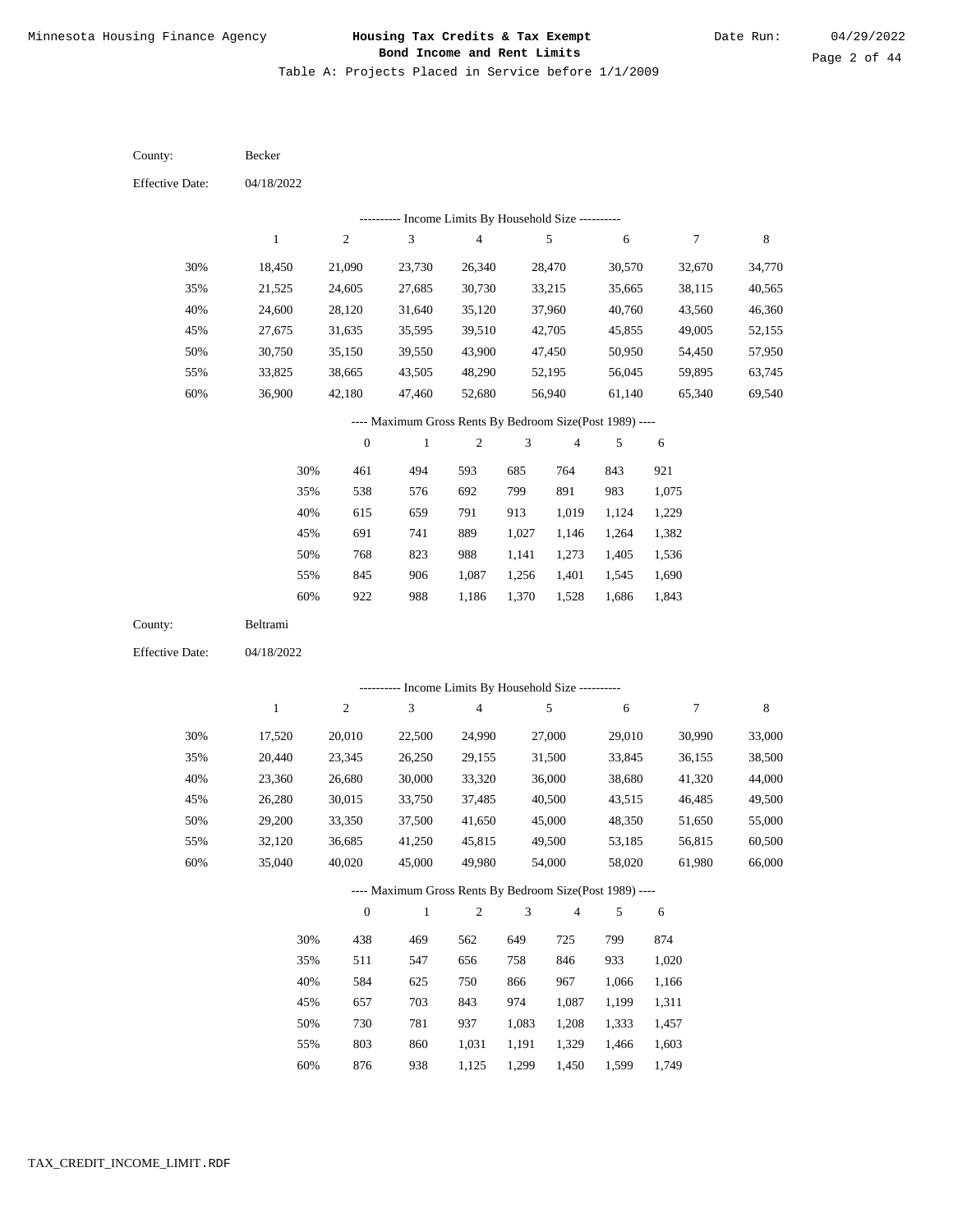Table A: Projects Placed in Service before 1/1/2009

04/18/2022 04/18/2022 Benton Big Stone 30% 35% 40% 45% 50% 55% 60% 30% 35% 40% 45% 50% 55% 60% 18,600 21,700 24,800 27,900 31,000 34,100 37,200 20,220 23,590 26,960 30,330 33,700 37,070 40,440 21,240 24,780 28,320 31,860 35,400 38,940 42,480 23,100 26,950 30,800 34,650 38,500 42,350 46,200 23,910 27,895 31,880 35,865 39,850 43,835 47,820 25,980 30,310 34,640 38,970 43,300 47,630 51,960 26,550 30,975 35,400 39,825 44,250 48,675 53,100 28,860 33,670 38,480 43,290 48,100 52,910 57,720 28,680 33,460 38,240 43,020 47,800 52,580 57,360 31,170 36,365 41,560 46,755 51,950 57,145 62,340 30,810 35,945 41,080 46,215 51,350 56,485 61,620 33,480 39,060 44,640 50,220 55,800 61,380 66,960 32,940 38,430 43,920 49,410 54,900 60,390 65,880 35,790 41,755 47,720 53,685 59,650 65,615 71,580 35,070 40,915 46,760 52,605 58,450 64,295 70,140 38,100 44,450 50,800 57,150 63,500 69,850 76,200 465 542 620 697 775 852 930 505 589 674 758 842 926 1,011 498 581 664 747 830 913 996 541 631 722 812 902 992 1,083 597 697 797 896 996 1,095 1,195 649 757 866 974 1,082 1,190 1,299 690 805 920 1,035 1,150 1,265 1,380 750 875 1,000 1,125 1,250 1,375 1,500 770 898 1,027 1,155 1,283 1,412 1,540 837 976 1,116 1,255 1,395 1,534 1,674 850 991 1,133 1,275 1,416 1,558 1,700 923 1,077 1,231 1,385 1,539 1,693 1,847 929 1,084 1,239 1,393 1,548 1,703 1,858 1,010 1,178 1,346 1,515 1,683 1,851 2,020 County: County: Effective Date: Effective Date: 1 1 2 2 3 3 4 4 5 5 6 6 7 7 8 8 0 0 1 1 2 2 3 3 4 4 5 5 6 6 ---------- Income Limits By Household Size ---------- ---------- Income Limits By Household Size ---------- ---- Maximum Gross Rents By Bedroom Size(Post 1989) ---- ---- Maximum Gross Rents By Bedroom Size(Post 1989) ---- 30% 35% 40% 45% 50% 55% 60% 30% 35% 40% 45% 50% 55% 60%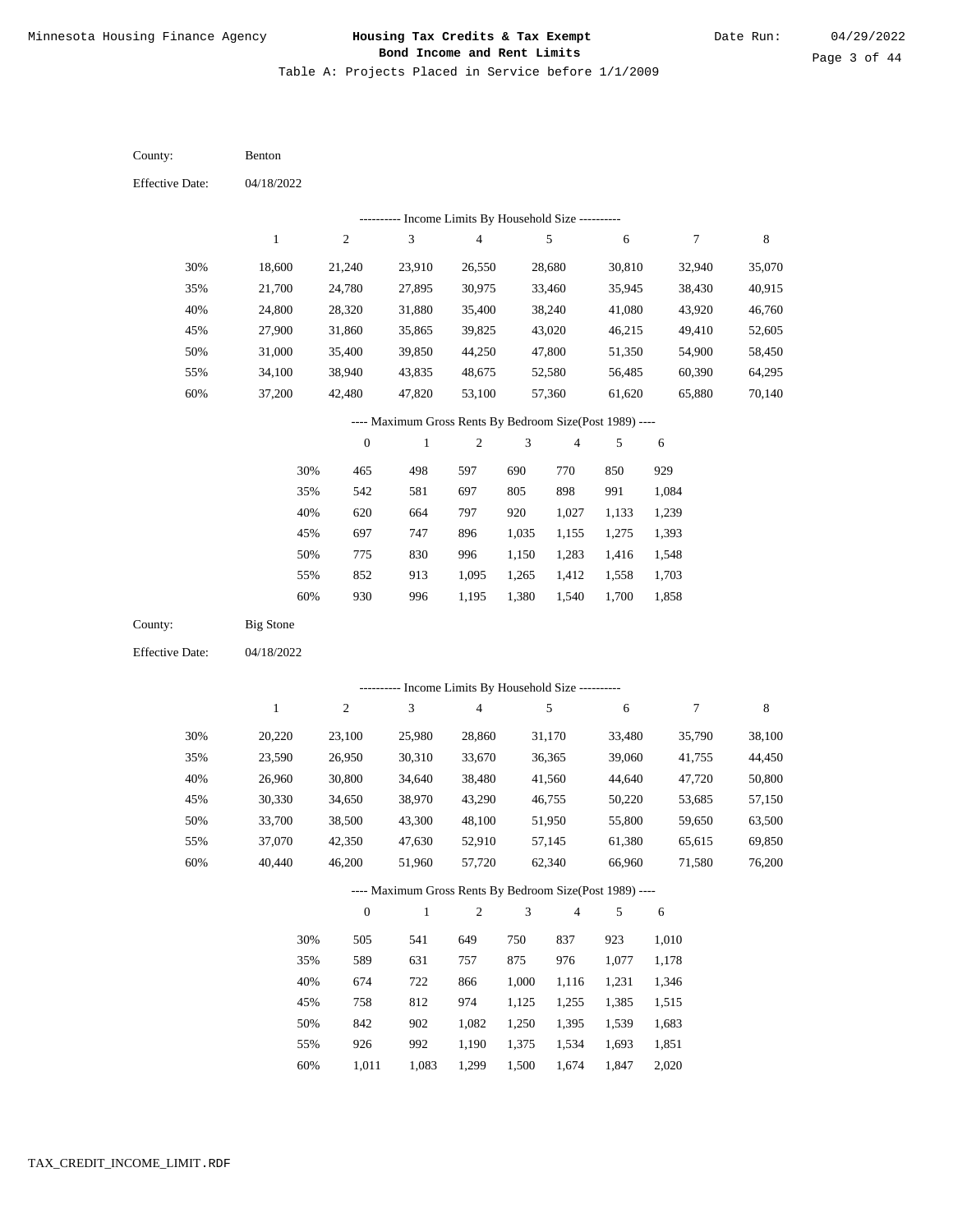Table A: Projects Placed in Service before 1/1/2009

| County:                | <b>Blue Earth</b> |                  |                                                          |                         |                |                  |                  |                  |                  |
|------------------------|-------------------|------------------|----------------------------------------------------------|-------------------------|----------------|------------------|------------------|------------------|------------------|
| <b>Effective Date:</b> | 04/18/2022        |                  |                                                          |                         |                |                  |                  |                  |                  |
|                        |                   |                  | ---------- Income Limits By Household Size ----------    |                         |                |                  |                  |                  |                  |
|                        | $\mathbf{1}$      | $\overline{c}$   | $\ensuremath{\mathfrak{Z}}$                              | $\overline{\mathbf{4}}$ |                | 5                | 6                | 7                | $\,8\,$          |
| 30%                    | 19,950            | 22,800           | 25,650                                                   | 28,470                  |                | 30,750           | 33,030           | 35,310           | 37,590           |
| 35%                    | 23,275            | 26,600           | 29,925                                                   | 33,215                  |                | 35,875           | 38,535           | 41,195           | 43,855           |
| 40%                    | 26,600            | 30,400           | 34,200                                                   | 37,960                  |                | 41,000           | 44,040           | 47,080           | 50,120           |
| 45%                    | 29,925            | 34,200           | 38,475                                                   | 42,705                  |                | 46,125           | 49,545           | 52,965           | 56,385           |
| 50%                    | 33,250            | 38,000           | 42,750                                                   | 47,450                  |                | 51,250           | 55,050           | 58,850           | 62,650           |
| 55%                    | 36,575            | 41,800           | 47,025                                                   | 52,195                  |                | 56,375           | 60,555           | 64,735           | 68,915           |
| 60%                    | 39,900            | 45,600           | 51,300                                                   | 56,940                  |                | 61,500           | 66,060           | 70,620           | 75,180           |
|                        |                   |                  | ---- Maximum Gross Rents By Bedroom Size(Post 1989) ---- |                         |                |                  |                  |                  |                  |
|                        |                   | $\boldsymbol{0}$ | $\mathbf{1}$                                             | $\boldsymbol{2}$        | 3              | $\overline{4}$   | 5                | 6                |                  |
|                        | 30%               | 498              | 534                                                      | 641                     | 740            | 825              | 911              | 996              |                  |
|                        | 35%               | 581              | 623                                                      | 748                     | 863            | 963              | 1,063            | 1,162            |                  |
|                        | 40%               | 665              | 712                                                      | 855                     | 987            | 1,101            | 1,215            | 1,328            |                  |
|                        | 45%               | 748              | 801                                                      | 961                     | 1,110          | 1,238            | 1,366            | 1,494            |                  |
|                        | 50%               | 831              | 890                                                      | 1,068                   | 1,233          | 1,376            | 1,518            | 1,660            |                  |
|                        | 55%               | 914              | 979                                                      | 1,175                   | 1,357          | 1,513            | 1,670            | 1,826            |                  |
|                        | 60%               | 997              | 1,068                                                    | 1,282                   | 1,480          | 1,651            | 1,822            | 1,992            |                  |
| County:                | Brown             |                  |                                                          |                         |                |                  |                  |                  |                  |
| <b>Effective Date:</b> | 04/18/2022        |                  |                                                          |                         |                |                  |                  |                  |                  |
|                        |                   |                  | --------- Income Limits By Household Size ----------     |                         |                |                  |                  |                  |                  |
|                        | $\mathbf{1}$      | $\sqrt{2}$       | 3                                                        | 4                       |                | 5                | 6                | 7                | $\,8\,$          |
|                        |                   |                  |                                                          |                         |                |                  |                  |                  |                  |
| 30%<br>35%             | 18,360            | 20,970           | 23,580                                                   | 26,190                  |                | 28,290           | 30,390           | 32,490           | 34,590           |
| 40%                    | 21,420<br>24,480  | 24,465<br>27,960 | 27,510<br>31,440                                         | 30,555<br>34,920        |                | 33,005<br>37,720 | 35,455<br>40,520 | 37,905<br>43,320 | 40,355<br>46,120 |
| 45%                    | 27,540            | 31,455           | 35,370                                                   | 39,285                  |                | 42,435           | 45,585           | 48,735           | 51,885           |
| 50%                    | 30,600            | 34,950           | 39,300                                                   | 43,650                  |                | 47,150           | 50,650           | 54,150           | 57,650           |
| 55%                    | 33,660            | 38,445           | 43,230                                                   | 48,015                  |                | 51,865           | 55,715           | 59,565           | 63,415           |
| 60%                    | 36,720            | 41,940           | 47,160                                                   | 52,380                  |                | 56,580           | 60,780           | 64,980           | 69,180           |
|                        |                   |                  | ---- Maximum Gross Rents By Bedroom Size(Post 1989) ---- |                         |                |                  |                  |                  |                  |
|                        |                   | $\mathbf{0}$     | $\,1\,$                                                  | $\sqrt{2}$              | $\mathfrak{Z}$ | $\overline{4}$   | 5                | 6                |                  |
|                        |                   |                  |                                                          |                         |                |                  |                  |                  |                  |
|                        | 35%               | 535              | 573                                                      | 687                     | 794            | 886              | 978              | 1,069            |                  |
|                        | 40%               | 612              | 655                                                      | 786                     | 908            | 1,013            | 1,118            | 1,222            |                  |
|                        | 45%               | 688              | 737                                                      | 884                     | 1,021          | 1,139            | 1,257            | 1,374            |                  |
|                        | 50%               | 765              | 819                                                      | 982                     | 1,135          | 1,266            | 1,397            | 1,527            |                  |
|                        | 55%               | 841              | 901                                                      | 1,080                   | 1,248          | 1,392            | 1,537            | 1,680            |                  |
|                        | 30%               | 459              | 491                                                      | 589                     | 681            | 759              | 838              | 916              |                  |
|                        |                   |                  |                                                          |                         |                |                  |                  |                  |                  |
|                        |                   |                  |                                                          |                         |                |                  |                  |                  |                  |

918 983 1,179 1,362 1,519 1,677 1,833 60%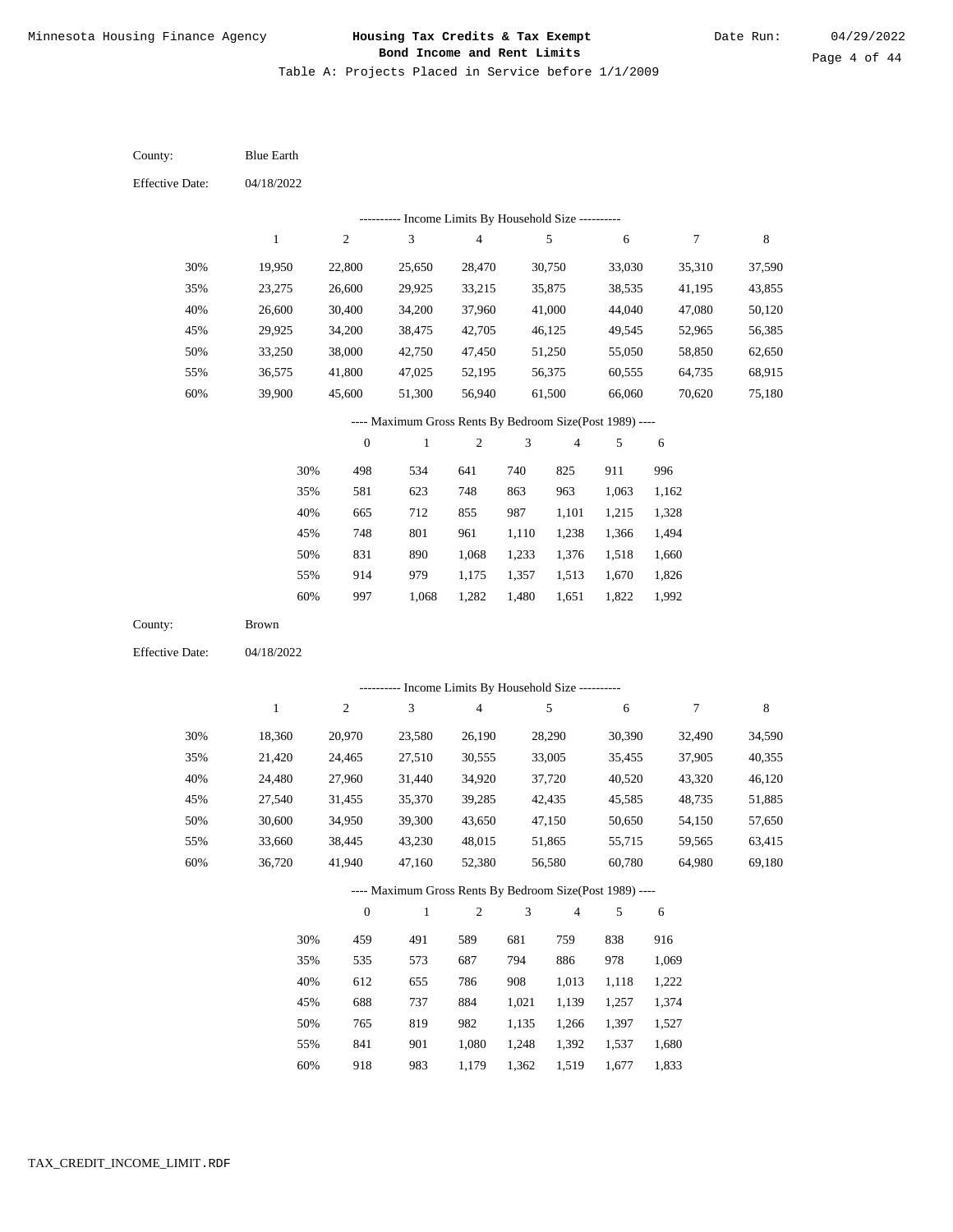Table A: Projects Placed in Service before 1/1/2009

04/18/2022 04/18/2022 Carlton Carver 30% 35% 40% 45% 50% 55% 60% 30% 35% 40% 45% 50% 55% 60% 18,690 21,805 24,920 28,035 31,150 34,265 37,380 24,840 28,980 33,120 37,260 41,400 45,540 49,680 21,360 24,920 28,480 32,040 35,600 39,160 42,720 28,380 33,110 37,840 42,570 47,300 52,030 56,760 24,030 28,035 32,040 36,045 40,050 44,055 48,060 31,920 37,240 42,560 47,880 53,200 58,520 63,840 26,700 31,150 35,600 40,050 44,500 48,950 53,400 35,460 41,370 47,280 53,190 59,100 65,010 70,920 28,860 33,670 38,480 43,290 48,100 52,910 57,720 38,310 44,695 51,080 57,465 63,850 70,235 76,620 30,990 36,155 41,320 46,485 51,650 56,815 61,980 41,160 48,020 54,880 61,740 68,600 75,460 82,320 33,120 38,640 44,160 49,680 55,200 60,720 66,240 43,980 51,310 58,640 65,970 73,300 80,630 87,960 35,250 41,125 47,000 52,875 58,750 64,625 70,500 46,830 54,635 62,440 70,245 78,050 85,855 93,660 467 545 623 700 778 856 934 621 724 828 931 1,035 1,138 1,242 500 584 667 750 834 917 1,001 665 776 887 997 1,108 1,219 1,330 600 700 801 901 1,001 1,101 1,201 798 931 1,064 1,197 1,330 1,463 1,596 694 810 926 1,041 1,157 1,273 1,389 922 1,075 1,229 1,383 1,536 1,690 1,844 774 903 1,033 1,162 1,291 1,420 1,549 1,029 1,200 1,372 1,543 1,715 1,886 2,058 854 997 1,139 1,281 1,424 1,566 1,709 1,135 1,324 1,513 1,702 1,891 2,081 2,270 934 1,090 1,246 1,401 1,557 1,713 1,869 1,241 1,447 1,654 1,861 2,068 2,275 2,482 County: County: Effective Date: Effective Date: 1 1 2 2 3 3 4 4 5 5 6 6 7 7 8 8 0 0 1 1 2 2 3 3 4 4 5 5 6 6 ---------- Income Limits By Household Size ---------- ---------- Income Limits By Household Size ---------- ---- Maximum Gross Rents By Bedroom Size(Post 1989) ---- ---- Maximum Gross Rents By Bedroom Size(Post 1989) ---- 30% 35% 40% 45% 50% 55% 60% 30% 35% 40% 45% 50% 55% 60%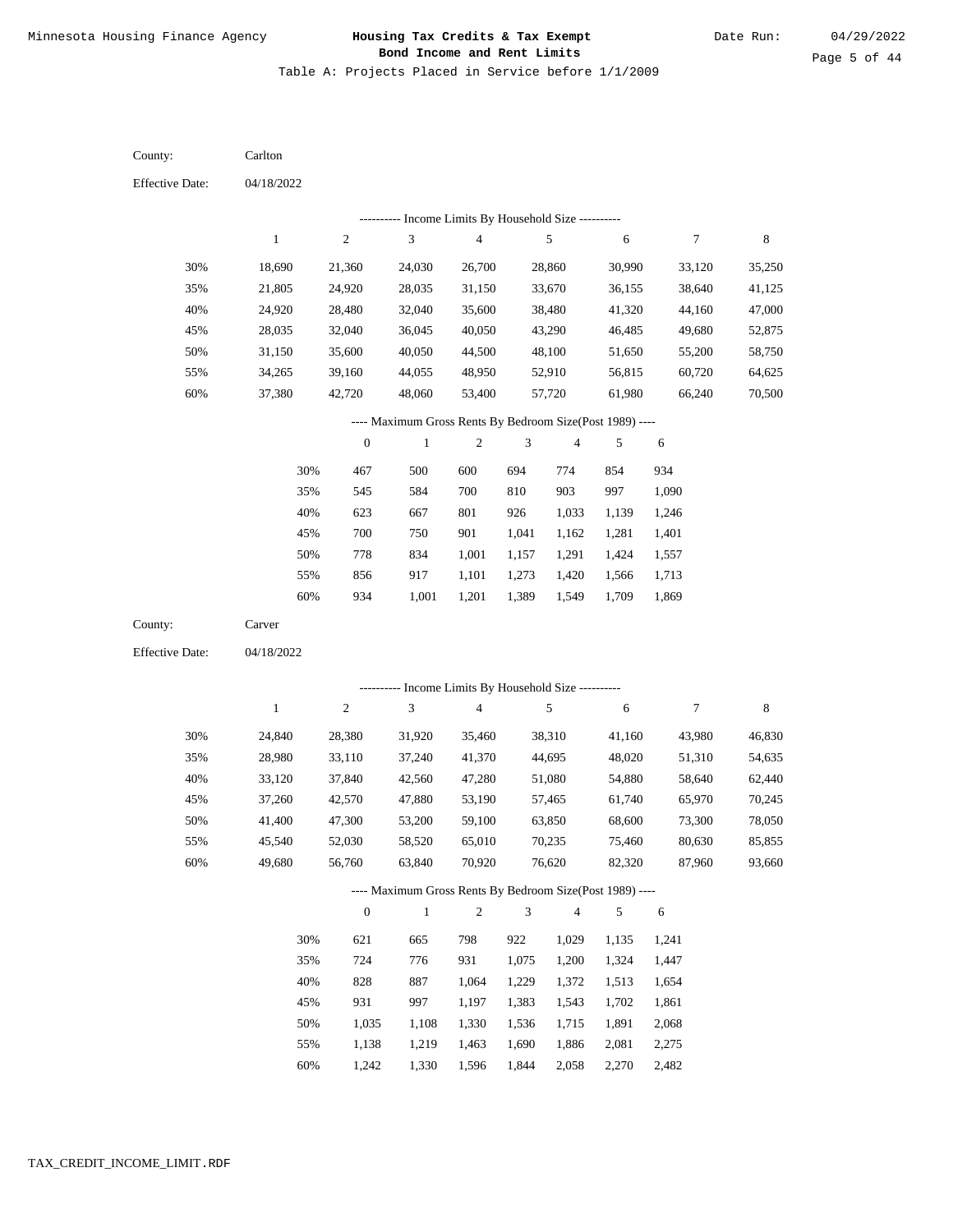Table A: Projects Placed in Service before 1/1/2009

04/18/2022 04/18/2022 Cass Chippewa 30% 35% 40% 45% 50% 55% 60% 30% 35% 40% 45% 50% 55% 60% 17,520 20,440 23,360 26,280 29,200 32,120 35,040 17,520 20,440 23,360 26,280 29,200 32,120 35,040 20,010 23,345 26,680 30,015 33,350 36,685 40,020 20,010 23,345 26,680 30,015 33,350 36,685 40,020 22,500 26,250 30,000 33,750 37,500 41,250 45,000 22,500 26,250 30,000 33,750 37,500 41,250 45,000 24,990 29,155 33,320 37,485 41,650 45,815 49,980 24,990 29,155 33,320 37,485 41,650 45,815 49,980 27,000 31,500 36,000 40,500 45,000 49,500 54,000 27,000 31,500 36,000 40,500 45,000 49,500 54,000 29,010 33,845 38,680 43,515 48,350 53,185 58,020 29,010 33,845 38,680 43,515 48,350 53,185 58,020 30,990 36,155 41,320 46,485 51,650 56,815 61,980 30,990 36,155 41,320 46,485 51,650 56,815 61,980 33,000 38,500 44,000 49,500 55,000 60,500 66,000 33,000 38,500 44,000 49,500 55,000 60,500 66,000 438 511 584 657 730 803 876 438 511 584 657 730 803 876 469 547 625 703 781 860 938 469 547 625 703 781 860 938 562 656 750 843 937 1,031 1,125 562 656 750 843 937 1,031 1,125 649 758 866 974 1,083 1,191 1,299 649 758 866 974 1,083 1,191 1,299 725 846 967 1,087 1,208 1,329 1,450 725 846 967 1,087 1,208 1,329 1,450 799 933 1,066 1,199 1,333 1,466 1,599 799 933 1,066 1,199 1,333 1,466 1,599 874 1,020 1,166 1,311 1,457 1,603 1,749 874 1,020 1,166 1,311 1,457 1,603 1,749 County: County: Effective Date: Effective Date: 1 1 2 2 3 3 4 4 5 5 6 6 7 7 8 8 0 0 1 1 2 2 3 3 4 4 5 5 6 6 ---------- Income Limits By Household Size ---------- ---------- Income Limits By Household Size ---------- ---- Maximum Gross Rents By Bedroom Size(Post 1989) ---- ---- Maximum Gross Rents By Bedroom Size(Post 1989) ---- 30% 35% 40% 45% 50% 55% 60% 30% 35% 40% 45% 50% 55% 60%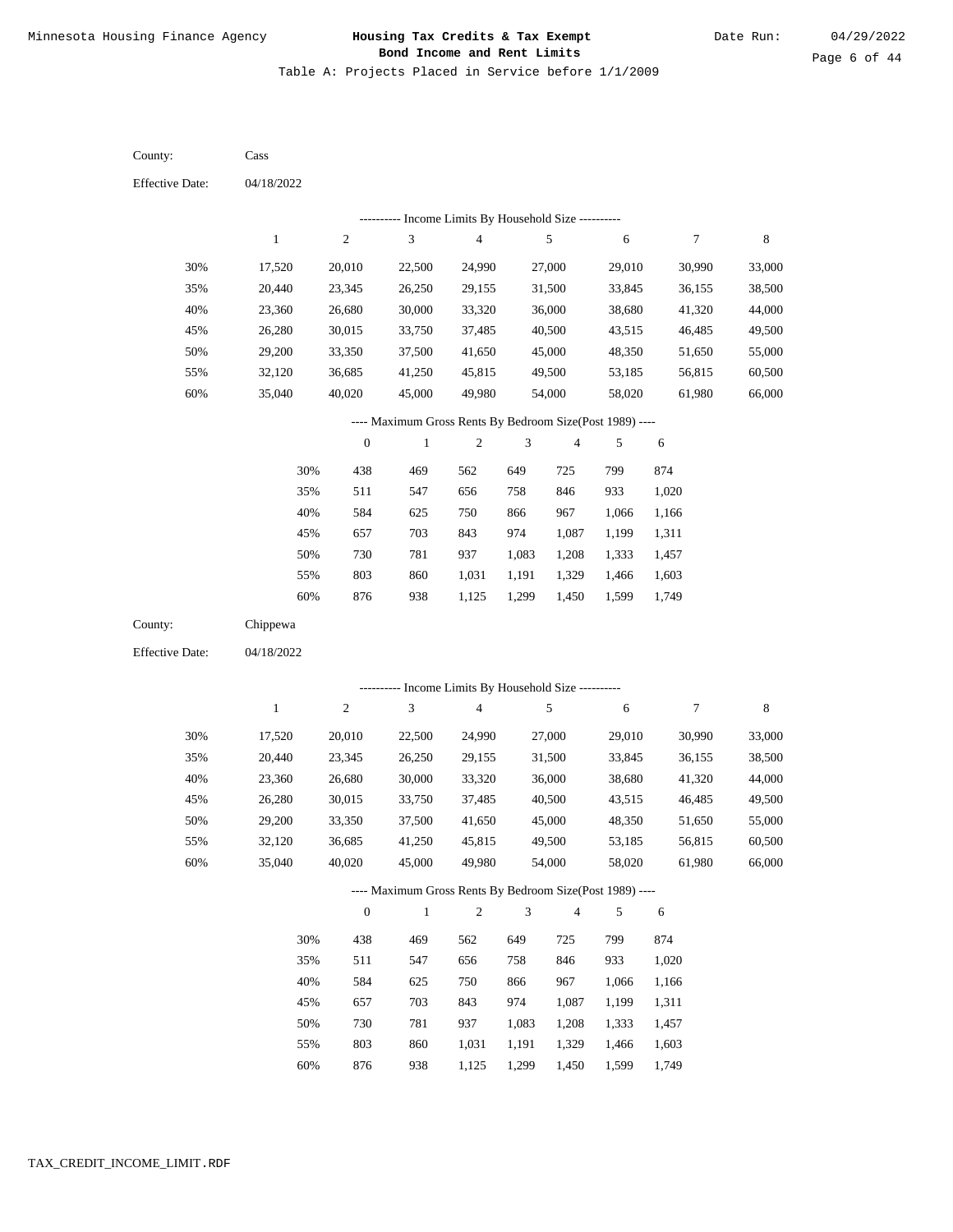Table A: Projects Placed in Service before 1/1/2009

| County:                | Chisago          |                  |                                                          |                         |                |                  |                  |                  |                  |
|------------------------|------------------|------------------|----------------------------------------------------------|-------------------------|----------------|------------------|------------------|------------------|------------------|
| <b>Effective Date:</b> | 04/18/2022       |                  |                                                          |                         |                |                  |                  |                  |                  |
|                        |                  |                  | --------- Income Limits By Household Size ----------     |                         |                |                  |                  |                  |                  |
|                        | $\mathbf{1}$     | $\overline{c}$   | 3                                                        | $\overline{\mathbf{4}}$ |                | 5                | $\sqrt{6}$       | $\boldsymbol{7}$ | $\,8\,$          |
| 30%                    | 24,840           | 28,380           | 31,920                                                   | 35,460                  |                | 38,310           | 41,160           | 43,980           | 46,830           |
| 35%                    | 28,980           | 33,110           | 37,240                                                   | 41,370                  |                | 44,695           | 48,020           | 51,310           | 54,635           |
| 40%                    | 33,120           | 37,840           | 42,560                                                   | 47,280                  |                | 51,080           | 54,880           | 58,640           | 62,440           |
| 45%                    | 37,260           | 42,570           | 47,880                                                   | 53,190                  |                | 57,465           | 61,740           | 65,970           | 70,245           |
| 50%                    | 41,400           | 47,300           | 53,200                                                   | 59,100                  |                | 63,850           | 68,600           | 73,300           | 78,050           |
| 55%                    | 45,540           | 52,030           | 58,520                                                   | 65,010                  |                | 70,235           | 75,460           | 80,630           | 85,855           |
| 60%                    | 49,680           | 56,760           | 63,840                                                   | 70,920                  |                | 76,620           | 82,320           | 87,960           | 93,660           |
|                        |                  |                  | ---- Maximum Gross Rents By Bedroom Size(Post 1989) ---- |                         |                |                  |                  |                  |                  |
|                        |                  | $\boldsymbol{0}$ | $\mathbf{1}$                                             | $\sqrt{2}$              | 3              | $\overline{4}$   | $\sqrt{5}$       | 6                |                  |
|                        | 30%              | 621              | 665                                                      | 798                     | 922            | 1,029            | 1,135            | 1,241            |                  |
|                        | 35%              | 724              | 776                                                      | 931                     | 1,075          | 1,200            | 1,324            | 1,447            |                  |
|                        | 40%              | 828              | 887                                                      | 1,064                   | 1,229          | 1,372            | 1,513            | 1,654            |                  |
|                        | 45%              | 931              | 997                                                      | 1,197                   | 1,383          | 1,543            | 1,702            | 1,861            |                  |
|                        | 50%              | 1,035            | 1,108                                                    | 1,330                   | 1,536          | 1,715            | 1,891            | 2,068            |                  |
|                        | 55%              | 1,138            | 1,219                                                    | 1,463                   | 1,690          | 1,886            | 2,081            | 2,275            |                  |
|                        | 60%              | 1,242            | 1,330                                                    | 1,596                   | 1,844          | 2,058            | 2,270            | 2,482            |                  |
| County:                | Clay             |                  |                                                          |                         |                |                  |                  |                  |                  |
| <b>Effective Date:</b> | 04/18/2022       |                  |                                                          |                         |                |                  |                  |                  |                  |
|                        |                  |                  | --------- Income Limits By Household Size ----------     |                         |                |                  |                  |                  |                  |
|                        | $\mathbf{1}$     | $\sqrt{2}$       | 3                                                        | 4                       |                | $\sqrt{5}$       | 6                | 7                | 8                |
|                        |                  |                  |                                                          |                         |                |                  |                  |                  |                  |
| 30%                    | 21,120           | 24,120           | 27,150                                                   | 30,150                  |                | 32,580           | 34,980           | 37,410           | 39,810           |
| 35%                    | 24,640           | 28,140           | 31,675                                                   | 35,175                  |                | 38,010           | 40,810           | 43,645           | 46,445           |
| 40%                    | 28,160           | 32,160           | 36,200                                                   | 40,200                  |                | 43,440           | 46,640           | 49,880           | 53,080           |
| 45%<br>50%             | 31,680           | 36,180<br>40,200 | 40,725                                                   | 45,225                  |                | 48,870           | 52,470           | 56,115           | 59,715           |
|                        | 35,200           |                  | 45,250<br>49,775                                         | 50,250                  |                | 54,300           | 58,300           | 62,350<br>68,585 | 66,350           |
| 55%<br>60%             | 38,720<br>42,240 | 44,220<br>48,240 | 54,300                                                   | 55,275<br>60,300        |                | 59,730<br>65,160 | 64,130<br>69,960 | 74,820           | 72,985<br>79,620 |
|                        |                  |                  | ---- Maximum Gross Rents By Bedroom Size(Post 1989) ---- |                         |                |                  |                  |                  |                  |
|                        |                  | $\boldsymbol{0}$ | $\,1\,$                                                  | $\boldsymbol{2}$        | $\mathfrak{Z}$ | $\sqrt{4}$       | 5                | 6                |                  |
|                        |                  |                  |                                                          |                         |                |                  |                  |                  |                  |
|                        | 30%              | 528              | 565                                                      | 678                     | 784            | 874              | 965              | 1,055            |                  |
|                        | 35%              | 616              | 659                                                      | 791                     | 914            | 1,020            | 1,126            | 1,231            |                  |
|                        | 40%              | 704              | 754                                                      | 905                     | 1,045          | 1,166            | 1,287            | 1,407            |                  |
|                        | 45%              | 792              | 848                                                      | 1,018                   | 1,176          | 1,311            | 1,447            | 1,582            |                  |
|                        | 50%              | 880              | 942                                                      | 1,131                   | 1,306          | 1,457            | 1,608            | 1,758            |                  |
|                        | 55%              | 968              | 1,036                                                    | 1,244                   | 1,437          | 1,603            | 1,769            | 1,934            |                  |

1,056 1,131 1,357 1,568 1,749 1,930 2,110 60%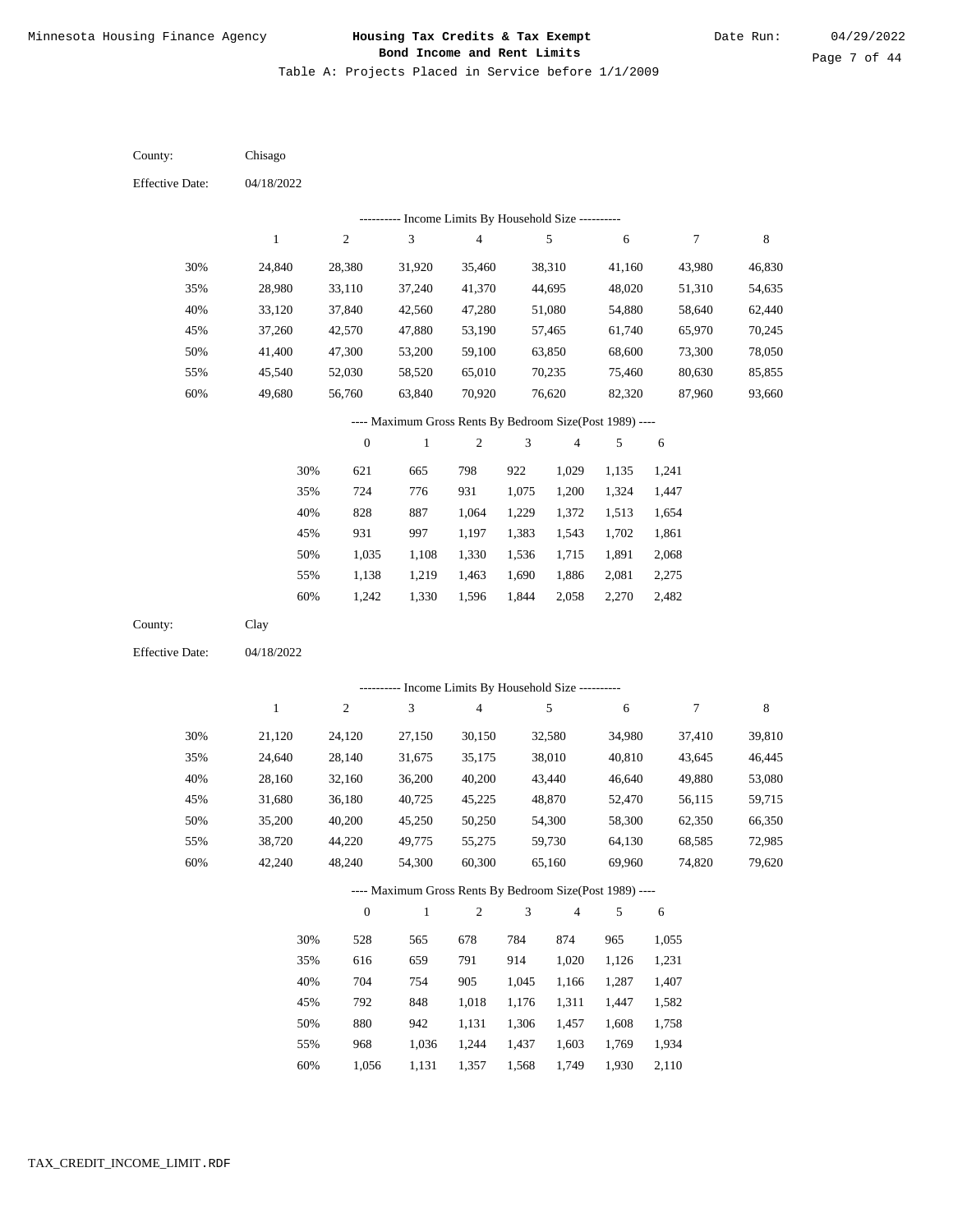Table A: Projects Placed in Service before 1/1/2009

04/18/2022 04/18/2022 Clearwater Cook 30% 35% 40% 45% 50% 55% 60% 30% 35% 40% 45% 50% 55% 60% 17,880 20,860 23,840 26,820 29,800 32,780 35,760 17,520 20,440 23,360 26,280 29,200 32,120 35,040 20,430 23,835 27,240 30,645 34,050 37,455 40,860 20,010 23,345 26,680 30,015 33,350 36,685 40,020 22,980 26,810 30,640 34,470 38,300 42,130 45,960 22,500 26,250 30,000 33,750 37,500 41,250 45,000 25,530 29,785 34,040 38,295 42,550 46,805 51,060 24,990 29,155 33,320 37,485 41,650 45,815 49,980 27,600 32,200 36,800 41,400 46,000 50,600 55,200 27,000 31,500 36,000 40,500 45,000 49,500 54,000 29,640 34,580 39,520 44,460 49,400 54,340 59,280 29,010 33,845 38,680 43,515 48,350 53,185 58,020 31,680 36,960 42,240 47,520 52,800 58,080 63,360 30,990 36,155 41,320 46,485 51,650 56,815 61,980 33,720 39,340 44,960 50,580 56,200 61,820 67,440 33,000 38,500 44,000 49,500 55,000 60,500 66,000 447 521 596 670 745 819 894 438 511 584 657 730 803 478 558 638 718 798 877 957 469 547 625 703 781 860 574 670 766 861 957 1,053 1,149 562 656 750 843 937 1,031 664 774 885 996 1,106 1,217 1,328 649 758 866 974 1,083 1,191 741 864 988 1,111 1,235 1,358 1,482 725 846 967 1,087 1,208 1,329 817 953 1,090 1,226 1,362 1,498 1,635 799 933 1,066 1,199 1,333 1,466 893 1,042 1,191 1,340 1,489 1,638 1,787 874 1,020 1,166 1,311 1,457 1,603 County: County: Effective Date: Effective Date: 1 1 2 2 3 3 4 4 5 5 6 6 7 7 8 8 0 0 1 1 2 2 3 3 4 4 5 5 6 6 ---------- Income Limits By Household Size ---------- ---------- Income Limits By Household Size ---------- ---- Maximum Gross Rents By Bedroom Size(Post 1989) ---- ---- Maximum Gross Rents By Bedroom Size(Post 1989) ---- 30% 35% 40% 45% 50% 55% 60% 30% 35% 40% 45% 50% 55%

876

60%

938

1,125

1,299

1,450

1,599

1,749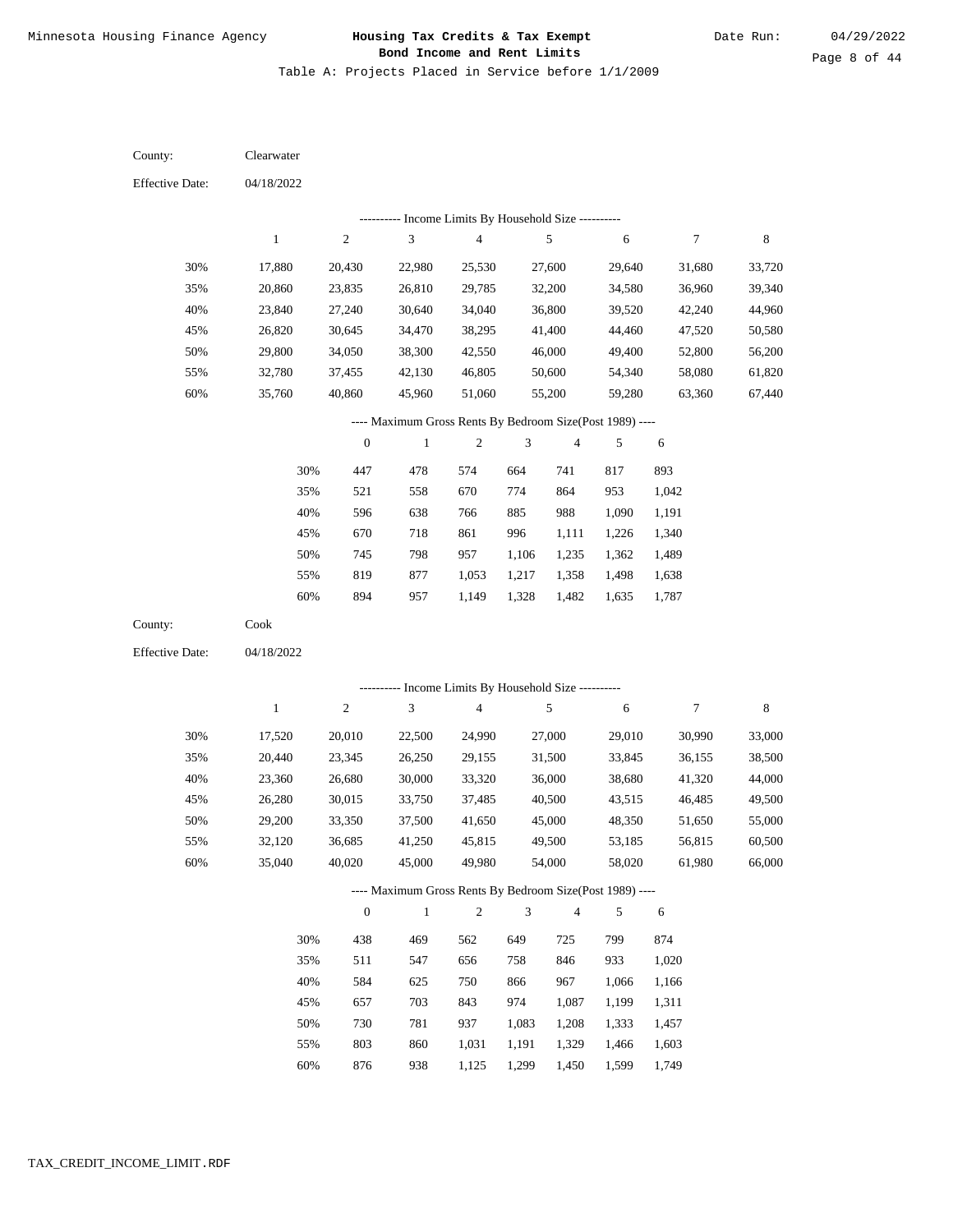Table A: Projects Placed in Service before 1/1/2009

04/18/2022 04/18/2022 **Cottonwood** Crow Wing 30% 35% 40% 45% 50% 55% 60% 30% 35% 40% 45% 50% 55% 60% 17,730 20,685 23,640 26,595 29,550 32,505 35,460 17,730 20,685 23,640 26,595 29,550 32,505 35,460 20,250 23,625 27,000 30,375 33,750 37,125 40,500 20,280 23,660 27,040 30,420 33,800 37,180 40,560 22,770 26,565 30,360 34,155 37,950 41,745 45,540 22,800 26,600 30,400 34,200 38,000 41,800 45,600 25,290 29,505 33,720 37,935 42,150 46,365 50,580 25,320 29,540 33,760 37,980 42,200 46,420 50,640 27,330 31,885 36,440 40,995 45,550 50,105 54,660 27,360 31,920 36,480 41,040 45,600 50,160 54,720 29,340 34,230 39,120 44,010 48,900 53,790 58,680 29,400 34,300 39,200 44,100 49,000 53,900 58,800 31,380 36,610 41,840 47,070 52,300 57,530 62,760 31,410 36,645 41,880 47,115 52,350 57,585 62,820 33,390 38,955 44,520 50,085 55,650 61,215 66,780 33,450 39,025 44,600 50,175 55,750 61,325 66,900 443 517 591 664 738 812 886 443 517 591 664 738 812 886 474 553 633 712 791 870 949 475 554 633 712 791 871 950 569 664 759 853 948 1,043 1,138 570 665 760 855 950 1,045 1,140 657 767 877 986 1,096 1,205 1,315 658 768 878 987 1,097 1,207 1,317 733 855 978 1,100 1,222 1,344 1,467 735 857 980 1,102 1,225 1,347 1,470 809 944 1,079 1,214 1,349 1,484 1,619 810 945 1,081 1,216 1,351 1,486 1,621 885 1,032 1,180 1,327 1,475 1,622 1,770 886 1,033 1,181 1,329 1,477 1,624 1,772 County: County: Effective Date: Effective Date: 1 1 2 2 3 3 4 4 5 5 6 6 7 7 8 8 0 0 1 1 2 2 3 3 4 4 5 5 6 6 ---------- Income Limits By Household Size ---------- ---------- Income Limits By Household Size ---------- ---- Maximum Gross Rents By Bedroom Size(Post 1989) ---- ---- Maximum Gross Rents By Bedroom Size(Post 1989) ---- 30% 35% 40% 45% 50% 55% 60% 30% 35% 40% 45% 50% 55% 60%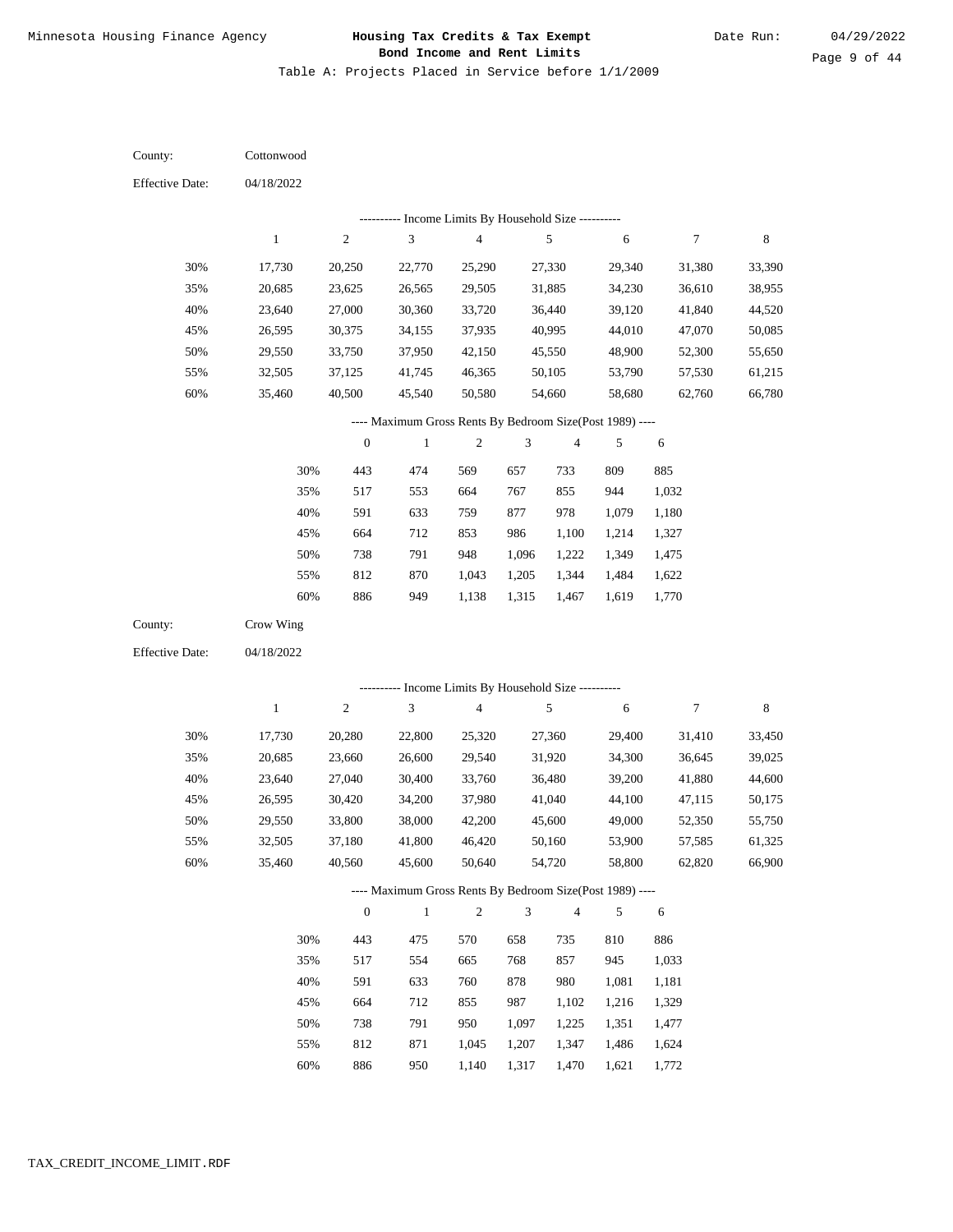Table A: Projects Placed in Service before 1/1/2009

04/18/2022 04/18/2022 Dakota Dodge 30% 35% 40% 45% 50% 55% 60% 30% 35% 40% 45% 50% 55% 60% 24,840 28,980 33,120 37,260 41,400 45,540 49,680 23,730 27,685 31,640 35,595 39,550 43,505 47,460 28,380 33,110 37,840 42,570 47,300 52,030 56,760 27,120 31,640 36,160 40,680 45,200 49,720 54,240 31,920 37,240 42,560 47,880 53,200 58,520 63,840 30,510 35,595 40,680 45,765 50,850 55,935 61,020 35,460 41,370 47,280 53,190 59,100 65,010 70,920 33,870 39,515 45,160 50,805 56,450 62,095 67,740 38,310 44,695 51,080 57,465 63,850 70,235 76,620 36,600 42,700 48,800 54,900 61,000 67,100 73,200 41,160 48,020 54,880 61,740 68,600 75,460 82,320 39,300 45,850 52,400 58,950 65,500 72,050 78,600 43,980 51,310 58,640 65,970 73,300 80,630 87,960 42,000 49,000 56,000 63,000 70,000 77,000 84,000 46,830 54,635 62,440 70,245 78,050 85,855 93,660 44,730 52,185 59,640 67,095 74,550 82,005 89,460 621 724 828 931 1,035 1,138 1,242 593 692 791 889 988 1,087 1,186 665 776 887 997 1,108 1,219 1,330 635 741 847 953 1,059 1,165 1,271 798 931 1,064 1,197 1,330 1,463 1,596 762 889 1,017 1,144 1,271 1,398 1,525 922 1,075 1,229 1,383 1,536 1,690 1,844 880 1,027 1,174 1,321 1,468 1,614 1,761 1,029 1,200 1,372 1,543 1,715 1,886 2,058 982 1,146 1,310 1,473 1,637 1,801 1,965 1,135 1,324 1,513 1,702 1,891 2,081 2,270 1,084 1,264 1,445 1,626 1,806 1,987 2,168 1,241 1,447 1,654 1,861 2,068 2,275 2,482 1,185 1,383 1,580 1,778 1,975 2,173 2,370 County: County: Effective Date: Effective Date: 1 1 2 2 3 3 4 4 5 5 6 6 7 7 8 8 0 0 1 1 2 2 3 3 4 4 5 5 6 6 ---------- Income Limits By Household Size ---------- ---------- Income Limits By Household Size ---------- ---- Maximum Gross Rents By Bedroom Size(Post 1989) ---- ---- Maximum Gross Rents By Bedroom Size(Post 1989) ---- 30% 35% 40% 45% 50% 55% 60% 30% 35% 40% 45% 50% 55% 60%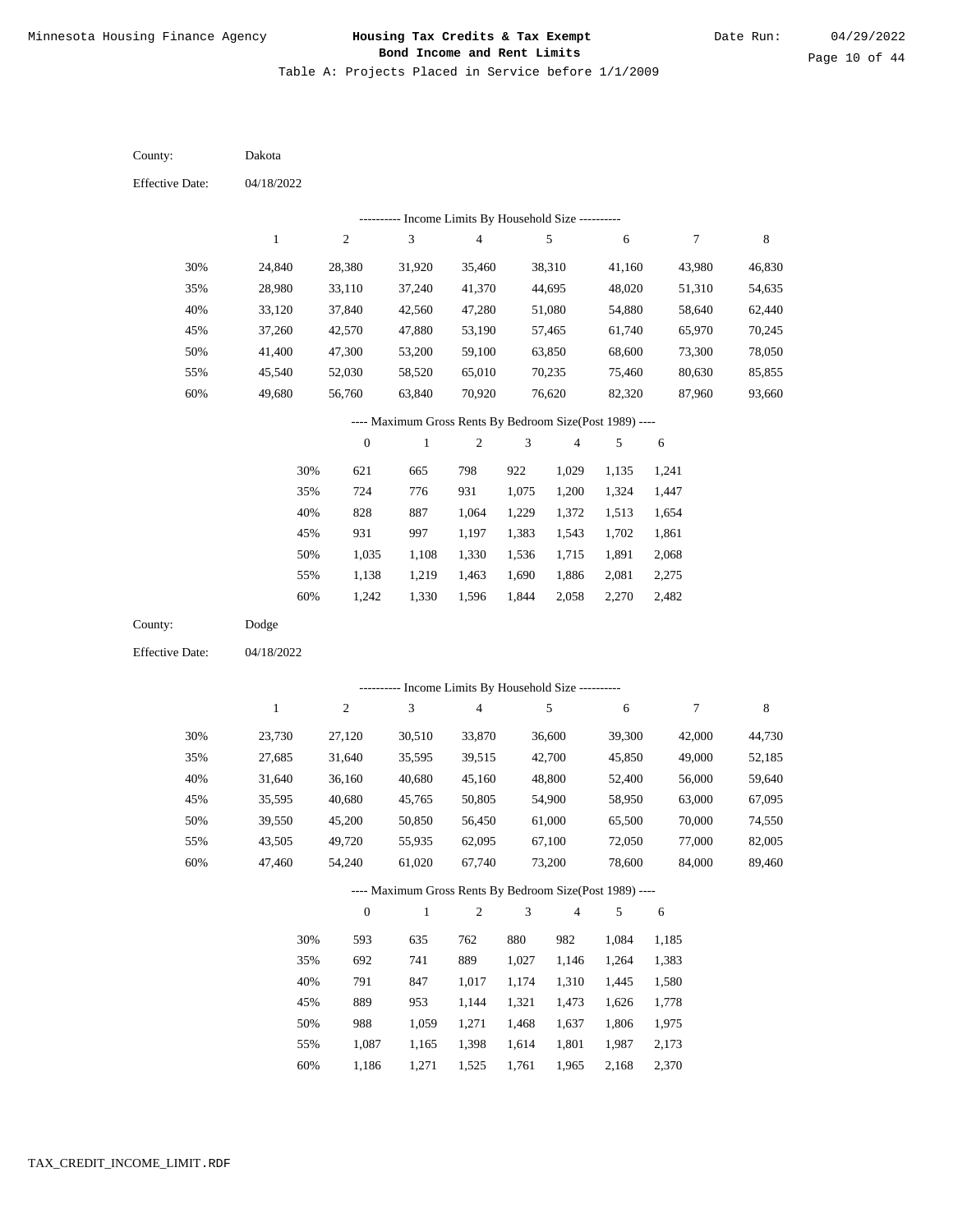Table A: Projects Placed in Service before 1/1/2009

04/18/2022 04/18/2022 Douglas Faribault 30% 35% 40% 45% 50% 55% 60% 30% 35% 40% 45% 50% 55% 60% 18,630 21,735 24,840 27,945 31,050 34,155 37,260 17,520 20,440 23,360 26,280 29,200 32,120 35,040 21,300 24,850 28,400 31,950 35,500 39,050 42,600 20,010 23,345 26,680 30,015 33,350 36,685 40,020 23,970 27,965 31,960 35,955 39,950 43,945 47,940 22,500 26,250 30,000 33,750 37,500 41,250 45,000 26,610 31,045 35,480 39,915 44,350 48,785 53,220 24,990 29,155 33,320 37,485 41,650 45,815 49,980 28,740 33,530 38,320 43,110 47,900 52,690 57,480 27,000 31,500 36,000 40,500 45,000 49,500 54,000 30,870 36,015 41,160 46,305 51,450 56,595 61,740 29,010 33,845 38,680 43,515 48,350 53,185 58,020 33,000 38,500 44,000 49,500 55,000 60,500 66,000 30,990 36,155 41,320 46,485 51,650 56,815 61,980 35,130 40,985 46,840 52,695 58,550 64,405 70,260 33,000 38,500 44,000 49,500 55,000 60,500 66,000 465 543 621 698 776 853 931 438 511 584 657 730 803 876 499 582 665 748 831 915 998 469 547 625 703 781 860 938 599 699 799 898 998 1,098 1,198 562 656 750 843 937 1,031 1,125 691 807 922 1,037 1,153 1,268 1,383 649 758 866 974 1,083 1,191 1,299 771 900 1,029 1,157 1,286 1,414 1,543 725 846 967 1,087 1,208 1,329 1,450 851 993 1,135 1,277 1,419 1,561 1,703 799 933 1,066 1,199 1,333 1,466 1,599 931 1,086 1,241 1,397 1,552 1,707 1,862 874 1,020 1,166 1,311 1,457 1,603 1,749 County: County: Effective Date: Effective Date: 1 1 2 2 3 3 4 4 5 5 6 6 7 7 8 8 0 0 1 1 2 2 3 3 4 4 5 5 6 6 ---------- Income Limits By Household Size ---------- ---------- Income Limits By Household Size ---------- ---- Maximum Gross Rents By Bedroom Size(Post 1989) ---- ---- Maximum Gross Rents By Bedroom Size(Post 1989) ---- 30% 35% 40% 45% 50% 55% 60% 30% 35% 40% 45% 50% 55% 60%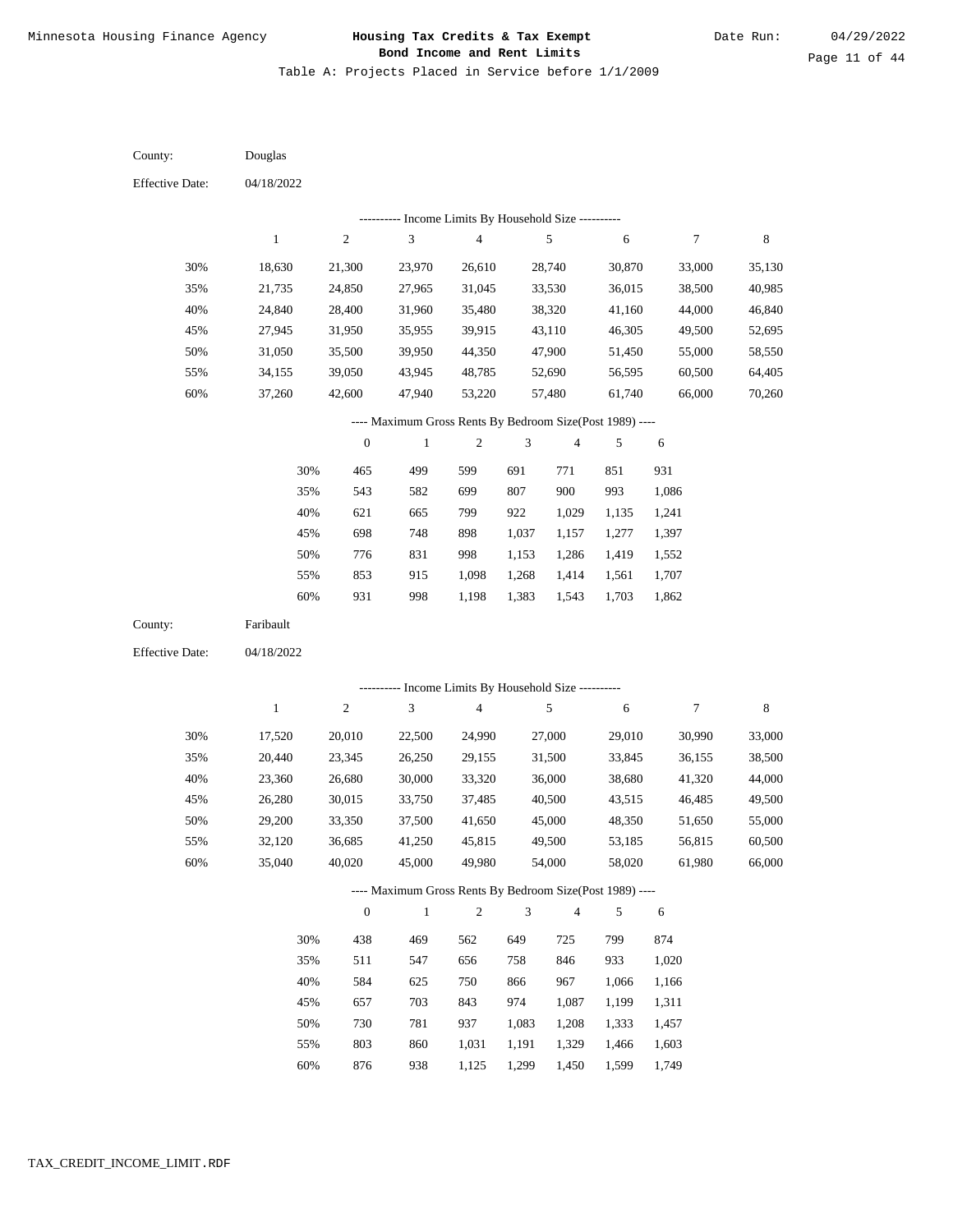Table A: Projects Placed in Service before 1/1/2009

04/18/2022 04/18/2022 Fillmore Freeborn 30% 35% 40% 45% 50% 55% 60% 30% 35% 40% 45% 50% 55% 60% 18,840 21,980 25,120 28,260 31,400 34,540 37,680 17,520 20,440 23,360 26,280 29,200 32,120 35,040 21,510 25,095 28,680 32,265 35,850 39,435 43,020 20,010 23,345 26,680 30,015 33,350 36,685 40,020 24,210 28,245 32,280 36,315 40,350 44,385 48,420 22,500 26,250 30,000 33,750 37,500 41,250 45,000 26,880 31,360 35,840 40,320 44,800 49,280 53,760 24,990 29,155 33,320 37,485 41,650 45,815 49,980 29,040 33,880 38,720 43,560 48,400 53,240 58,080 27,000 31,500 36,000 40,500 45,000 49,500 54,000 31,200 36,400 41,600 46,800 52,000 57,200 62,400 29,010 33,845 38,680 43,515 48,350 53,185 58,020 33,360 38,920 44,480 50,040 55,600 61,160 66,720 30,990 36,155 41,320 46,485 51,650 56,815 61,980 35,490 41,405 47,320 53,235 59,150 65,065 70,980 33,000 38,500 44,000 49,500 55,000 60,500 66,000 471 549 628 706 785 863 942 438 511 584 657 730 803 876 504 588 672 756 840 924 1,008 469 547 625 703 781 860 938 605 706 807 907 1,008 1,109 1,210 562 656 750 843 937 1,031 1,125 699 815 932 1,048 1,165 1,281 1,398 649 758 866 974 1,083 1,191 1,299 780 910 1,040 1,170 1,300 1,430 1,560 725 846 967 1,087 1,208 1,329 1,450 860 1,004 1,147 1,290 1,434 1,577 1,721 799 933 1,066 1,199 1,333 1,466 1,599 940 1,097 1,254 1,411 1,568 1,724 1,881 874 1,020 1,166 1,311 1,457 1,603 1,749 County: County: Effective Date: Effective Date: 1 1 2 2 3 3 4 4 5 5 6 6 7 7 8 8 0 0 1 1 2 2 3 3 4 4 5 5 6 6 ---------- Income Limits By Household Size ---------- ---------- Income Limits By Household Size ---------- ---- Maximum Gross Rents By Bedroom Size(Post 1989) ---- ---- Maximum Gross Rents By Bedroom Size(Post 1989) ---- 30% 35% 40% 45% 50% 55% 60% 30% 35% 40% 45% 50% 55% 60%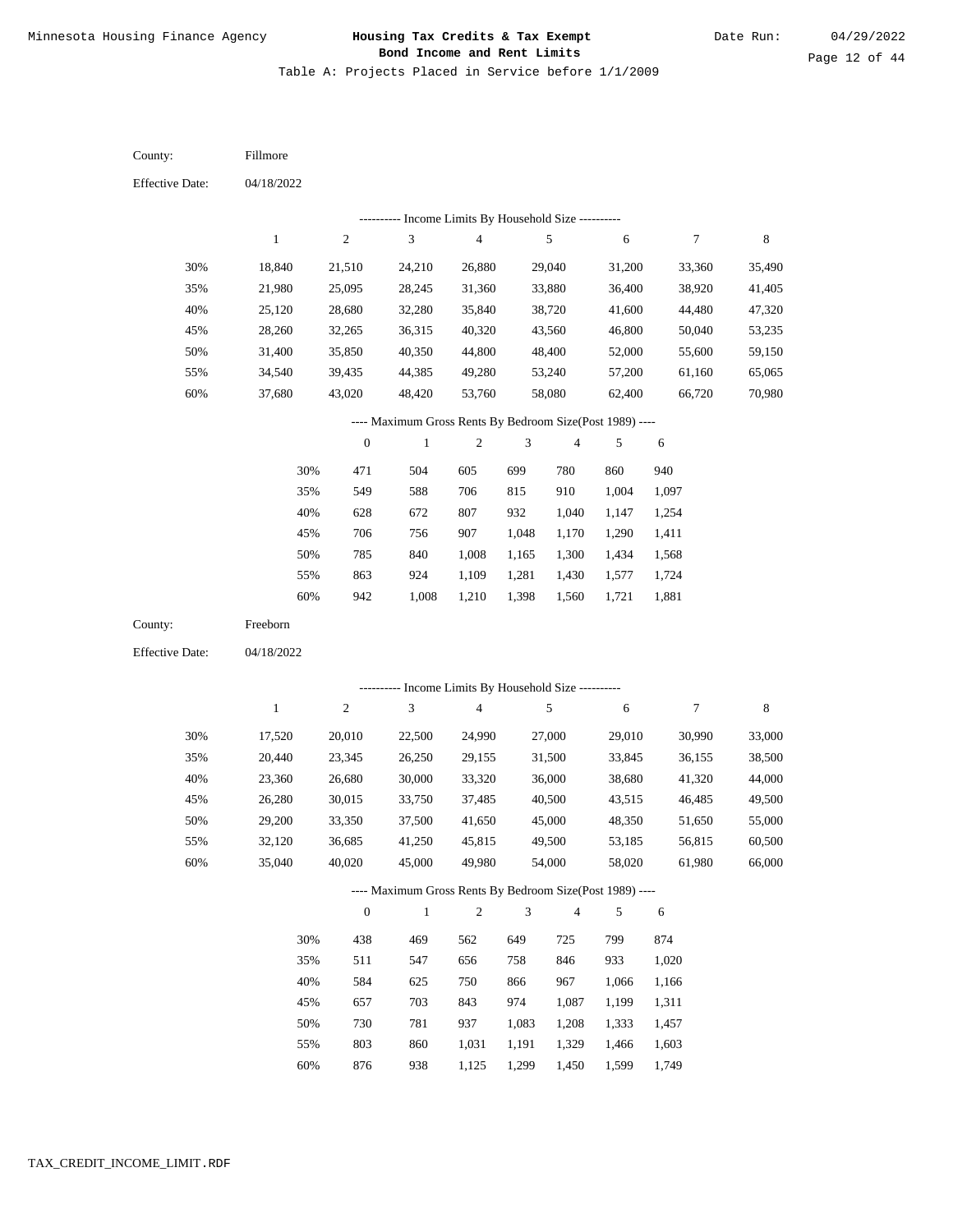Table A: Projects Placed in Service before 1/1/2009

04/18/2022 04/18/2022 Goodhue Grant 30% 35% 40% 45% 50% 55% 60% 30% 35% 40% 45% 50% 55% 60% 20,340 23,730 27,120 30,510 33,900 37,290 40,680 17,520 20,440 23,360 26,280 29,200 32,120 35,040 23,250 27,125 31,000 34,875 38,750 42,625 46,500 20,010 23,345 26,680 30,015 33,350 36,685 40,020 26,160 30,520 34,880 39,240 43,600 47,960 52,320 22,500 26,250 30,000 33,750 37,500 41,250 45,000 29,040 33,880 38,720 43,560 48,400 53,240 58,080 24,990 29,155 33,320 37,485 41,650 45,815 49,980 31,380 36,610 41,840 47,070 52,300 57,530 62,760 27,000 31,500 36,000 40,500 45,000 49,500 54,000 33,690 39,305 44,920 50,535 56,150 61,765 67,380 29,010 33,845 38,680 43,515 48,350 53,185 58,020 36,030 42,035 48,040 54,045 60,050 66,055 72,060 30,990 36,155 41,320 46,485 51,650 56,815 61,980 38,340 44,730 51,120 57,510 63,900 70,290 76,680 33,000 38,500 44,000 49,500 55,000 60,500 66,000 508 593 678 762 847 932 1,017 438 511 584 657 730 803 876 544 635 726 817 908 998 1,089 469 547 625 703 781 860 938 654 763 872 981 1,090 1,199 1,308 562 656 750 843 937 1,031 1,125 755 881 1,007 1,132 1,258 1,384 1,510 649 758 866 974 1,083 1,191 1,299 842 982 1,123 1,263 1,403 1,544 1,684 725 846 967 1,087 1,208 1,329 1,450 929 1,084 1,239 1,394 1,549 1,704 1,859 799 933 1,066 1,199 1,333 1,466 1,599 1,016 1,185 1,355 1,524 1,694 1,863 2,032 874 1,020 1,166 1,311 1,457 1,603 1,749 County: County: Effective Date: Effective Date: 1 1 2 2 3 3 4 4 5 5 6 6 7 7 8 8 0 0 1 1 2 2 3 3 4 4 5 5 6 6 ---------- Income Limits By Household Size ---------- ---------- Income Limits By Household Size ---------- ---- Maximum Gross Rents By Bedroom Size(Post 1989) ---- ---- Maximum Gross Rents By Bedroom Size(Post 1989) ---- 30% 35% 40% 45% 50% 55% 60% 30% 35% 40% 45% 50% 55% 60%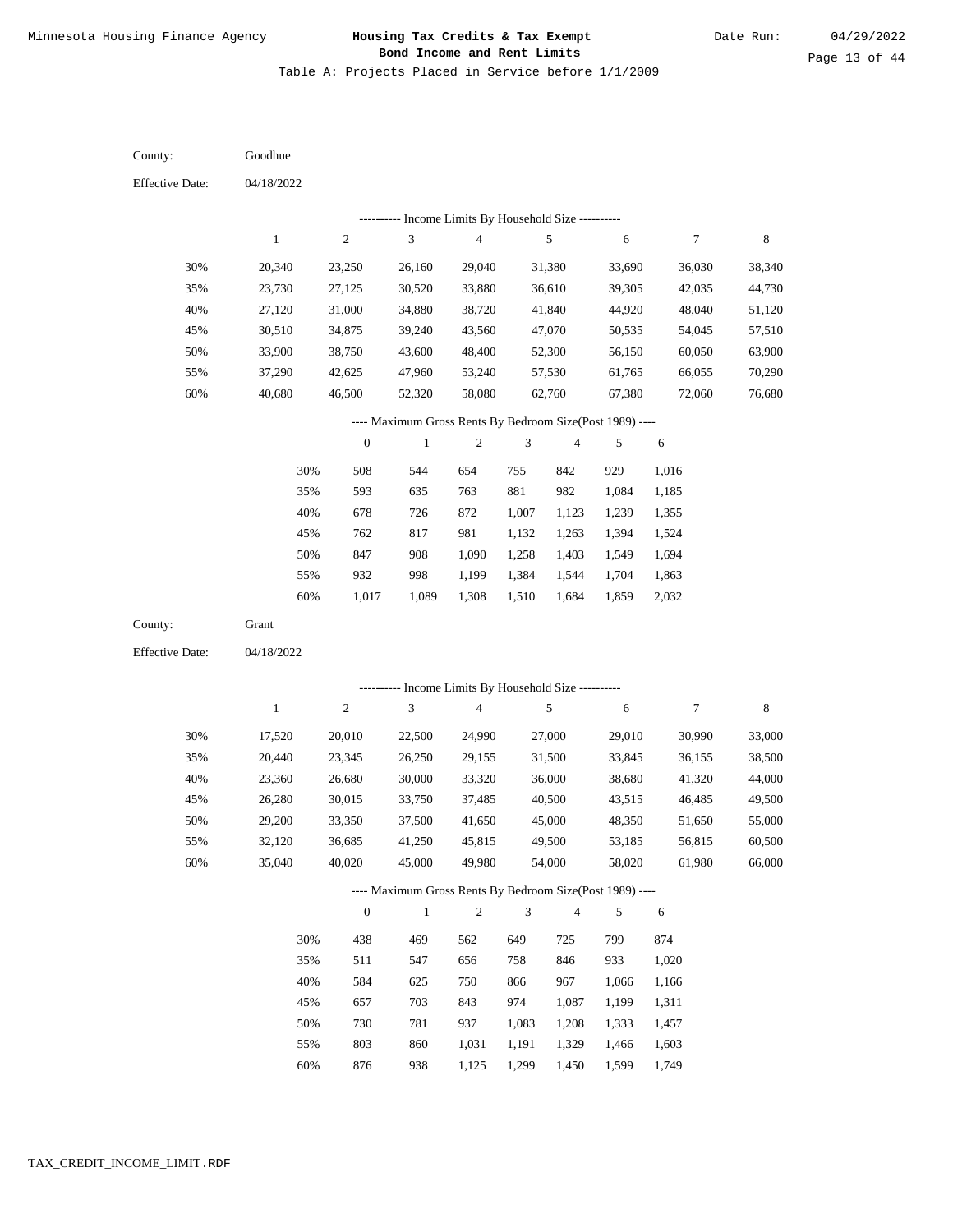Table A: Projects Placed in Service before 1/1/2009

04/18/2022 04/18/2022 Hennepin Houston 30% 35% 40% 45% 50% 55% 60% 30% 35% 40% 45% 50% 55% 60% 24,840 28,980 33,120 37,260 41,400 45,540 49,680 18,930 22,085 25,240 28,395 31,550 34,705 37,860 28,380 33,110 37,840 42,570 47,300 52,030 56,760 21,630 25,235 28,840 32,445 36,050 39,655 43,260 31,920 37,240 42,560 47,880 53,200 58,520 63,840 24,330 28,385 32,440 36,495 40,550 44,605 48,660 35,460 41,370 47,280 53,190 59,100 65,010 70,920 27,030 31,535 36,040 40,545 45,050 49,555 54,060 38,310 44,695 51,080 57,465 63,850 70,235 76,620 29,220 34,090 38,960 43,830 48,700 53,570 58,440 41,160 48,020 54,880 61,740 68,600 75,460 82,320 31,380 36,610 41,840 47,070 52,300 57,530 62,760 43,980 51,310 58,640 65,970 73,300 80,630 87,960 33,540 39,130 44,720 50,310 55,900 61,490 67,080 46,830 54,635 62,440 70,245 78,050 85,855 93,660 35,700 41,650 47,600 53,550 59,500 65,450 71,400 621 724 828 931 1,035 1,138 1,242 473 552 631 709 788 867 946 665 776 887 997 1,108 1,219 1,330 507 591 676 760 845 929 1,014 798 931 1,064 1,197 1,330 1,463 1,596 608 709 811 912 1,013 1,115 1,216 922 1,075 1,229 1,383 1,536 1,690 1,844 703 820 937 1,054 1,171 1,289 1,406 1,029 1,200 1,372 1,543 1,715 1,886 2,058 784 915 1,046 1,176 1,307 1,438 1,569 1,135 1,324 1,513 1,702 1,891 2,081 2,270 865 1,009 1,154 1,298 1,442 1,586 1,731 1,241 1,447 1,654 1,861 2,068 2,275 2,482 946 1,103 1,261 1,419 1,576 1,734 1,892 County: County: Effective Date: Effective Date: 1 1 2 2 3 3 4 4 5 5 6 6 7 7 8 8 0 0 1 1 2 2 3 3 4 4 5 5 6 6 ---------- Income Limits By Household Size ---------- ---------- Income Limits By Household Size ---------- ---- Maximum Gross Rents By Bedroom Size(Post 1989) ---- ---- Maximum Gross Rents By Bedroom Size(Post 1989) ---- 30% 35% 40% 45% 50% 55% 60% 30% 35% 40% 45% 50% 55% 60%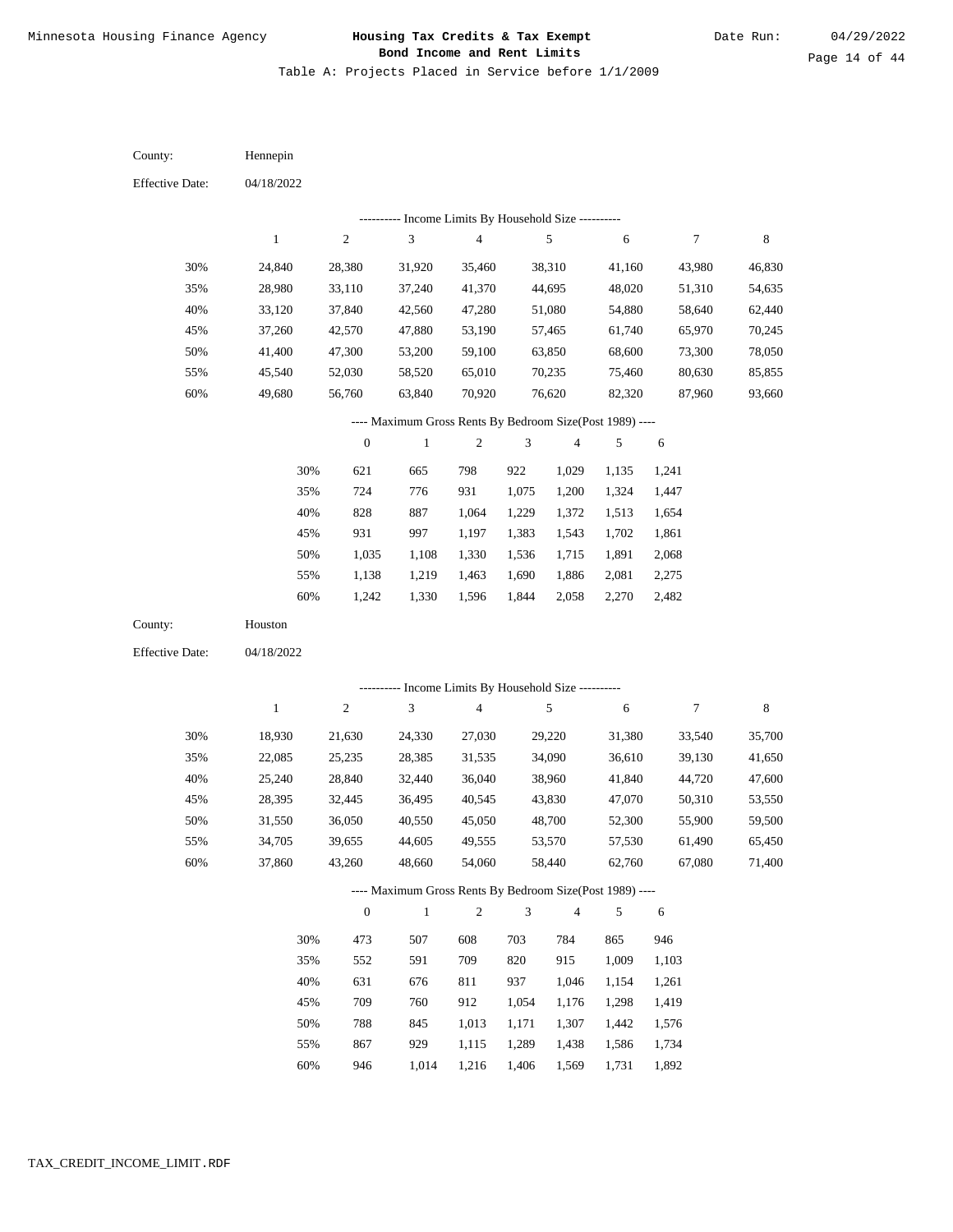Table A: Projects Placed in Service before 1/1/2009

04/18/2022 04/18/2022 Hubbard Isanti 30% 35% 40% 45% 50% 55% 60% 30% 35% 40% 45% 50% 55% 60% 17,730 20,685 23,640 26,595 29,550 32,505 35,460 24,840 28,980 33,120 37,260 41,400 45,540 49,680 20,250 23,625 27,000 30,375 33,750 37,125 40,500 28,380 33,110 37,840 42,570 47,300 52,030 56,760 22,770 26,565 30,360 34,155 37,950 41,745 45,540 31,920 37,240 42,560 47,880 53,200 58,520 63,840 25,290 29,505 33,720 37,935 42,150 46,365 50,580 35,460 41,370 47,280 53,190 59,100 65,010 70,920 27,330 31,885 36,440 40,995 45,550 50,105 54,660 38,310 44,695 51,080 57,465 63,850 70,235 76,620 29,340 34,230 39,120 44,010 48,900 53,790 58,680 41,160 48,020 54,880 61,740 68,600 75,460 82,320 31,380 36,610 41,840 47,070 52,300 57,530 62,760 43,980 51,310 58,640 65,970 73,300 80,630 87,960 33,390 38,955 44,520 50,085 55,650 61,215 66,780 46,830 54,635 62,440 70,245 78,050 85,855 93,660 443 517 591 664 738 812 886 621 724 828 931 1,035 1,138 1,242 474 553 633 712 791 870 949 665 776 887 997 1,108 1,219 1,330 569 664 759 853 948 1,043 1,138 798 931 1,064 1,197 1,330 1,463 1,596 657 767 877 986 1,096 1,205 1,315 922 1,075 1,229 1,383 1,536 1,690 1,844 733 855 978 1,100 1,222 1,344 1,467 1,029 1,200 1,372 1,543 1,715 1,886 2,058 809 944 1,079 1,214 1,349 1,484 1,619 1,135 1,324 1,513 1,702 1,891 2,081 2,270 885 1,032 1,180 1,327 1,475 1,622 1,770 1,241 1,447 1,654 1,861 2,068 2,275 2,482 County: County: Effective Date: Effective Date: 1 1 2 2 3 3 4 4 5 5 6 6 7 7 8 8 0 0 1 1 2 2 3 3 4 4 5 5 6 6 ---------- Income Limits By Household Size ---------- ---------- Income Limits By Household Size ---------- ---- Maximum Gross Rents By Bedroom Size(Post 1989) ---- ---- Maximum Gross Rents By Bedroom Size(Post 1989) ---- 30% 35% 40% 45% 50% 55% 60% 30% 35% 40% 45% 50% 55% 60%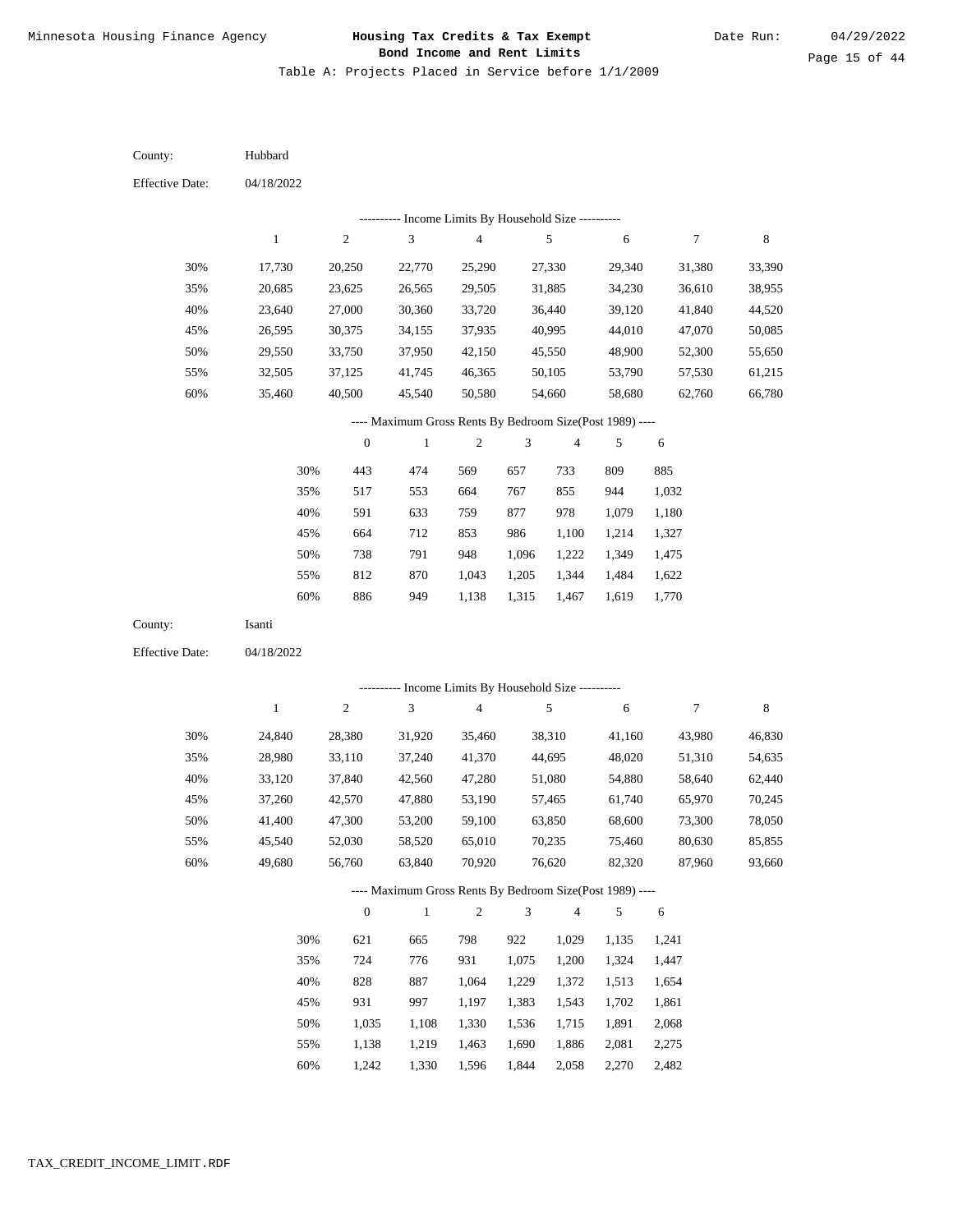Table A: Projects Placed in Service before 1/1/2009

04/18/2022 04/18/2022 Itasca Jackson 30% 35% 40% 45% 50% 55% 60% 30% 35% 40% 45% 50% 55% 60% 17,520 20,440 23,360 26,280 29,200 32,120 35,040 17,940 20,930 23,920 26,910 29,900 32,890 35,880 20,010 23,345 26,680 30,015 33,350 36,685 40,020 20,520 23,940 27,360 30,780 34,200 37,620 41,040 22,500 26,250 30,000 33,750 37,500 41,250 45,000 23,070 26,915 30,760 34,605 38,450 42,295 46,140 24,990 29,155 33,320 37,485 41,650 45,815 49,980 25,620 29,890 34,160 38,430 42,700 46,970 51,240 27,000 31,500 36,000 40,500 45,000 49,500 54,000 27,690 32,305 36,920 41,535 46,150 50,765 55,380 29,010 33,845 38,680 43,515 48,350 53,185 58,020 29,730 34,685 39,640 44,595 49,550 54,505 59,460 30,990 36,155 41,320 46,485 51,650 56,815 61,980 31,770 37,065 42,360 47,655 52,950 58,245 63,540 33,000 38,500 44,000 49,500 55,000 60,500 66,000 33,840 39,480 45,120 50,760 56,400 62,040 67,680 438 511 584 657 730 803 876 448 523 598 672 747 822 897 469 547 625 703 781 860 938 480 560 641 721 801 881 961 562 656 750 843 937 1,031 1,125 576 672 769 865 961 1,057 1,153 649 758 866 974 1,083 1,191 1,299 666 777 888 999 1,110 1,221 1,332 725 846 967 1,087 1,208 1,329 1,450 743 867 991 1,114 1,238 1,362 1,486 799 933 1,066 1,199 1,333 1,466 1,599 820 956 1,093 1,230 1,366 1,503 1,640 874 1,020 1,166 1,311 1,457 1,603 1,749 896 1,046 1,195 1,345 1,494 1,643 1,793 County: County: Effective Date: Effective Date: 1 1 2 2 3 3 4 4 5 5 6 6 7 7 8 8 0 0 1 1 2 2 3 3 4 4 5 5 6 6 ---------- Income Limits By Household Size ---------- ---------- Income Limits By Household Size ---------- ---- Maximum Gross Rents By Bedroom Size(Post 1989) ---- ---- Maximum Gross Rents By Bedroom Size(Post 1989) ---- 30% 35% 40% 45% 50% 55% 60% 30% 35% 40% 45% 50% 55% 60%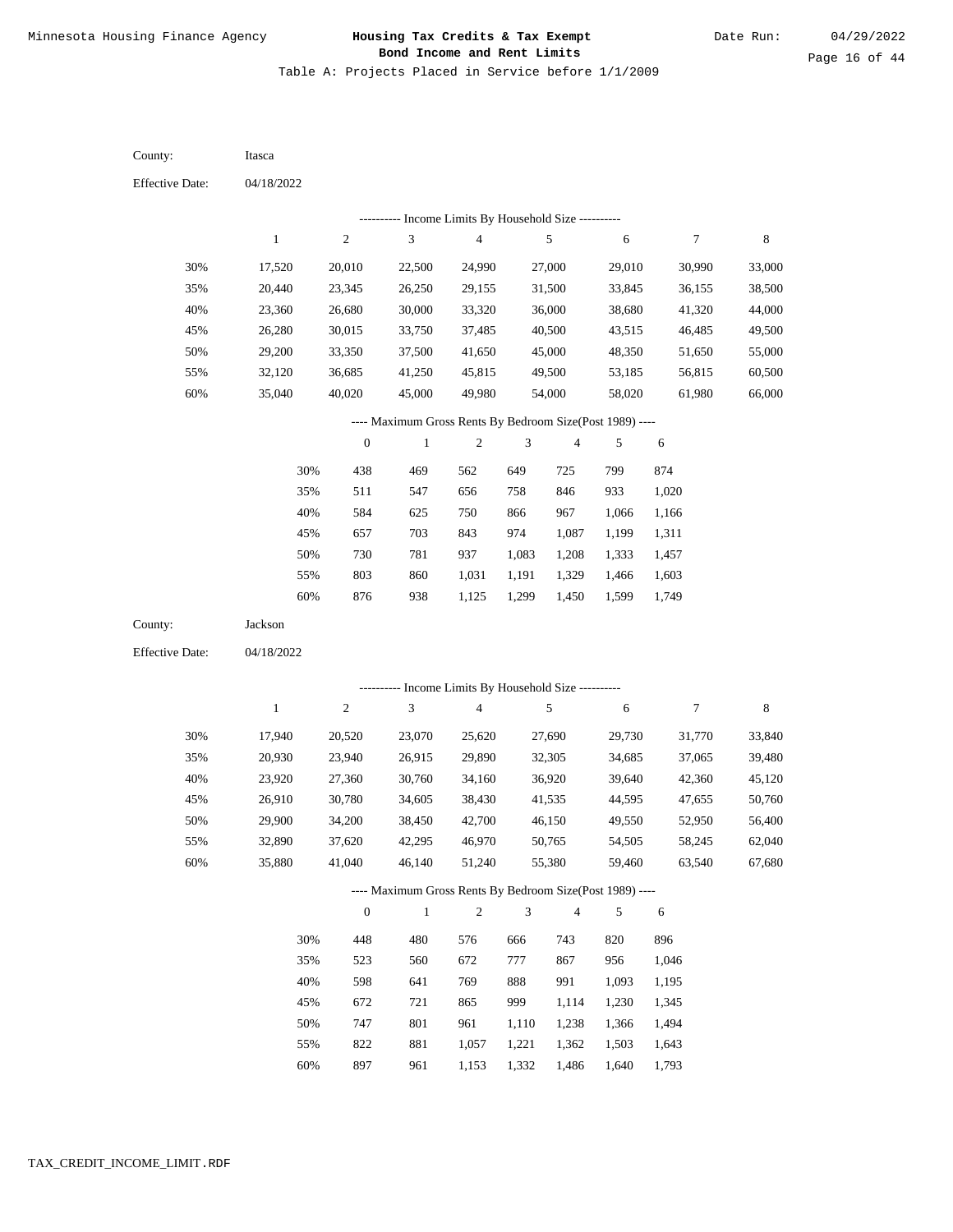Table A: Projects Placed in Service before 1/1/2009

04/18/2022 04/18/2022 Kanabec Kandiyohi 30% 35% 40% 45% 50% 55% 60% 30% 35% 40% 45% 50% 55% 60% 17,520 20,440 23,360 26,280 29,200 32,120 35,040 17,580 20,510 23,440 26,370 29,300 32,230 35,160 20,010 23,345 26,680 30,015 33,350 36,685 40,020 20,070 23,415 26,760 30,105 33,450 36,795 40,140 22,500 26,250 30,000 33,750 37,500 41,250 45,000 22,590 26,355 30,120 33,885 37,650 41,415 45,180 24,990 29,155 33,320 37,485 41,650 45,815 49,980 25,080 29,260 33,440 37,620 41,800 45,980 50,160 27,000 31,500 36,000 40,500 45,000 49,500 54,000 27,090 31,605 36,120 40,635 45,150 49,665 54,180 29,010 33,845 38,680 43,515 48,350 53,185 58,020 29,100 33,950 38,800 43,650 48,500 53,350 58,200 30,990 36,155 41,320 46,485 51,650 56,815 61,980 31,110 36,295 41,480 46,665 51,850 57,035 62,220 33,000 38,500 44,000 49,500 55,000 60,500 66,000 33,120 38,640 44,160 49,680 55,200 60,720 66,240 438 511 584 657 730 803 876 439 512 586 659 732 805 879 469 547 625 703 781 860 938 470 549 627 705 784 862 941 562 656 750 843 937 1,031 1,125 564 658 753 847 941 1,035 1,129 649 758 866 974 1,083 1,191 1,299 652 760 869 978 1,086 1,195 1,304 725 846 967 1,087 1,208 1,329 1,450 727 848 970 1,091 1,212 1,333 1,455 799 933 1,066 1,199 1,333 1,466 1,599 802 936 1,070 1,204 1,338 1,471 1,605 874 1,020 1,166 1,311 1,457 1,603 1,749 877 1,024 1,170 1,316 1,463 1,609 1,755 County: County: Effective Date: Effective Date: 1 1 2 2 3 3 4 4 5 5 6 6 7 7 8 8 0 0 1 1 2 2 3 3 4 4 5 5 6 6 ---------- Income Limits By Household Size ---------- ---------- Income Limits By Household Size ---------- ---- Maximum Gross Rents By Bedroom Size(Post 1989) ---- ---- Maximum Gross Rents By Bedroom Size(Post 1989) ---- 30% 35% 40% 45% 50% 55% 60% 30% 35% 40% 45% 50% 55% 60%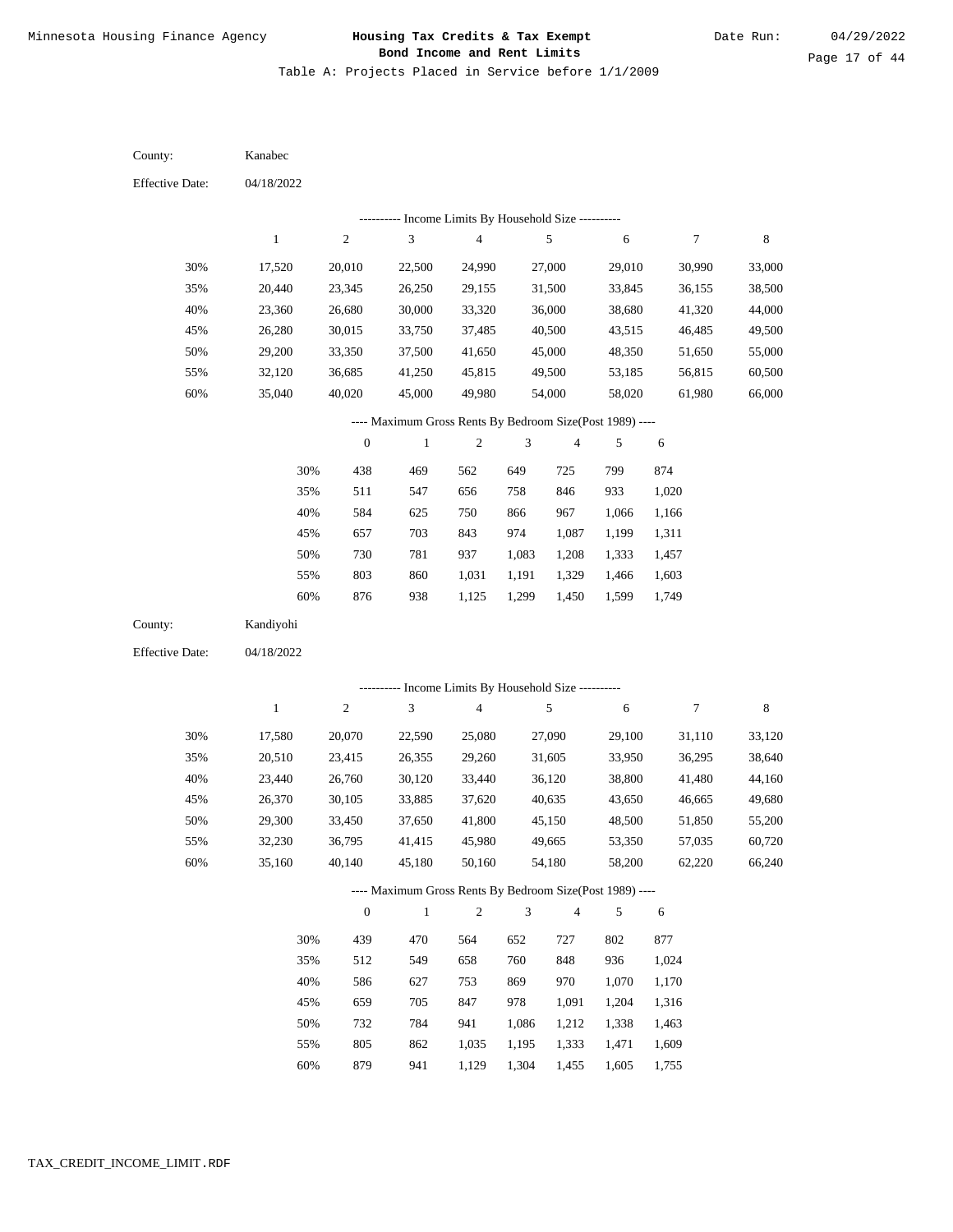Table A: Projects Placed in Service before 1/1/2009

| County:                | Kittson      |                  |                                                                          |                         |                             |                |                |                  |        |
|------------------------|--------------|------------------|--------------------------------------------------------------------------|-------------------------|-----------------------------|----------------|----------------|------------------|--------|
| <b>Effective Date:</b> | 04/18/2022   |                  |                                                                          |                         |                             |                |                |                  |        |
|                        |              |                  | --------- Income Limits By Household Size ----------                     |                         |                             |                |                |                  |        |
|                        | $\mathbf{1}$ | $\sqrt{2}$       | $\mathfrak{Z}$                                                           | 4                       |                             | 5              | 6              | $\boldsymbol{7}$ | 8      |
| 30%                    | 20,010       | 22,860           | 25,710                                                                   | 28,560                  |                             | 30,870         | 33,150         | 35,430           | 37,710 |
| 35%                    | 23,345       | 26,670           | 29,995                                                                   | 33,320                  |                             | 36,015         | 38,675         | 41,335           | 43,995 |
| 40%                    | 26,680       | 30,480           | 34,280                                                                   | 38,080                  |                             | 41,160         | 44,200         | 47,240           | 50,280 |
| 45%                    | 30,015       | 34,290           | 38,565                                                                   | 42,840                  |                             | 46,305         | 49,725         | 53,145           | 56,565 |
| 50%                    | 33,350       | 38,100           | 42,850                                                                   | 47,600                  |                             | 51,450         | 55,250         | 59,050           | 62,850 |
| 55%                    | 36,685       | 41,910           | 47,135                                                                   | 52,360                  |                             | 56,595         | 60,775         | 64,955           | 69,135 |
| 60%                    | 40,020       | 45,720           | 51,420                                                                   | 57,120                  |                             | 61,740         | 66,300         | 70,860           | 75,420 |
|                        |              |                  | ---- Maximum Gross Rents By Bedroom Size(Post 1989) ----                 |                         |                             |                |                |                  |        |
|                        |              | $\boldsymbol{0}$ | $\mathbf{1}$                                                             | $\boldsymbol{2}$        | 3                           | $\overline{4}$ | 5              | 6                |        |
|                        | 30%          | 500              | 535                                                                      | 642                     | 742                         | 828            | 914            | 999              |        |
|                        | 35%          | 583              | 625                                                                      | 749                     | 866                         | 966            | 1,066          | 1,166            |        |
|                        | 40%          | 667              | 714                                                                      | 857                     | 990                         | 1,105          | 1,219          | 1,332            |        |
|                        | 45%          | 750              | 803                                                                      | 964                     | 1,114                       | 1,243          | 1,371          | 1,499            |        |
|                        | 50%          | 833              | 893                                                                      | 1,071                   | 1,238                       | 1,381          | 1,523          | 1,666            |        |
|                        | 55%          | 917              | 982                                                                      | 1,178                   | 1,361                       | 1,519          | 1,676          | 1,832            |        |
|                        | 60%          | 1,000            | 1,071                                                                    | 1,285                   | 1,485                       | 1,657          | 1,828          | 1,999            |        |
|                        |              |                  |                                                                          |                         |                             |                |                |                  |        |
| County:                | Koochiching  |                  |                                                                          |                         |                             |                |                |                  |        |
| <b>Effective Date:</b> | 04/18/2022   |                  |                                                                          |                         |                             |                |                |                  |        |
|                        |              |                  |                                                                          |                         |                             |                |                |                  |        |
|                        |              |                  | --------- Income Limits By Household Size ----------                     |                         |                             |                |                |                  |        |
|                        | $\mathbf{1}$ | $\sqrt{2}$       | $\sqrt{3}$                                                               | $\overline{\mathbf{4}}$ |                             | 5              | 6              | $\overline{7}$   | 8      |
| 30%                    | 17,520       | 20,010           | 22,500                                                                   | 24,990                  |                             | 27,000         | 29,010         | 30,990           | 33,000 |
| 35%                    | 20,440       | 23,345           | 26,250                                                                   | 29,155                  |                             | 31,500         | 33,845         | 36,155           | 38,500 |
| 40%                    | 23,360       | 26,680           | 30,000                                                                   | 33,320                  |                             | 36,000         | 38,680         | 41,320           | 44,000 |
| 45%                    | 26,280       | 30,015           | 33,750                                                                   | 37,485                  |                             | 40,500         | 43,515         | 46,485           | 49,500 |
| 50%                    | 29,200       | 33,350           | 37,500                                                                   | 41,650                  |                             | 45,000         | 48,350         | 51,650           | 55,000 |
| 55%                    | 32,120       | 36,685           | 41,250                                                                   | 45,815                  |                             | 49,500         | 53,185         | 56,815           | 60,500 |
| 60%                    | 35,040       | 40,020           | 45,000                                                                   | 49,980                  |                             | 54,000         | 58,020         | 61,980           | 66,000 |
|                        |              | $\mathbf{0}$     | ---- Maximum Gross Rents By Bedroom Size(Post 1989) ----<br>$\mathbf{1}$ | $\overline{c}$          | $\ensuremath{\mathfrak{Z}}$ | $\overline{4}$ | 5              |                  |        |
|                        |              |                  |                                                                          |                         |                             |                |                | 6                |        |
|                        | 30%          | 438              | 469                                                                      | 562                     | 649                         | 725            | 799            | 874              |        |
|                        | 35%          | 511              | 547                                                                      | 656                     | 758                         | 846            | 933            | 1,020            |        |
|                        | 40%          | 584<br>657       | 625                                                                      | 750                     | 866                         | 967            | 1,066          | 1,166            |        |
|                        | 45%          |                  | 703                                                                      | 843                     | 974                         | 1,087          | 1,199          | 1,311            |        |
|                        | 50%<br>55%   | 730<br>803       | 781<br>860                                                               | 937<br>1,031            | 1,083<br>1,191              | 1,208<br>1,329 | 1,333<br>1,466 | 1,457<br>1,603   |        |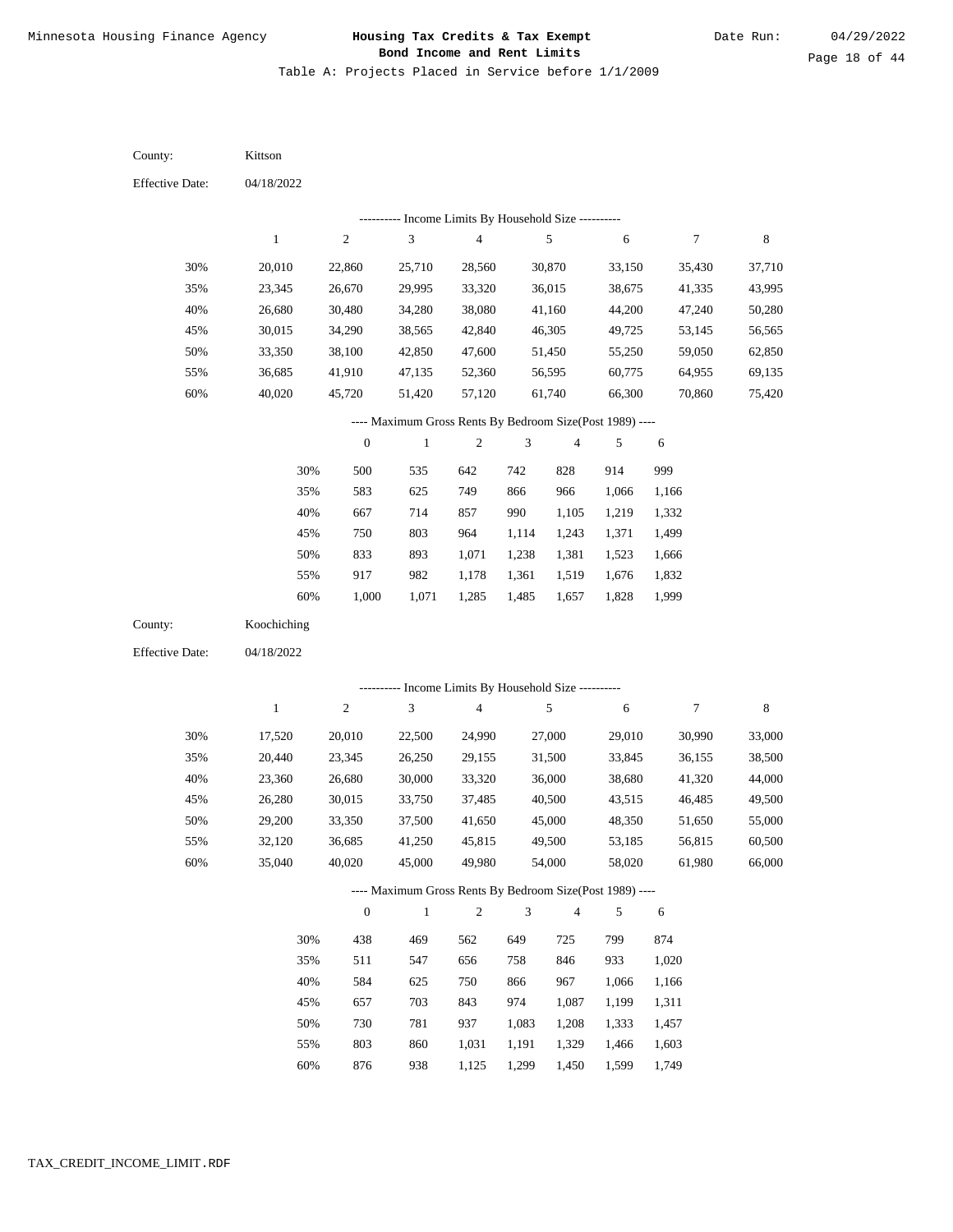Table A: Projects Placed in Service before 1/1/2009

04/18/2022 04/18/2022 Lac Qui Parle Lake 30% 35% 40% 45% 50% 55% 60% 30% 35% 40% 45% 50% 55% 60% 17,520 20,440 23,360 26,280 29,200 32,120 35,040 17,520 20,440 23,360 26,280 29,200 32,120 35,040 20,010 23,345 26,680 30,015 33,350 36,685 40,020 20,010 23,345 26,680 30,015 33,350 36,685 40,020 22,500 26,250 30,000 33,750 37,500 41,250 45,000 22,500 26,250 30,000 33,750 37,500 41,250 45,000 24,990 29,155 33,320 37,485 41,650 45,815 49,980 24,990 29,155 33,320 37,485 41,650 45,815 49,980 27,000 31,500 36,000 40,500 45,000 49,500 54,000 27,000 31,500 36,000 40,500 45,000 49,500 54,000 29,010 33,845 38,680 43,515 48,350 53,185 58,020 29,010 33,845 38,680 43,515 48,350 53,185 58,020 30,990 36,155 41,320 46,485 51,650 56,815 61,980 30,990 36,155 41,320 46,485 51,650 56,815 61,980 33,000 38,500 44,000 49,500 55,000 60,500 66,000 33,000 38,500 44,000 49,500 55,000 60,500 66,000 438 511 584 657 730 803 876 438 511 584 657 730 803 876 469 547 625 703 781 860 938 469 547 625 703 781 860 938 562 656 750 843 937 1,031 1,125 562 656 750 843 937 1,031 1,125 649 758 866 974 1,083 1,191 1,299 649 758 866 974 1,083 1,191 1,299 725 846 967 1,087 1,208 1,329 1,450 725 846 967 1,087 1,208 1,329 1,450 799 933 1,066 1,199 1,333 1,466 1,599 799 933 1,066 1,199 1,333 1,466 1,599 874 1,020 1,166 1,311 1,457 1,603 1,749 874 1,020 1,166 1,311 1,457 1,603 1,749 County: County: Effective Date: Effective Date: 1 1 2 2 3 3 4 4 5 5 6 6 7 7 8 8 0 0 1 1 2 2 3 3 4 4 5 5 6 6 ---------- Income Limits By Household Size ---------- ---------- Income Limits By Household Size ---------- ---- Maximum Gross Rents By Bedroom Size(Post 1989) ---- ---- Maximum Gross Rents By Bedroom Size(Post 1989) ---- 30% 35% 40% 45% 50% 55% 60% 30% 35% 40% 45% 50% 55% 60%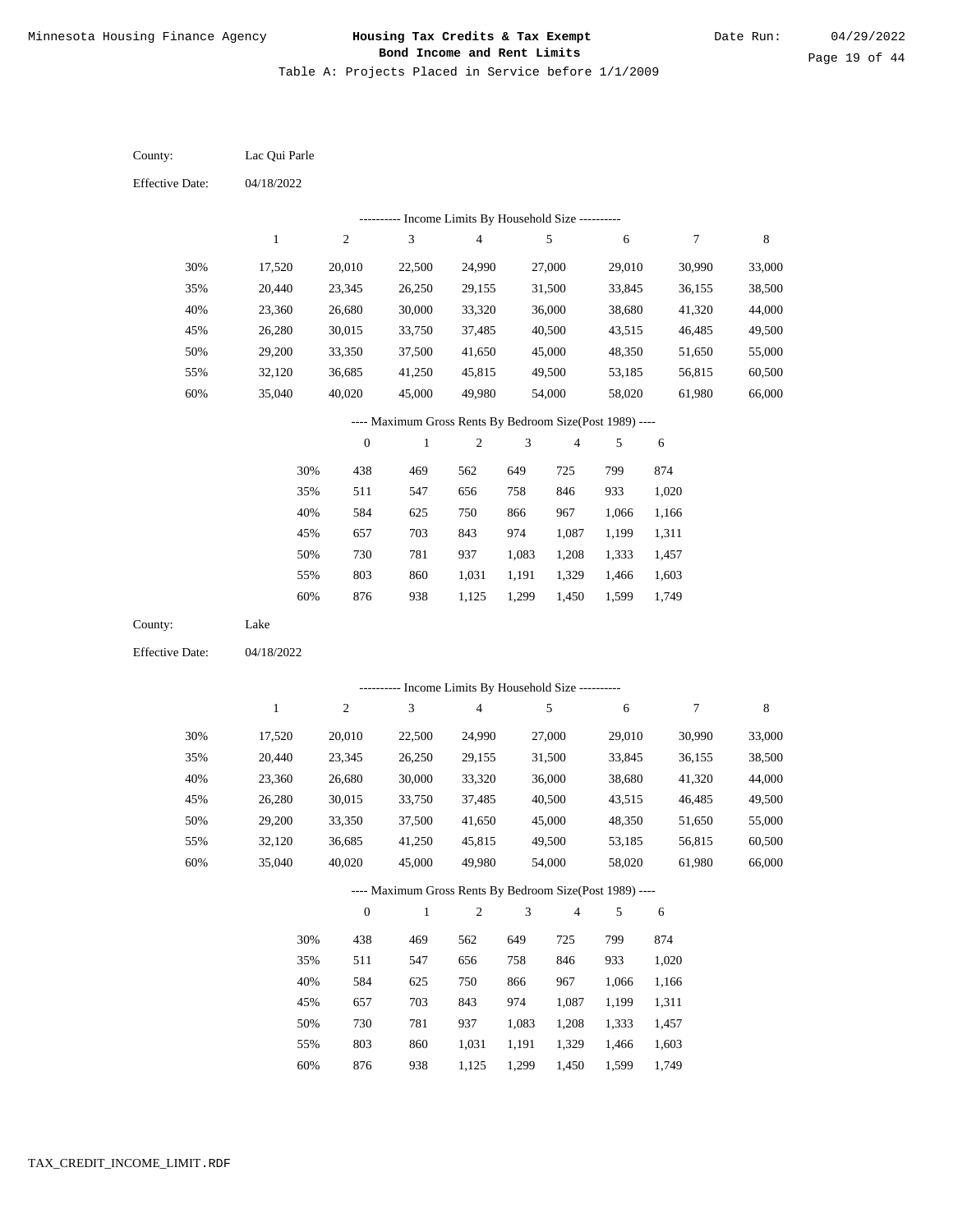Table A: Projects Placed in Service before 1/1/2009

04/18/2022 04/18/2022 Lake of the Woods Le Sueur 30% 35% 40% 45% 50% 55% 60% 30% 35% 40% 45% 50% 55% 60% 17,910 20,895 23,880 26,865 29,850 32,835 35,820 20,520 23,940 27,360 30,780 34,200 37,620 41,040 20,460 23,870 27,280 30,690 34,100 37,510 40,920 23,430 27,335 31,240 35,145 39,050 42,955 46,860 23,010 26,845 30,680 34,515 38,350 42,185 46,020 26,370 30,765 35,160 39,555 43,950 48,345 52,740 25,560 29,820 34,080 38,340 42,600 46,860 51,120 29,280 34,160 39,040 43,920 48,800 53,680 58,560 27,630 32,235 36,840 41,445 46,050 50,655 55,260 31,650 36,925 42,200 47,475 52,750 58,025 63,300 29,670 34,615 39,560 44,505 49,450 54,395 59,340 33,990 39,655 45,320 50,985 56,650 62,315 67,980 31,710 36,995 42,280 47,565 52,850 58,135 63,420 36,330 42,385 48,440 54,495 60,550 66,605 72,660 33,750 39,375 45,000 50,625 56,250 61,875 67,500 38,670 45,115 51,560 58,005 64,450 70,895 77,340 447 522 597 671 746 820 895 513 598 684 769 855 940 1,026 479 559 639 719 799 879 959 549 640 732 824 915 1,007 1,098 575 671 767 862 958 1,054 1,150 659 769 879 988 1,098 1,208 1,318 664 775 886 997 1,108 1,218 1,329 761 888 1,015 1,142 1,269 1,396 1,523 741 865 989 1,112 1,236 1,359 1,483 849 991 1,133 1,274 1,416 1,557 1,699 818 954 1,091 1,227 1,363 1,500 1,636 937 1,093 1,250 1,406 1,562 1,718 1,875 894 1,043 1,192 1,341 1,491 1,640 1,789 1,024 1,195 1,366 1,537 1,708 1,878 2,049 County: County: Effective Date: Effective Date: 1 1 2 2 3 3 4 4 5 5 6 6 7 7 8 8 0 0 1 1 2 2 3 3 4 4 5 5 6 6 ---------- Income Limits By Household Size ---------- ---------- Income Limits By Household Size ---------- ---- Maximum Gross Rents By Bedroom Size(Post 1989) ---- ---- Maximum Gross Rents By Bedroom Size(Post 1989) ---- 30% 35% 40% 45% 50% 55% 60% 30% 35% 40% 45% 50% 55% 60%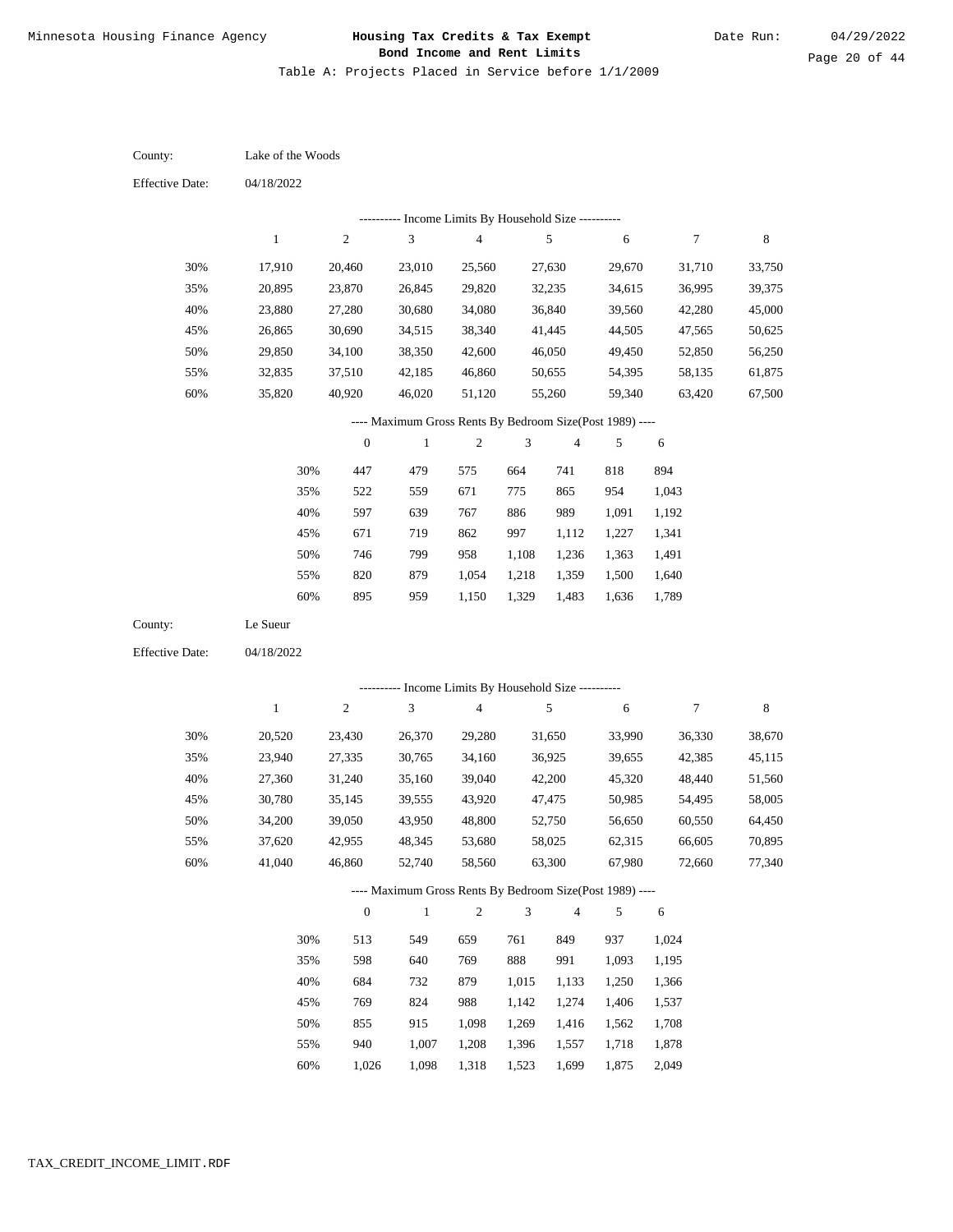Table A: Projects Placed in Service before 1/1/2009

04/18/2022 04/18/2022 Lincoln Lyon 30% 35% 40% 45% 50% 55% 60% 30% 35% 40% 45% 50% 55% 60% 19,740 23,030 26,320 29,610 32,900 36,190 39,480 17,580 20,510 23,440 26,370 29,300 32,230 35,160 22,560 26,320 30,080 33,840 37,600 41,360 45,120 20,070 23,415 26,760 30,105 33,450 36,795 40,140 25,380 29,610 33,840 38,070 42,300 46,530 50,760 22,590 26,355 30,120 33,885 37,650 41,415 45,180 28,170 32,865 37,560 42,255 46,950 51,645 56,340 25,080 29,260 33,440 37,620 41,800 45,980 50,160 30,450 35,525 40,600 45,675 50,750 55,825 60,900 27,090 31,605 36,120 40,635 45,150 49,665 54,180 32,700 38,150 43,600 49,050 54,500 59,950 65,400 29,100 33,950 38,800 43,650 48,500 53,350 58,200 34,950 40,775 46,600 52,425 58,250 64,075 69,900 31,110 36,295 41,480 46,665 51,850 57,035 62,220 37,200 43,400 49,600 55,800 62,000 68,200 74,400 33,120 38,640 44,160 49,680 55,200 60,720 66,240 493 575 658 740 822 904 987 439 512 586 659 732 805 879 528 616 705 793 881 969 1,057 470 549 627 705 784 862 941 634 740 846 951 1,057 1,163 1,269 564 658 753 847 941 1,035 1,129 732 854 977 1,099 1,221 1,343 1,465 652 760 869 978 1,086 1,195 1,304 817 953 1,090 1,226 1,362 1,498 1,635 727 848 970 1,091 1,212 1,333 1,455 901 1,052 1,202 1,352 1,503 1,653 1,803 802 936 1,070 1,204 1,338 1,471 1,605 985 1,150 1,314 1,478 1,643 1,807 1,971 877 1,024 1,170 1,316 1,463 1,609 1,755 County: County: Effective Date: Effective Date: 1 1 2 2 3 3 4 4 5 5 6 6 7 7 8 8 0 0 1 1 2 2 3 3 4 4 5 5 6 6 ---------- Income Limits By Household Size ---------- ---------- Income Limits By Household Size ---------- ---- Maximum Gross Rents By Bedroom Size(Post 1989) ---- ---- Maximum Gross Rents By Bedroom Size(Post 1989) ---- 30% 35% 40% 45% 50% 55% 60% 30% 35% 40% 45% 50% 55% 60%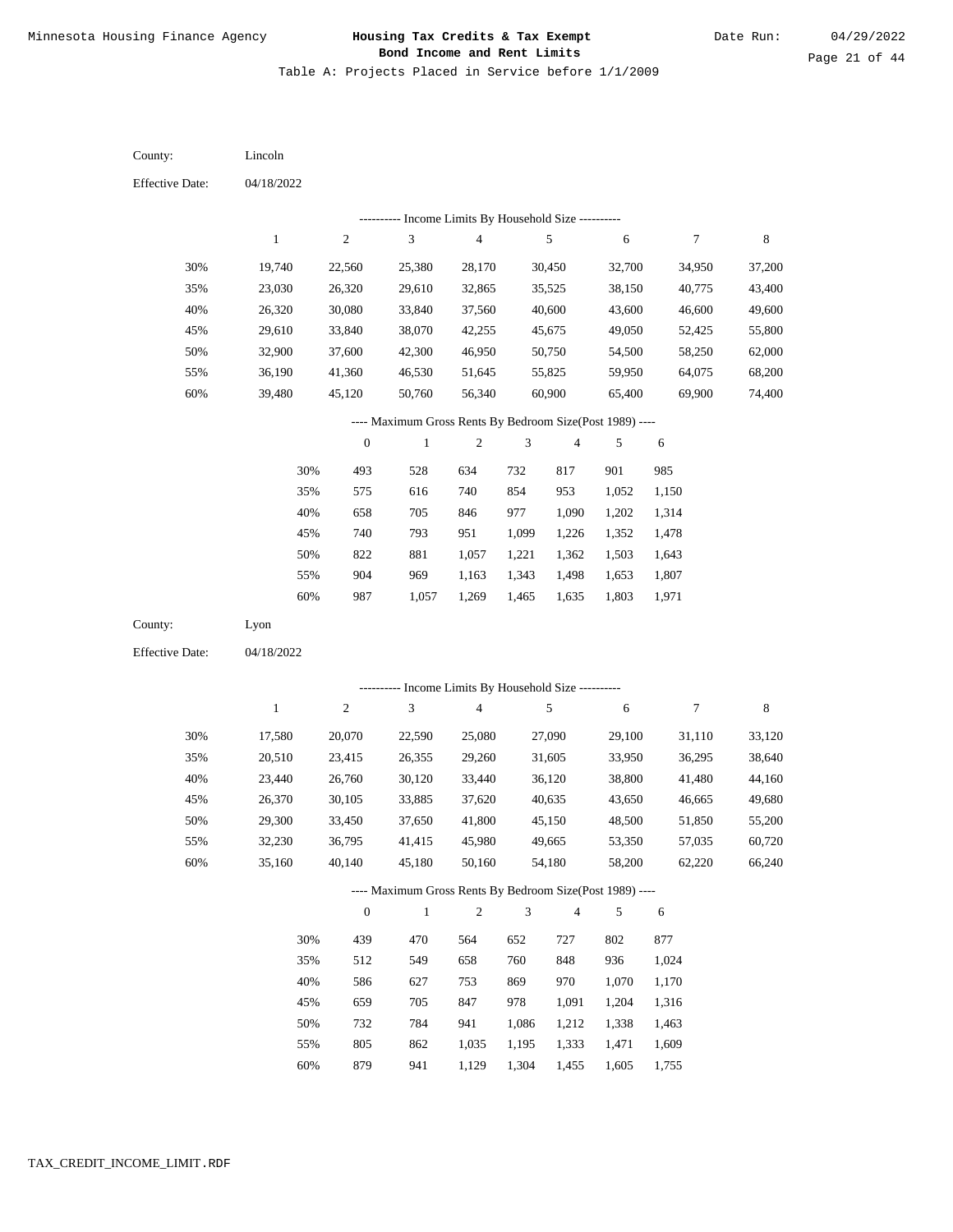Table A: Projects Placed in Service before 1/1/2009

04/18/2022 04/18/2022 Mahnomen Marshall 30% 35% 40% 45% 50% 55% 60% 30% 35% 40% 45% 50% 55% 60% 17,520 20,440 23,360 26,280 29,200 32,120 35,040 19,470 22,715 25,960 29,205 32,450 35,695 38,940 20,010 23,345 26,680 30,015 33,350 36,685 40,020 22,260 25,970 29,680 33,390 37,100 40,810 44,520 22,500 26,250 30,000 33,750 37,500 41,250 45,000 25,050 29,225 33,400 37,575 41,750 45,925 50,100 24,990 29,155 33,320 37,485 41,650 45,815 49,980 27,810 32,445 37,080 41,715 46,350 50,985 55,620 27,000 31,500 36,000 40,500 45,000 49,500 54,000 30,060 35,070 40,080 45,090 50,100 55,110 60,120 29,010 33,845 38,680 43,515 48,350 53,185 58,020 32,280 37,660 43,040 48,420 53,800 59,180 64,560 30,990 36,155 41,320 46,485 51,650 56,815 61,980 34,500 40,250 46,000 51,750 57,500 63,250 69,000 33,000 38,500 44,000 49,500 55,000 60,500 66,000 36,720 42,840 48,960 55,080 61,200 67,320 73,440 438 511 584 657 730 803 876 486 567 649 730 811 892 973 469 547 625 703 781 860 938 521 608 695 782 869 956 1,043 562 656 750 843 937 1,031 1,125 626 730 835 939 1,043 1,148 1,252 649 758 866 974 1,083 1,191 1,299 723 843 964 1,085 1,205 1,326 1,446 725 846 967 1,087 1,208 1,329 1,450 807 941 1,076 1,210 1,345 1,479 1,614 799 933 1,066 1,199 1,333 1,466 1,599 890 1,038 1,187 1,335 1,483 1,632 1,780 874 1,020 1,166 1,311 1,457 1,603 1,749 973 1,135 1,297 1,460 1,622 1,784 1,946 County: County: Effective Date: Effective Date: 1 1 2 2 3 3 4 4 5 5 6 6 7 7 8 8 0 0 1 1 2 2 3 3 4 4 5 5 6 6 ---------- Income Limits By Household Size ---------- ---------- Income Limits By Household Size ---------- ---- Maximum Gross Rents By Bedroom Size(Post 1989) ---- ---- Maximum Gross Rents By Bedroom Size(Post 1989) ---- 30% 35% 40% 45% 50% 55% 60% 30% 35% 40% 45% 50% 55% 60%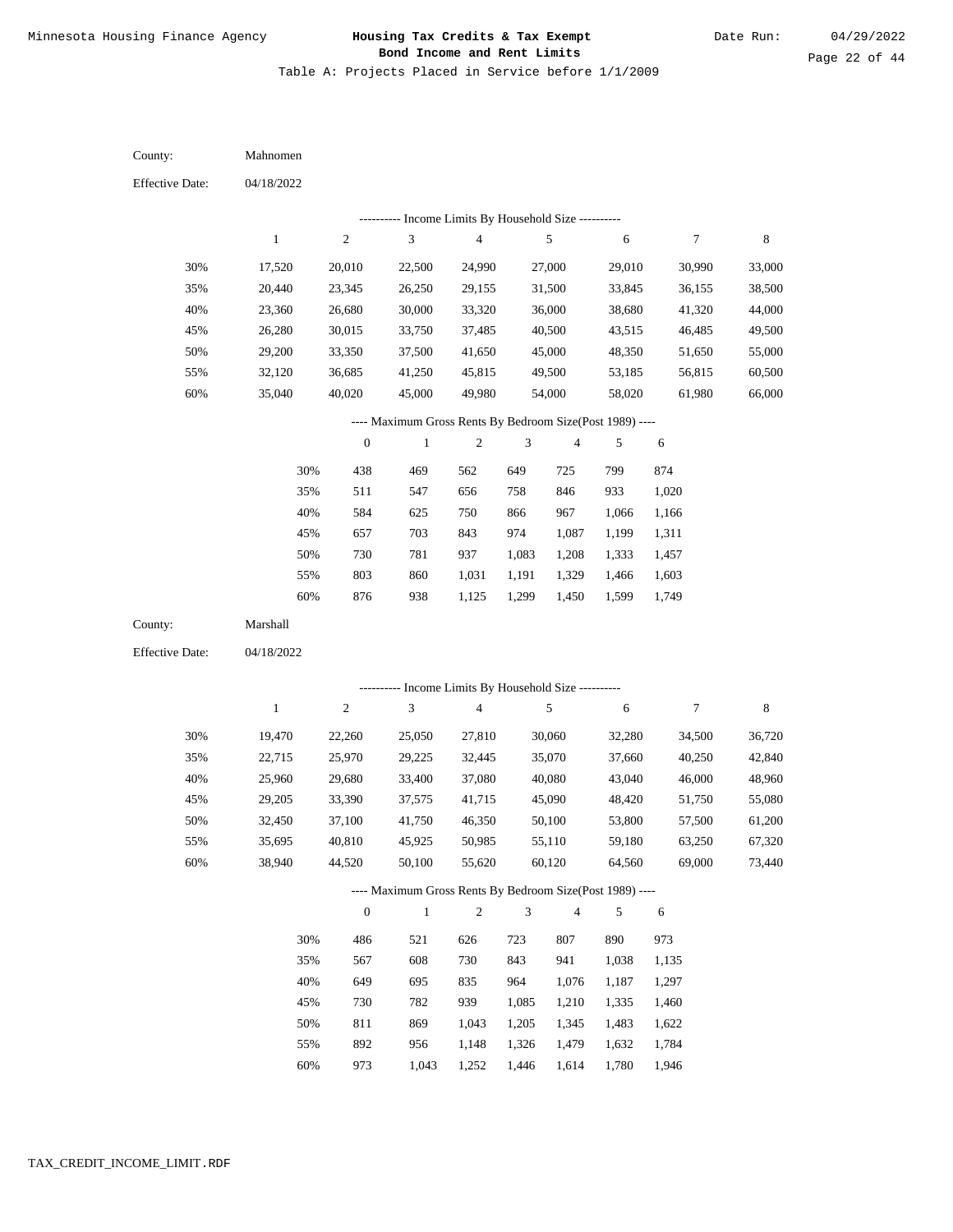Table A: Projects Placed in Service before 1/1/2009

04/18/2022 04/18/2022 Martin McLeod 30% 35% 40% 45% 50% 55% 60% 30% 35% 40% 45% 50% 55% 60% 17,520 20,440 23,360 26,280 29,200 32,120 35,040 18,660 21,770 24,880 27,990 31,100 34,210 37,320 20,010 23,345 26,680 30,015 33,350 36,685 40,020 21,330 24,885 28,440 31,995 35,550 39,105 42,660 22,500 26,250 30,000 33,750 37,500 41,250 45,000 24,000 28,000 32,000 36,000 40,000 44,000 48,000 24,990 29,155 33,320 37,485 41,650 45,815 49,980 26,640 31,080 35,520 39,960 44,400 48,840 53,280 27,000 31,500 36,000 40,500 45,000 49,500 54,000 28,800 33,600 38,400 43,200 48,000 52,800 57,600 29,010 33,845 38,680 43,515 48,350 53,185 58,020 30,930 36,085 41,240 46,395 51,550 56,705 61,860 30,990 36,155 41,320 46,485 51,650 56,815 61,980 33,060 38,570 44,080 49,590 55,100 60,610 66,120 33,000 38,500 44,000 49,500 55,000 60,500 66,000 35,190 41,055 46,920 52,785 58,650 64,515 70,380 438 511 584 657 730 803 876 466 544 622 699 777 855 933 469 547 625 703 781 860 938 499 583 666 749 833 916 999 562 656 750 843 937 1,031 1,125 600 700 800 900 1,000 1,100 1,200 649 758 866 974 1,083 1,191 1,299 693 808 924 1,039 1,155 1,270 1,386 725 846 967 1,087 1,208 1,329 1,450 773 902 1,031 1,159 1,288 1,417 1,546 799 933 1,066 1,199 1,333 1,466 1,599 853 995 1,137 1,279 1,421 1,564 1,706 874 1,020 1,166 1,311 1,457 1,603 1,749 932 1,087 1,243 1,398 1,554 1,709 1,864 County: County: Effective Date: Effective Date: 1 1 2 2 3 3 4 4 5 5 6 6 7 7 8 8 0 0 1 1 2 2 3 3 4 4 5 5 6 6 ---------- Income Limits By Household Size ---------- ---------- Income Limits By Household Size ---------- ---- Maximum Gross Rents By Bedroom Size(Post 1989) ---- ---- Maximum Gross Rents By Bedroom Size(Post 1989) ---- 30% 35% 40% 45% 50% 55% 60% 30% 35% 40% 45% 50% 55% 60%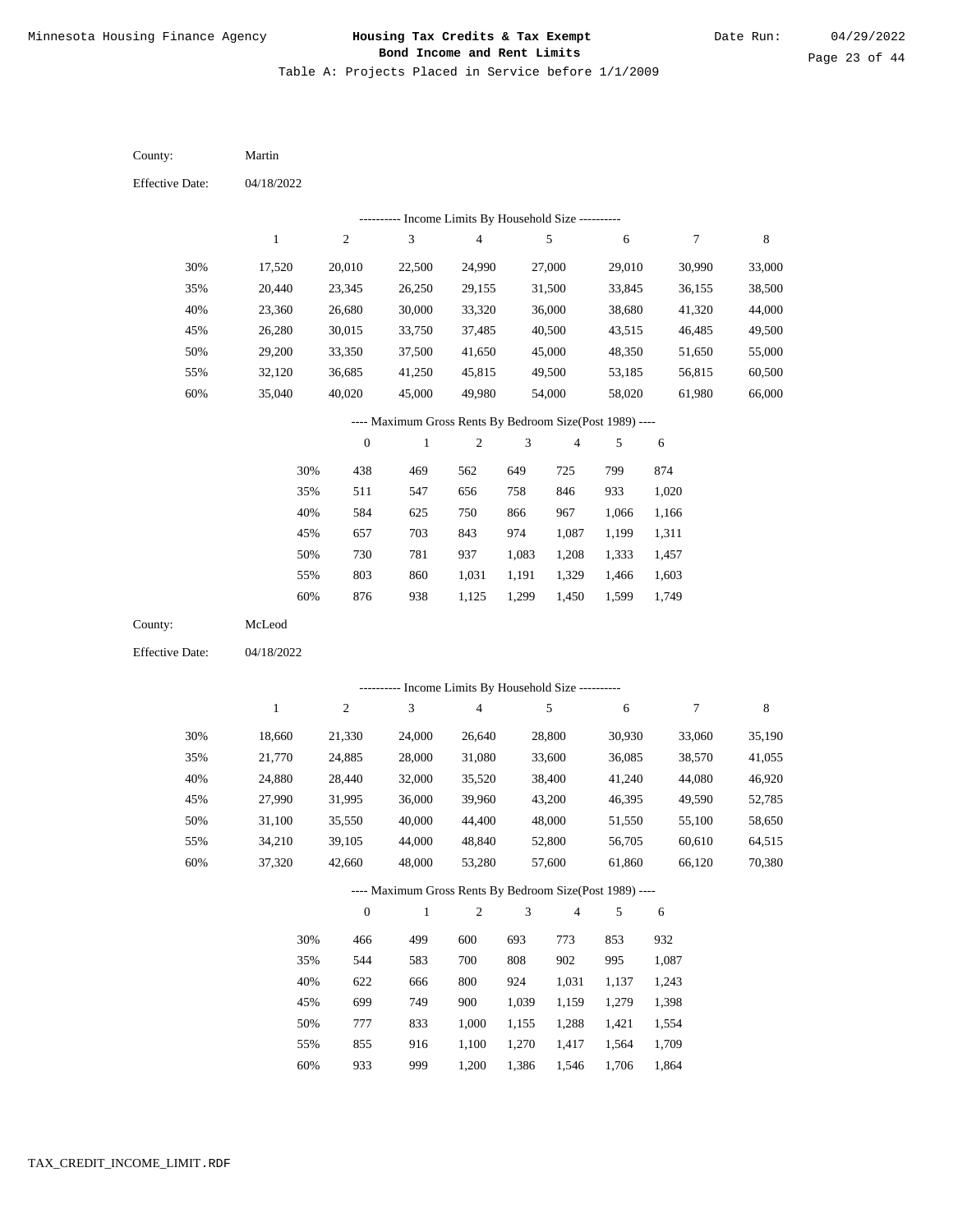Table A: Projects Placed in Service before 1/1/2009

04/18/2022 04/18/2022 Meeker Mille Lacs 30% 35% 40% 45% 50% 55% 60% 30% 35% 40% 45% 50% 55% 60% 18,300 21,350 24,400 27,450 30,500 33,550 36,600 17,520 20,440 23,360 26,280 29,200 32,120 35,040 20,910 24,395 27,880 31,365 34,850 38,335 41,820 20,010 23,345 26,680 30,015 33,350 36,685 40,020 23,520 27,440 31,360 35,280 39,200 43,120 47,040 22,500 26,250 30,000 33,750 37,500 41,250 45,000 26,130 30,485 34,840 39,195 43,550 47,905 52,260 24,990 29,155 33,320 37,485 41,650 45,815 49,980 28,230 32,935 37,640 42,345 47,050 51,755 56,460 27,000 31,500 36,000 40,500 45,000 49,500 54,000 30,330 35,385 40,440 45,495 50,550 55,605 60,660 29,010 33,845 38,680 43,515 48,350 53,185 58,020 32,430 37,835 43,240 48,645 54,050 59,455 64,860 30,990 36,155 41,320 46,485 51,650 56,815 61,980 34,500 40,250 46,000 51,750 57,500 63,250 69,000 33,000 38,500 44,000 49,500 55,000 60,500 66,000 457 533 610 686 762 838 915 438 511 584 657 730 803 876 490 571 653 735 816 898 980 469 547 625 703 781 860 938 588 686 784 882 980 1,078 1,176 562 656 750 843 937 1,031 1,125 679 792 906 1,019 1,132 1,245 1,359 649 758 866 974 1,083 1,191 1,299 758 884 1,011 1,137 1,263 1,390 1,516 725 846 967 1,087 1,208 1,329 1,450 836 976 1,115 1,254 1,394 1,533 1,673 799 933 1,066 1,199 1,333 1,466 1,599 914 1,066 1,219 1,371 1,524 1,676 1,829 874 1,020 1,166 1,311 1,457 1,603 1,749 County: County: Effective Date: Effective Date: 1 1 2 2 3 3 4 4 5 5 6 6 7 7 8 8 0 0 1 1 2 2 3 3 4 4 5 5 6 6 ---------- Income Limits By Household Size ---------- ---------- Income Limits By Household Size ---------- ---- Maximum Gross Rents By Bedroom Size(Post 1989) ---- ---- Maximum Gross Rents By Bedroom Size(Post 1989) ---- 30% 35% 40% 45% 50% 55% 60% 30% 35% 40% 45% 50% 55% 60%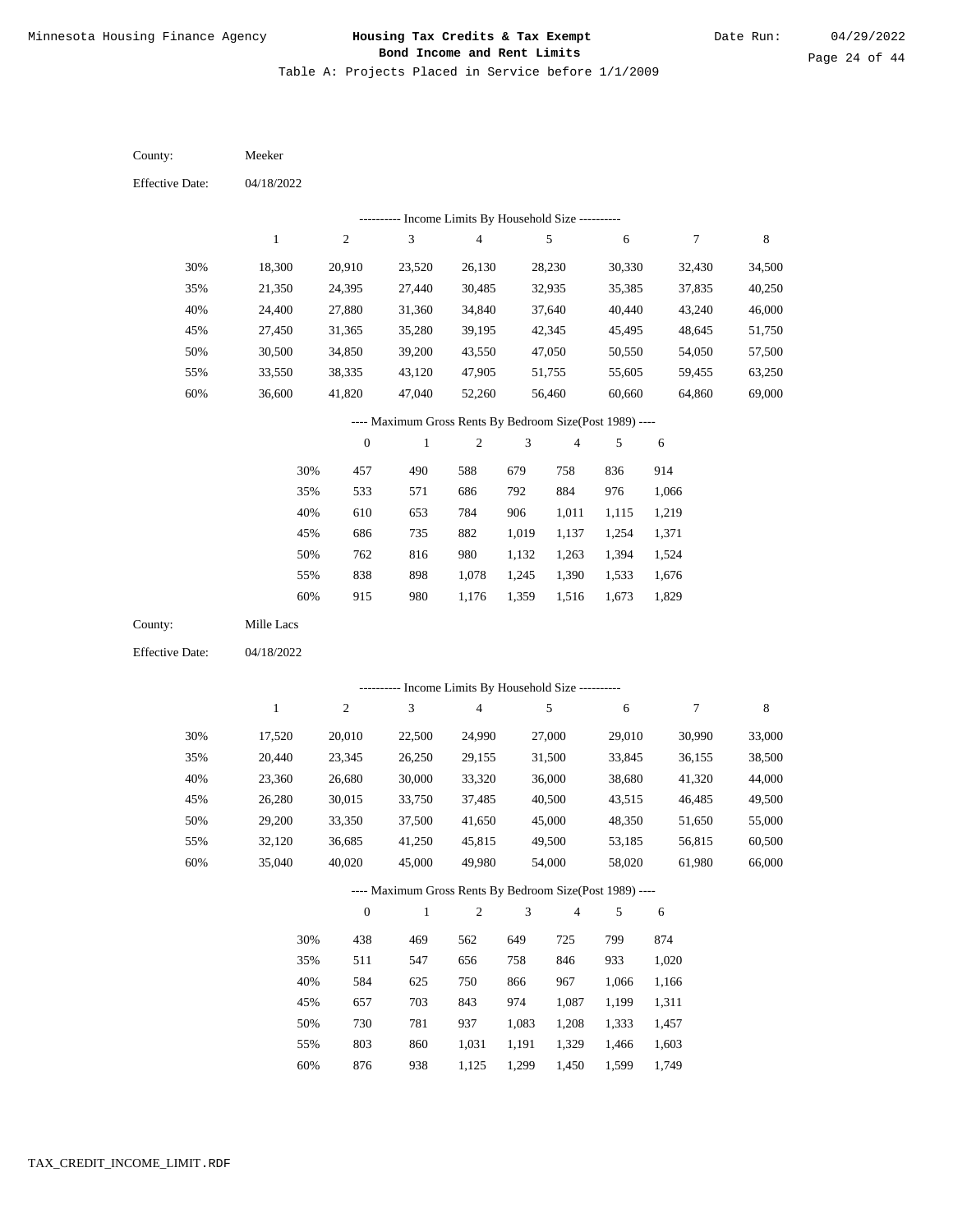Table A: Projects Placed in Service before 1/1/2009

| County:                | Morrison     |                  |                                                          |                         |                             |                |        |        |             |
|------------------------|--------------|------------------|----------------------------------------------------------|-------------------------|-----------------------------|----------------|--------|--------|-------------|
| <b>Effective Date:</b> | 04/18/2022   |                  |                                                          |                         |                             |                |        |        |             |
|                        |              |                  | --------- Income Limits By Household Size ----------     |                         |                             |                |        |        |             |
|                        | $\,1$        | $\sqrt{2}$       | $\mathfrak{Z}$                                           | $\sqrt{4}$              |                             | $\sqrt{5}$     | 6      | 7      | $\,8\,$     |
| 30%                    | 17,520       | 20,010           | 22,500                                                   | 24,990                  |                             | 27,000         | 29,010 | 30,990 | 33,000      |
| 35%                    | 20,440       | 23,345           | 26,250                                                   | 29,155                  |                             | 31,500         | 33,845 | 36,155 | 38,500      |
| 40%                    | 23,360       | 26,680           | 30,000                                                   | 33,320                  |                             | 36,000         | 38,680 | 41,320 | 44,000      |
| 45%                    | 26,280       | 30,015           | 33,750                                                   | 37,485                  |                             | 40,500         | 43,515 | 46,485 | 49,500      |
| 50%                    | 29,200       | 33,350           | 37,500                                                   | 41,650                  |                             | 45,000         | 48,350 | 51,650 | 55,000      |
| 55%                    | 32,120       | 36,685           | 41,250                                                   | 45,815                  |                             | 49,500         | 53,185 | 56,815 | 60,500      |
| 60%                    | 35,040       | 40,020           | 45,000                                                   | 49,980                  |                             | 54,000         | 58,020 | 61,980 | 66,000      |
|                        |              |                  | ---- Maximum Gross Rents By Bedroom Size(Post 1989) ---- |                         |                             |                |        |        |             |
|                        |              | $\boldsymbol{0}$ | $\mathbf{1}$                                             | $\sqrt{2}$              | $\ensuremath{\mathfrak{Z}}$ | $\overline{4}$ | 5      | 6      |             |
|                        | 30%          | 438              | 469                                                      | 562                     | 649                         | 725            | 799    | 874    |             |
|                        | 35%          | 511              | 547                                                      | 656                     | 758                         | 846            | 933    | 1,020  |             |
|                        | 40%          | 584              | 625                                                      | 750                     | 866                         | 967            | 1,066  | 1,166  |             |
|                        | 45%          | 657              | 703                                                      | 843                     | 974                         | 1,087          | 1,199  | 1,311  |             |
|                        | 50%          | 730              | 781                                                      | 937                     | 1,083                       | 1,208          | 1,333  | 1,457  |             |
|                        | 55%          | 803              | 860                                                      | 1,031                   | 1,191                       | 1,329          | 1,466  | 1,603  |             |
|                        | 60%          | 876              | 938                                                      | 1,125                   | 1,299                       | 1,450          | 1,599  | 1,749  |             |
| County:                | Mower        |                  |                                                          |                         |                             |                |        |        |             |
| <b>Effective Date:</b> | 04/18/2022   |                  |                                                          |                         |                             |                |        |        |             |
|                        |              |                  | --------- Income Limits By Household Size ----------     |                         |                             |                |        |        |             |
|                        | $\mathbf{1}$ | $\sqrt{2}$       | $\mathfrak{Z}$                                           | $\overline{\mathbf{4}}$ |                             | 5              | 6      | 7      | $\,$ 8 $\,$ |
|                        |              |                  |                                                          |                         |                             |                |        |        |             |
| 30%                    | 17,520       | 20,010           | 22,500                                                   | 24,990                  |                             | 27,000         | 29,010 | 30,990 | 33,000      |
| 35%                    | 20,440       | 23,345           | 26,250                                                   | 29,155                  |                             | 31,500         | 33,845 | 36,155 | 38,500      |
| 40%                    | 23,360       | 26,680           | 30,000                                                   | 33,320                  |                             | 36,000         | 38,680 | 41,320 | 44,000      |
| 45%                    | 26,280       | 30,015           | 33,750                                                   | 37,485                  |                             | 40,500         | 43,515 | 46,485 | 49,500      |
| 50%                    | 29,200       | 33,350           | 37,500                                                   | 41,650                  |                             | 45,000         | 48,350 | 51,650 | 55,000      |
| 55%                    | 32,120       | 36,685           | 41,250                                                   | 45,815                  |                             | 49,500         | 53,185 | 56,815 | 60,500      |
| 60%                    | 35,040       | 40,020           | 45,000                                                   | 49,980                  |                             | 54,000         | 58,020 | 61,980 | 66,000      |
|                        |              |                  | ---- Maximum Gross Rents By Bedroom Size(Post 1989) ---- |                         |                             |                |        |        |             |
|                        |              | $\mathbf{0}$     | $\mathbf{1}$                                             | $\overline{c}$          | 3                           | $\overline{4}$ | 5      | 6      |             |
|                        | 30%          | 438              | 469                                                      | 562                     | 649                         | 725            | 799    | 874    |             |
|                        | 35%          | 511              | 547                                                      | 656                     | 758                         | 846            | 933    | 1,020  |             |
|                        | 40%          | 584              | 625                                                      | 750                     | 866                         | 967            | 1,066  | 1,166  |             |
|                        | 45%          | 657              | 703                                                      | 843                     | 974                         | 1,087          | 1,199  | 1,311  |             |
|                        | 50%          | 730              | 781                                                      | 937                     | 1,083                       | 1,208          | 1,333  | 1,457  |             |
|                        |              |                  |                                                          |                         |                             |                |        |        |             |
|                        | 55%          | 803              | 860                                                      | 1,031                   | 1,191                       | 1,329          | 1,466  | 1,603  |             |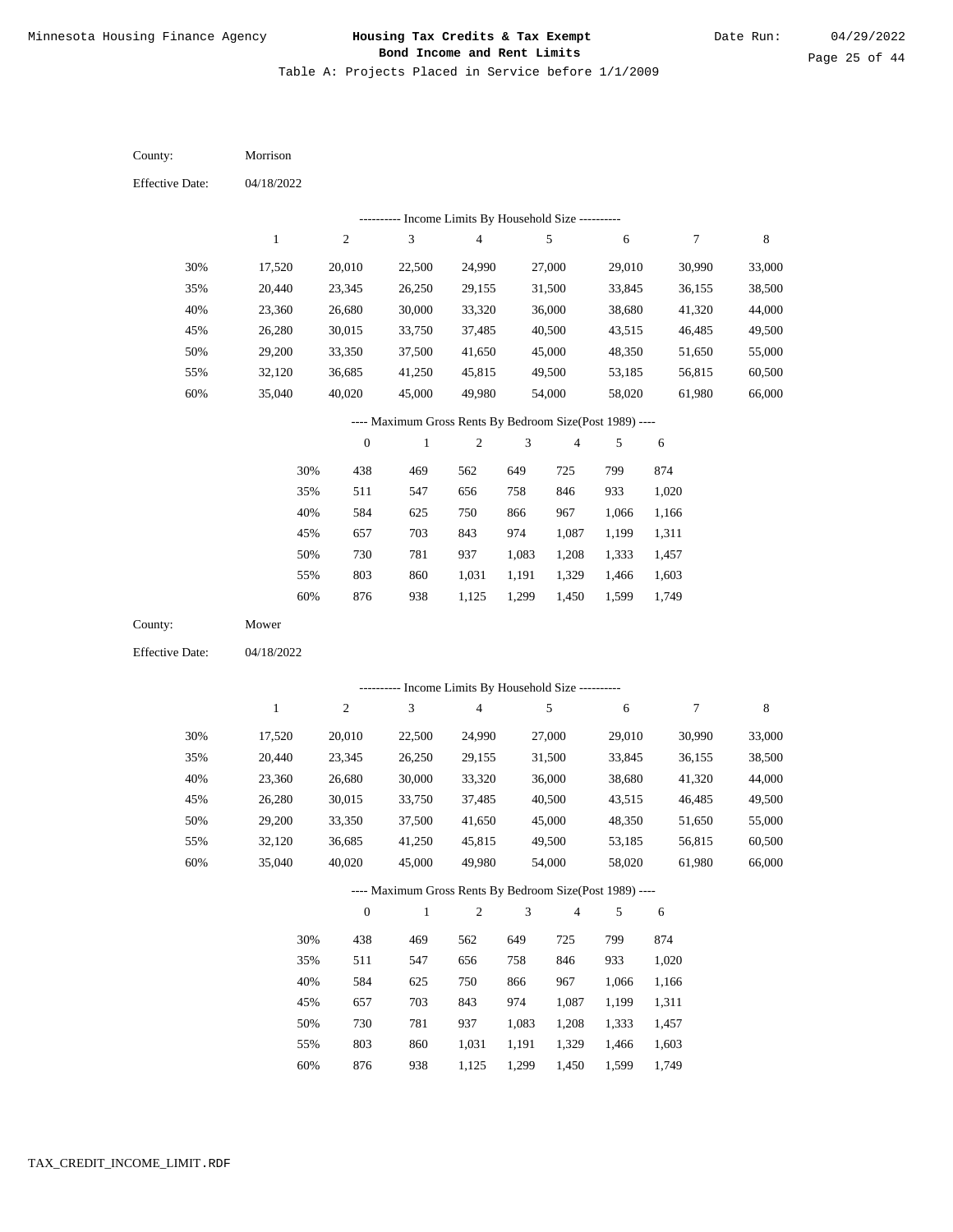Table A: Projects Placed in Service before 1/1/2009

| County:                | Murray           |                          |                                                                          |                                                                       |            |                  |                  |                  |                  |
|------------------------|------------------|--------------------------|--------------------------------------------------------------------------|-----------------------------------------------------------------------|------------|------------------|------------------|------------------|------------------|
| <b>Effective Date:</b> | 04/18/2022       |                          |                                                                          |                                                                       |            |                  |                  |                  |                  |
|                        |                  |                          | --------- Income Limits By Household Size ----------                     |                                                                       |            |                  |                  |                  |                  |
|                        | $\mathbf{1}$     | $\sqrt{2}$               | $\mathfrak{Z}$                                                           | 4                                                                     |            | 5                | 6                | 7                | 8                |
| 30%                    | 20,220           | 23,100                   | 25,980                                                                   | 28,860                                                                |            | 31,170           | 33,480           | 35,790           | 38,100           |
| 35%                    | 23,590           | 26,950                   | 30,310                                                                   | 33,670                                                                |            | 36,365           | 39,060           | 41,755           | 44,450           |
| 40%                    | 26,960           | 30,800                   | 34,640                                                                   | 38,480                                                                |            | 41,560           | 44,640           | 47,720           | 50,800           |
| 45%                    | 30,330           | 34,650                   | 38,970                                                                   | 43,290                                                                |            | 46,755           | 50,220           | 53,685           | 57,150           |
| 50%                    | 33,700           | 38,500                   | 43,300                                                                   | 48,100                                                                |            | 51,950           | 55,800           | 59,650           | 63,500           |
| 55%                    | 37,070           | 42,350                   | 47,630                                                                   | 52,910                                                                |            | 57,145           | 61,380           | 65,615           | 69,850           |
| 60%                    | 40,440           | 46,200                   | 51,960                                                                   | 57,720                                                                |            | 62,340           | 66,960           | 71,580           | 76,200           |
|                        |                  |                          | ---- Maximum Gross Rents By Bedroom Size(Post 1989) ----                 |                                                                       |            |                  |                  |                  |                  |
|                        |                  | $\boldsymbol{0}$         | $\mathbf{1}$                                                             | 2                                                                     | 3          | $\overline{4}$   | 5                | 6                |                  |
|                        | 30%              | 505                      | 541                                                                      | 649                                                                   | 750        | 837              | 923              | 1,010            |                  |
|                        | 35%              | 589                      | 631                                                                      | 757                                                                   | 875        | 976              | 1,077            | 1,178            |                  |
|                        | 40%              | 674                      | 722                                                                      | 866                                                                   | 1,000      | 1,116            | 1,231            | 1,346            |                  |
|                        | 45%              | 758                      | 812                                                                      | 974                                                                   | 1,125      | 1,255            | 1,385            | 1,515            |                  |
|                        | 50%              | 842                      | 902                                                                      | 1,082                                                                 | 1,250      | 1,395            | 1,539            | 1,683            |                  |
|                        | 55%              | 926                      | 992                                                                      | 1,190                                                                 | 1,375      | 1,534            | 1,693            | 1,851            |                  |
|                        | 60%              | 1,011                    | 1,083                                                                    | 1,299                                                                 | 1,500      | 1,674            | 1,847            | 2,020            |                  |
| County:                | Nicollet         |                          |                                                                          |                                                                       |            |                  |                  |                  |                  |
| <b>Effective Date:</b> | 04/18/2022       |                          |                                                                          |                                                                       |            |                  |                  |                  |                  |
|                        |                  |                          |                                                                          |                                                                       |            |                  |                  |                  |                  |
|                        | $\mathbf{1}$     | ----------<br>$\sqrt{2}$ | 3                                                                        | Income Limits By Household Size ----------<br>$\overline{\mathbf{4}}$ |            | 5                | 6                | $\overline{7}$   | 8                |
|                        |                  |                          |                                                                          |                                                                       |            |                  |                  |                  |                  |
| 30%                    | 19,950           | 22,800                   | 25,650                                                                   | 28,470                                                                |            | 30,750           | 33,030           | 35,310           | 37,590           |
| 35%                    | 23,275           | 26,600                   | 29,925                                                                   | 33,215                                                                |            | 35,875           | 38,535           | 41,195           | 43,855           |
| 40%                    | 26,600           | 30,400                   | 34,200                                                                   | 37,960                                                                |            | 41,000           | 44,040           | 47,080           | 50,120           |
| 45%                    | 29,925           | 34,200                   | 38,475                                                                   | 42,705                                                                |            | 46,125           | 49,545           | 52,965           | 56,385           |
| 50%                    | 33,250           | 38,000                   | 42,750                                                                   | 47,450                                                                |            | 51,250           | 55,050           | 58,850           | 62,650           |
| 55%<br>60%             | 36,575<br>39,900 | 41,800<br>45,600         | 47,025<br>51,300                                                         | 52,195<br>56,940                                                      |            | 56,375<br>61,500 | 60,555<br>66,060 | 64,735<br>70,620 | 68,915<br>75,180 |
|                        |                  |                          |                                                                          |                                                                       |            |                  |                  |                  |                  |
|                        |                  | $\boldsymbol{0}$         | ---- Maximum Gross Rents By Bedroom Size(Post 1989) ----<br>$\mathbf{1}$ | $\overline{c}$                                                        | $\sqrt{3}$ | $\overline{4}$   | 5                |                  |                  |
|                        |                  |                          |                                                                          |                                                                       |            |                  |                  | 6                |                  |
|                        | 30%              | 498                      | 534                                                                      | 641                                                                   | 740        | 825              | 911              | 996              |                  |
|                        | 35%              | 581                      | 623                                                                      | 748                                                                   | 863        | 963              | 1,063            | 1,162            |                  |
|                        | 40%              | 665                      | 712                                                                      | 855                                                                   | 987        | 1,101            | 1,215            | 1,328            |                  |
|                        | 45%              | 748                      | 801                                                                      | 961                                                                   | 1,110      | 1,238            | 1,366            | 1,494            |                  |
|                        | 50%              | 831                      | 890                                                                      | 1,068                                                                 | 1,233      | 1,376            | 1,518            | 1,660            |                  |
|                        | 55%              | 914                      | 979                                                                      | 1,175                                                                 | 1,357      | 1,513            | 1,670            | 1,826            |                  |

997 1,068 1,282 1,480 1,651 1,822 1,992 60%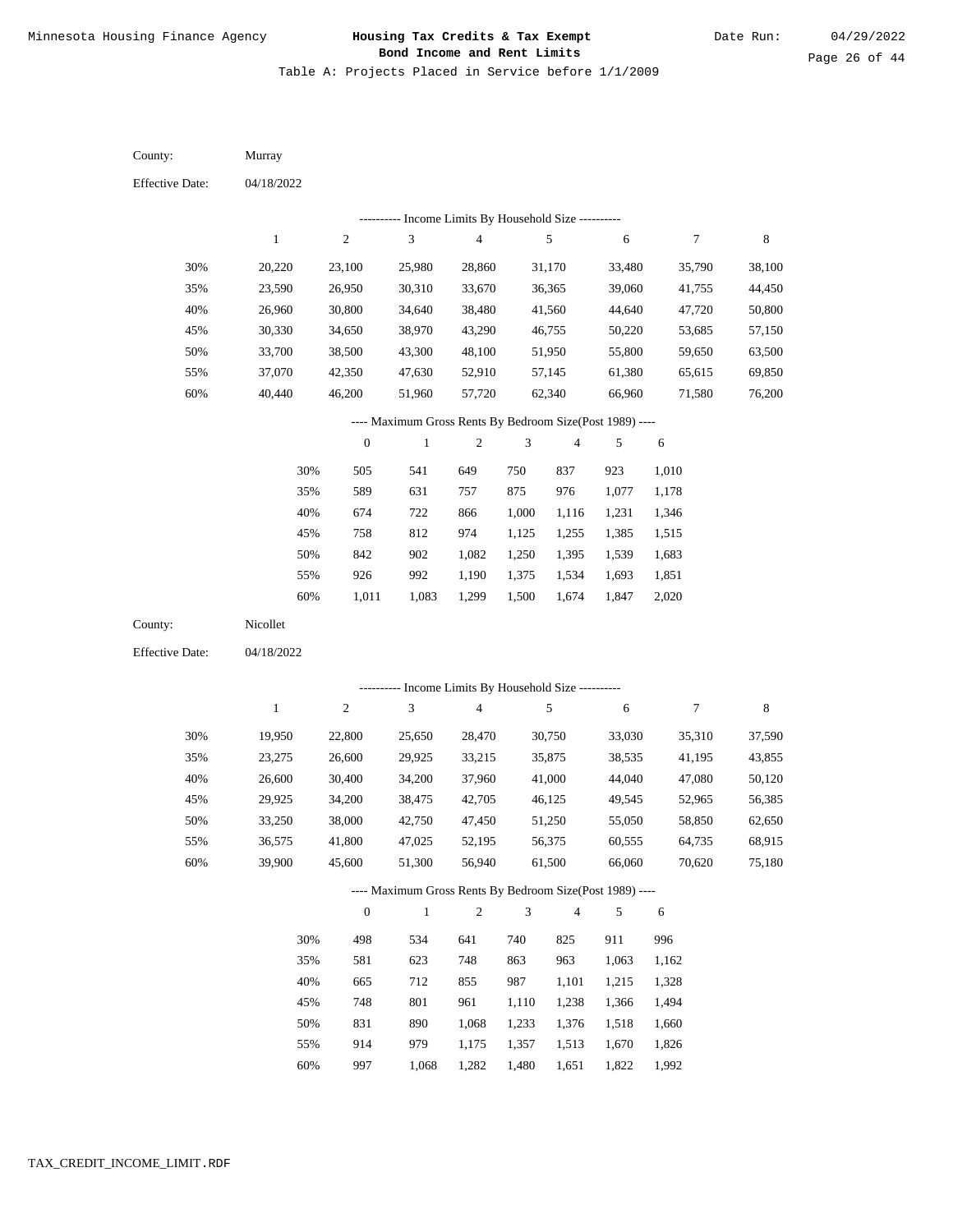Table A: Projects Placed in Service before 1/1/2009

04/18/2022 04/18/2022 Nobles Norman 30% 35% 40% 45% 50% 55% 60% 30% 35% 40% 45% 50% 55% 60% 17,520 20,440 23,360 26,280 29,200 32,120 35,040 18,300 21,350 24,400 27,450 30,500 33,550 36,600 20,010 23,345 26,680 30,015 33,350 36,685 40,020 20,910 24,395 27,880 31,365 34,850 38,335 41,820 22,500 26,250 30,000 33,750 37,500 41,250 45,000 23,520 27,440 31,360 35,280 39,200 43,120 47,040 24,990 29,155 33,320 37,485 41,650 45,815 49,980 26,130 30,485 34,840 39,195 43,550 47,905 52,260 27,000 31,500 36,000 40,500 45,000 49,500 54,000 28,230 32,935 37,640 42,345 47,050 51,755 56,460 29,010 33,845 38,680 43,515 48,350 53,185 58,020 30,330 35,385 40,440 45,495 50,550 55,605 60,660 30,990 36,155 41,320 46,485 51,650 56,815 61,980 32,430 37,835 43,240 48,645 54,050 59,455 64,860 33,000 38,500 44,000 49,500 55,000 60,500 66,000 34,500 40,250 46,000 51,750 57,500 63,250 69,000 438 511 584 657 730 803 876 457 533 610 686 762 838 915 469 547 625 703 781 860 938 490 571 653 735 816 898 980 562 656 750 843 937 1,031 1,125 588 686 784 882 980 1,078 1,176 649 758 866 974 1,083 1,191 1,299 679 792 906 1,019 1,132 1,245 1,359 725 846 967 1,087 1,208 1,329 1,450 758 884 1,011 1,137 1,263 1,390 1,516 799 933 1,066 1,199 1,333 1,466 1,599 836 976 1,115 1,254 1,394 1,533 1,673 874 1,020 1,166 1,311 1,457 1,603 1,749 914 1,066 1,219 1,371 1,524 1,676 1,829 County: County: Effective Date: Effective Date: 1 1 2 2 3 3 4 4 5 5 6 6 7 7 8 8 0 0 1 1 2 2 3 3 4 4 5 5 6 6 ---------- Income Limits By Household Size ---------- ---------- Income Limits By Household Size ---------- ---- Maximum Gross Rents By Bedroom Size(Post 1989) ---- ---- Maximum Gross Rents By Bedroom Size(Post 1989) ---- 30% 35% 40% 45% 50% 55% 60% 30% 35% 40% 45% 50% 55% 60%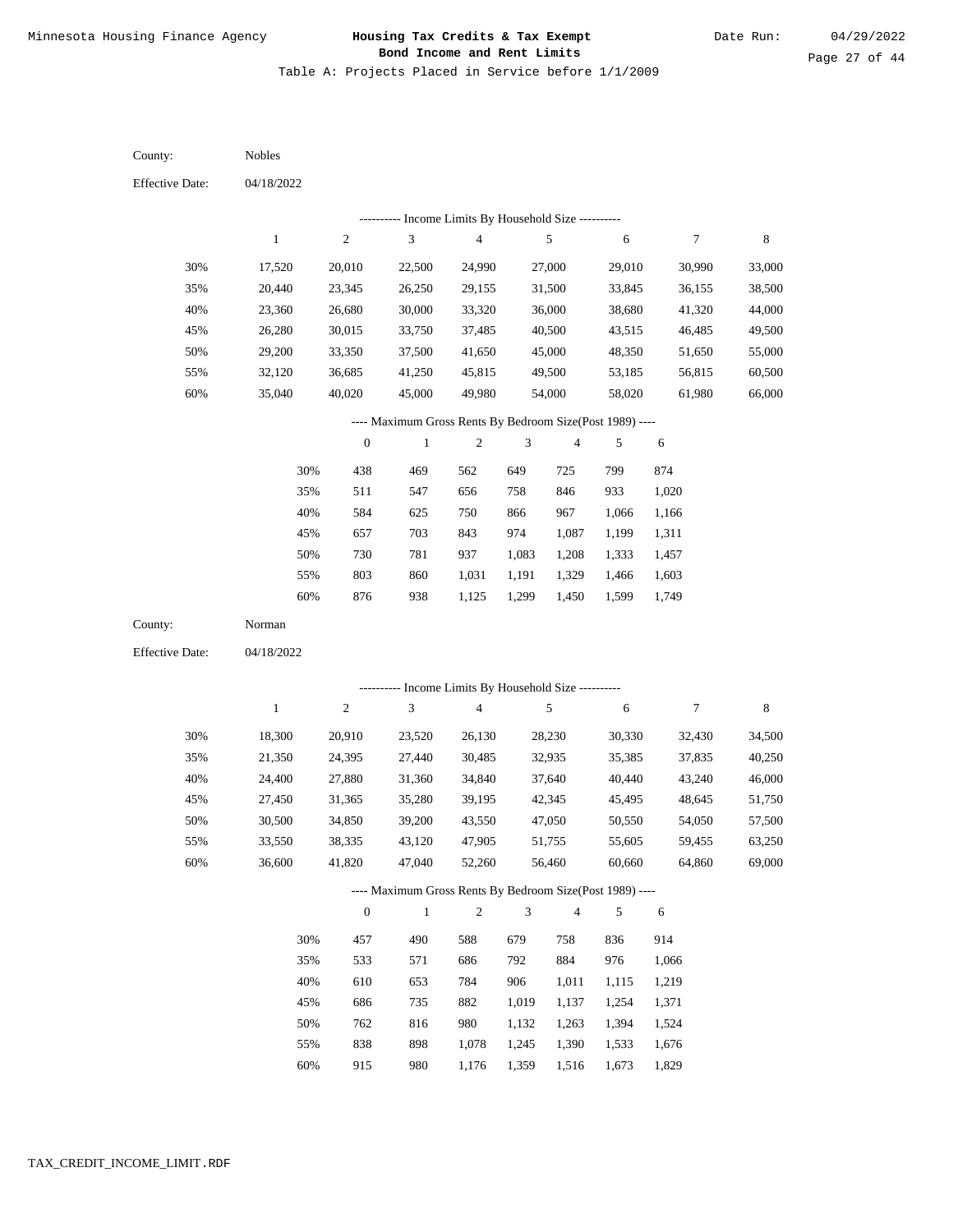Table A: Projects Placed in Service before 1/1/2009

04/18/2022 04/18/2022 Olmsted Otter Tail 30% 35% 40% 45% 50% 55% 60% 30% 35% 40% 45% 50% 55% 60% 23,730 27,685 31,640 35,595 39,550 43,505 47,460 18,450 21,525 24,600 27,675 30,750 33,825 36,900 27,120 31,640 36,160 40,680 45,200 49,720 54,240 21,090 24,605 28,120 31,635 35,150 38,665 42,180 30,510 35,595 40,680 45,765 50,850 55,935 61,020 23,730 27,685 31,640 35,595 39,550 43,505 47,460 33,870 39,515 45,160 50,805 56,450 62,095 67,740 26,340 30,730 35,120 39,510 43,900 48,290 52,680 36,600 42,700 48,800 54,900 61,000 67,100 73,200 28,470 33,215 37,960 42,705 47,450 52,195 56,940 39,300 45,850 52,400 58,950 65,500 72,050 78,600 30,570 35,665 40,760 45,855 50,950 56,045 61,140 42,000 49,000 56,000 63,000 70,000 77,000 84,000 32,670 38,115 43,560 49,005 54,450 59,895 65,340 44,730 52,185 59,640 67,095 74,550 82,005 89,460 34,770 40,565 46,360 52,155 57,950 63,745 69,540 593 692 791 889 988 1,087 1,186 461 538 615 691 768 845 922 635 741 847 953 1,059 1,165 1,271 494 576 659 741 823 906 988 762 889 1,017 1,144 1,271 1,398 1,525 593 692 791 889 988 1,087 1,186 880 1,027 1,174 1,321 1,468 1,614 1,761 685 799 913 1,027 1,141 1,256 1,370 982 1,146 1,310 1,473 1,637 1,801 1,965 764 891 1,019 1,146 1,273 1,401 1,528 1,084 1,264 1,445 1,626 1,806 1,987 2,168 843 983 1,124 1,264 1,405 1,545 1,686 1,185 1,383 1,580 1,778 1,975 2,173 2,370 921 1,075 1,229 1,382 1,536 1,690 1,843 County: County: Effective Date: Effective Date: 1 1 2 2 3 3 4 4 5 5 6 6 7 7 8 8 0 0 1 1 2 2 3 3 4 4 5 5 6 6 ---------- Income Limits By Household Size ---------- ---------- Income Limits By Household Size ---------- ---- Maximum Gross Rents By Bedroom Size(Post 1989) ---- ---- Maximum Gross Rents By Bedroom Size(Post 1989) ---- 30% 35% 40% 45% 50% 55% 60% 30% 35% 40% 45% 50% 55% 60%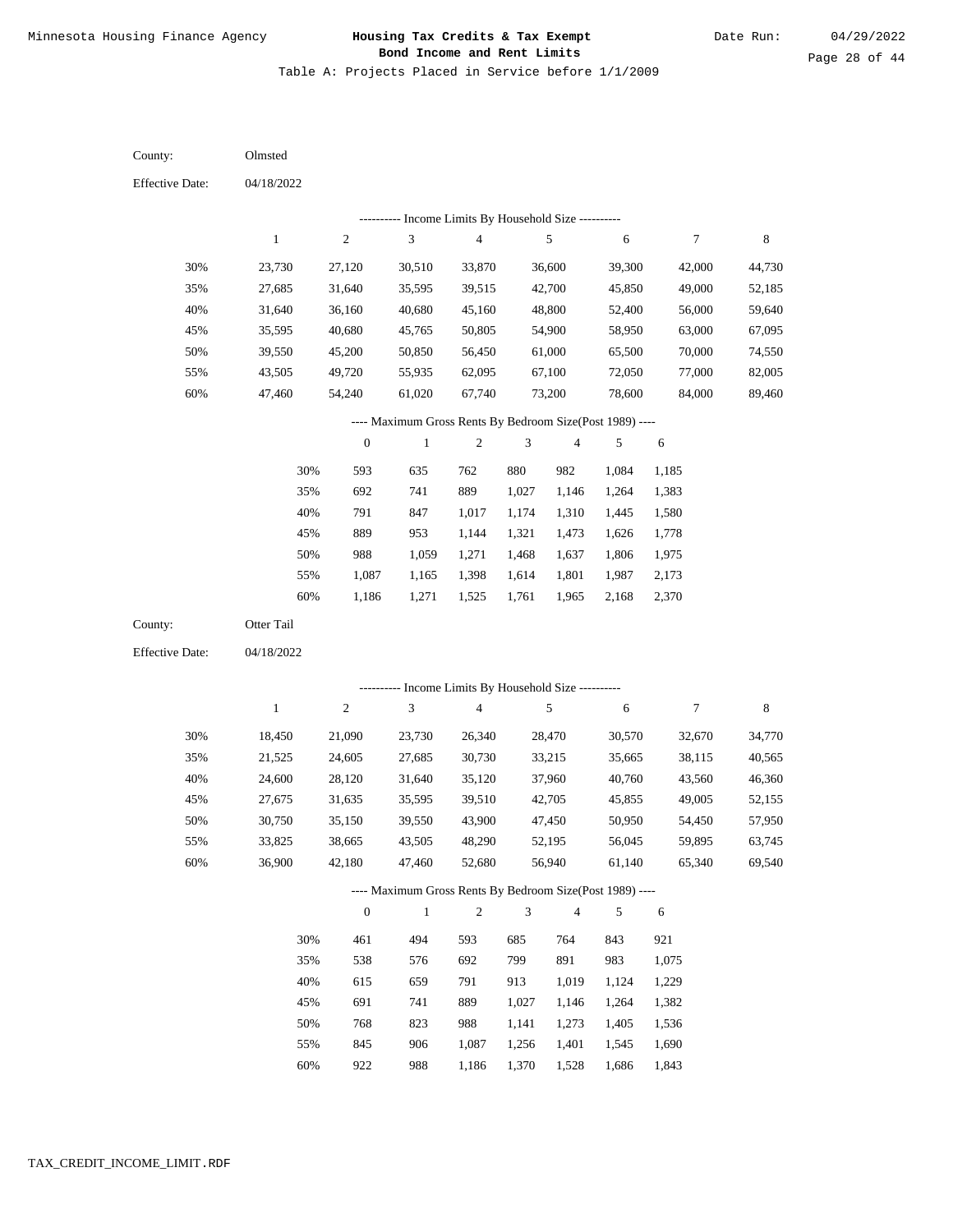Table A: Projects Placed in Service before 1/1/2009

04/18/2022 04/18/2022 Pennington Pine 30% 35% 40% 45% 50% 55% 60% 30% 35% 40% 45% 50% 55% 60% 18,120 21,140 24,160 27,180 30,200 33,220 36,240 17,520 20,440 23,360 26,280 29,200 32,120 35,040 20,700 24,150 27,600 31,050 34,500 37,950 41,400 20,010 23,345 26,680 30,015 33,350 36,685 40,020 23,280 27,160 31,040 34,920 38,800 42,680 46,560 22,500 26,250 30,000 33,750 37,500 41,250 45,000 25,860 30,170 34,480 38,790 43,100 47,410 51,720 24,990 29,155 33,320 37,485 41,650 45,815 49,980 27,930 32,585 37,240 41,895 46,550 51,205 55,860 27,000 31,500 36,000 40,500 45,000 49,500 54,000 30,000 35,000 40,000 45,000 50,000 55,000 60,000 29,010 33,845 38,680 43,515 48,350 53,185 58,020 32,070 37,415 42,760 48,105 53,450 58,795 64,140 30,990 36,155 41,320 46,485 51,650 56,815 61,980 34,140 39,830 45,520 51,210 56,900 62,590 68,280 33,000 38,500 44,000 49,500 55,000 60,500 66,000 453 528 604 679 755 830 906 438 511 584 657 730 803 876 485 566 647 727 808 889 970 469 547 625 703 781 860 938 582 679 776 873 970 1,067 1,164 562 656 750 843 937 1,031 1,125 672 784 896 1,008 1,120 1,232 1,344 649 758 866 974 1,083 1,191 1,299 750 875 1,000 1,125 1,250 1,375 1,500 725 846 967 1,087 1,208 1,329 1,450 827 965 1,103 1,241 1,379 1,517 1,655 799 933 1,066 1,199 1,333 1,466 1,599 905 1,055 1,206 1,357 1,508 1,659 1,810 874 1,020 1,166 1,311 1,457 1,603 1,749 County: County: Effective Date: Effective Date: 1 1 2 2 3 3 4 4 5 5 6 6 7 7 8 8 0 0 1 1 2 2 3 3 4 4 5 5 6 6 ---------- Income Limits By Household Size ---------- ---------- Income Limits By Household Size ---------- ---- Maximum Gross Rents By Bedroom Size(Post 1989) ---- ---- Maximum Gross Rents By Bedroom Size(Post 1989) ---- 30% 35% 40% 45% 50% 55% 60% 30% 35% 40% 45% 50% 55% 60%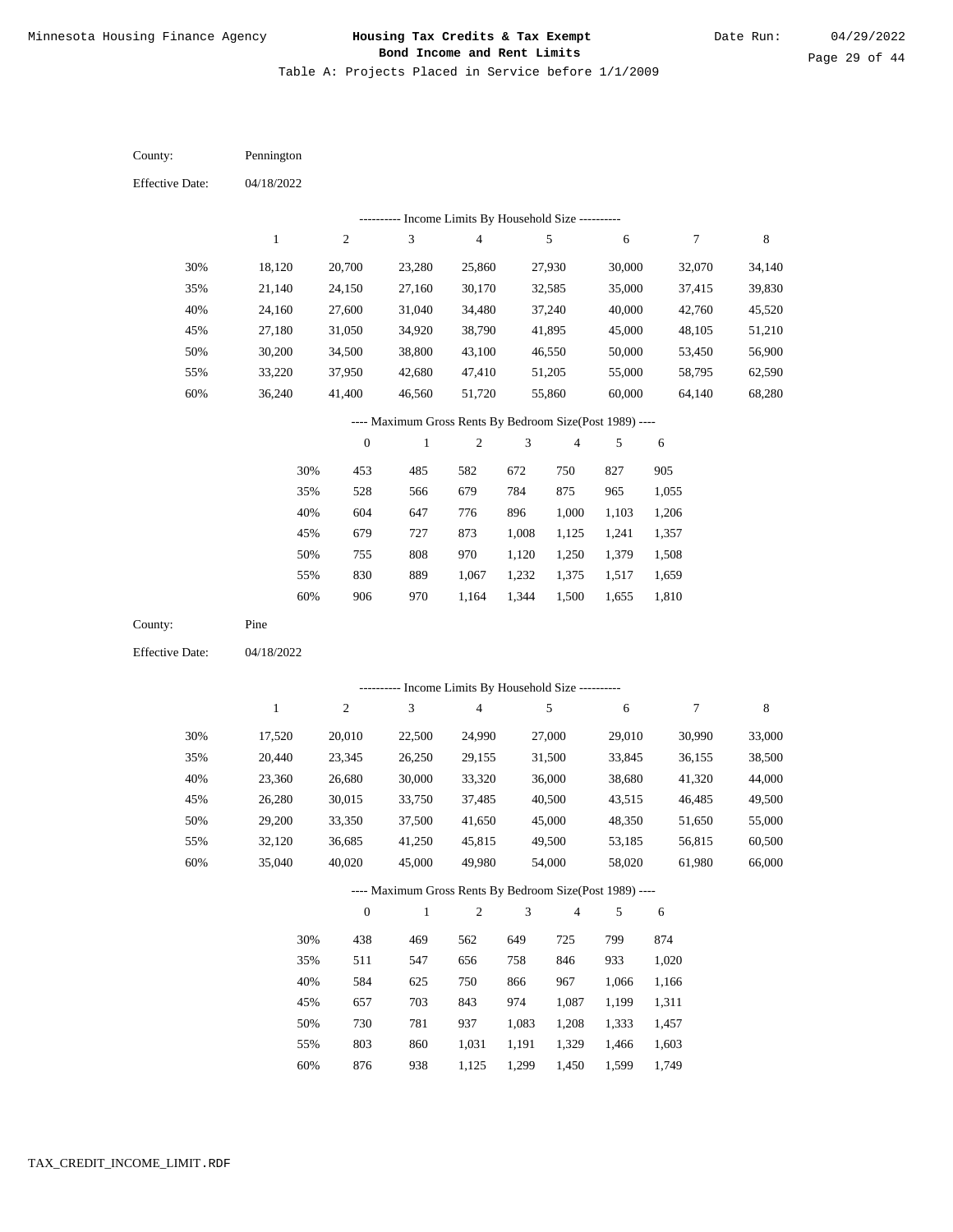Table A: Projects Placed in Service before 1/1/2009

04/18/2022 04/18/2022 Pipestone Polk 30% 35% 40% 45% 50% 55% 60% 30% 35% 40% 45% 50% 55% 60% 18,600 21,700 24,800 27,900 31,000 34,100 37,200 19,560 22,820 26,080 29,340 32,600 35,860 39,120 21,240 24,780 28,320 31,860 35,400 38,940 42,480 22,350 26,075 29,800 33,525 37,250 40,975 44,700 23,910 27,895 31,880 35,865 39,850 43,835 47,820 25,140 29,330 33,520 37,710 41,900 46,090 50,280 26,550 30,975 35,400 39,825 44,250 48,675 53,100 27,930 32,585 37,240 41,895 46,550 51,205 55,860 28,680 33,460 38,240 43,020 47,800 52,580 57,360 30,180 35,210 40,240 45,270 50,300 55,330 60,360 30,810 35,945 41,080 46,215 51,350 56,485 61,620 32,400 37,800 43,200 48,600 54,000 59,400 64,800 32,940 38,430 43,920 49,410 54,900 60,390 65,880 34,650 40,425 46,200 51,975 57,750 63,525 69,300 35,070 40,915 46,760 52,605 58,450 64,295 70,140 36,870 43,015 49,160 55,305 61,450 67,595 73,740 465 542 620 697 775 852 930 489 570 652 733 815 896 978 498 581 664 747 830 913 996 523 611 698 785 873 960 1,047 597 697 797 896 996 1,095 1,195 628 733 838 942 1,047 1,152 1,257 690 805 920 1,035 1,150 1,265 1,380 726 847 968 1,089 1,210 1,331 1,452 770 898 1,027 1,155 1,283 1,412 1,540 810 945 1,080 1,215 1,350 1,485 1,620 850 991 1,133 1,275 1,416 1,558 1,700 894 1,043 1,192 1,341 1,490 1,639 1,788 929 1,084 1,239 1,393 1,548 1,703 1,858 977 1,140 1,303 1,466 1,629 1,792 1,955 County: County: Effective Date: Effective Date: 1 1 2 2 3 3 4 4 5 5 6 6 7 7 8 8 0 0 1 1 2 2 3 3 4 4 5 5 6 6 ---------- Income Limits By Household Size ---------- ---------- Income Limits By Household Size ---------- ---- Maximum Gross Rents By Bedroom Size(Post 1989) ---- ---- Maximum Gross Rents By Bedroom Size(Post 1989) ---- 30% 35% 40% 45% 50% 55% 60% 30% 35% 40% 45% 50% 55% 60%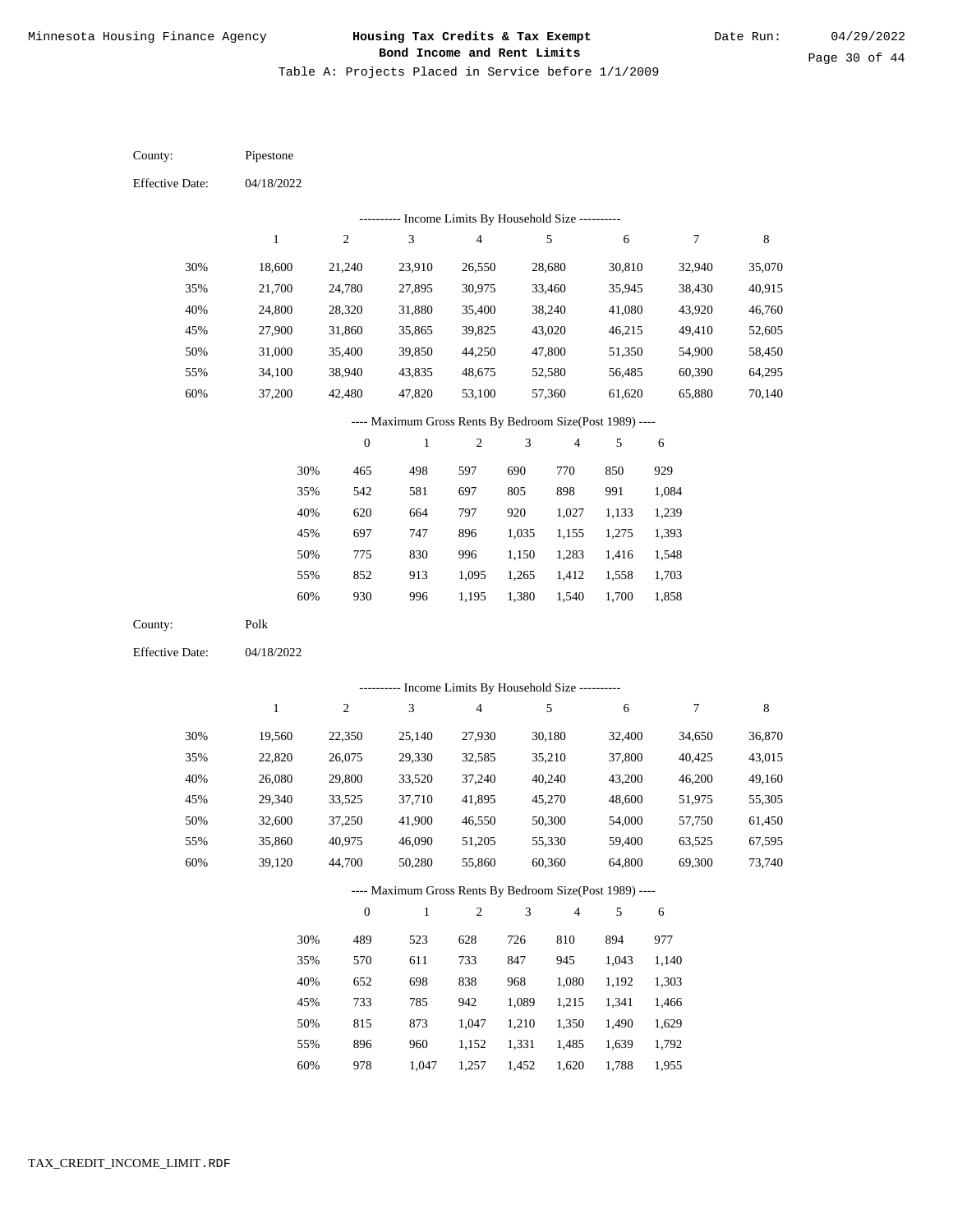Table A: Projects Placed in Service before 1/1/2009

04/18/2022 04/18/2022 Pope Ramsey 30% 35% 40% 45% 50% 55% 60% 30% 35% 40% 45% 50% 55% 60% 19,470 22,715 25,960 29,205 32,450 35,695 38,940 24,840 28,980 33,120 37,260 41,400 45,540 49,680 22,230 25,935 29,640 33,345 37,050 40,755 44,460 28,380 33,110 37,840 42,570 47,300 52,030 56,760 25,020 29,190 33,360 37,530 41,700 45,870 50,040 31,920 37,240 42,560 47,880 53,200 58,520 63,840 28,380 33,110 37,840 42,570 47,300 52,030 56,760 35,460 41,370 47,280 53,190 59,100 65,010 70,920 30,030 35,035 40,040 45,045 50,050 55,055 60,060 38,310 44,695 51,080 57,465 63,850 70,235 76,620 32,250 37,625 43,000 48,375 53,750 59,125 64,500 41,160 48,020 54,880 61,740 68,600 75,460 82,320 34,470 40,215 45,960 51,705 57,450 63,195 68,940 43,980 51,310 58,640 65,970 73,300 80,630 87,960 36,690 42,805 48,920 55,035 61,150 67,265 73,380 46,830 54,635 62,440 70,245 78,050 85,855 93,660 486 567 649 730 811 892 973 621 724 828 931 1,035 1,138 1,242 521 608 695 781 868 955 1,042 665 776 887 997 1,108 1,219 1,330 625 729 834 938 1,042 1,146 1,251 798 931 1,064 1,197 1,330 1,463 1,596 730 851 973 1,095 1,216 1,338 1,460 922 1,075 1,229 1,383 1,536 1,690 1,844 806 940 1,075 1,209 1,343 1,478 1,612 1,029 1,200 1,372 1,543 1,715 1,886 2,058 889 1,037 1,186 1,334 1,482 1,630 1,779 1,135 1,324 1,513 1,702 1,891 2,081 2,270 993 1,158 1,324 1,489 1,655 1,821 1,986 1,241 1,447 1,654 1,861 2,068 2,275 2,482 County: County: Effective Date: Effective Date: 1 1 2 2 3 3 4 4 5 5 6 6 7 7 8 8 0 0 1 1 2 2 3 3 4 4 5 5 6 6 ---------- Income Limits By Household Size ---------- ---------- Income Limits By Household Size ---------- ---- Maximum Gross Rents By Bedroom Size(Post 1989) ---- ---- Maximum Gross Rents By Bedroom Size(Post 1989) ---- 30% 35% 40% 45% 50% 55% 60% 30% 35% 40% 45% 50% 55% 60%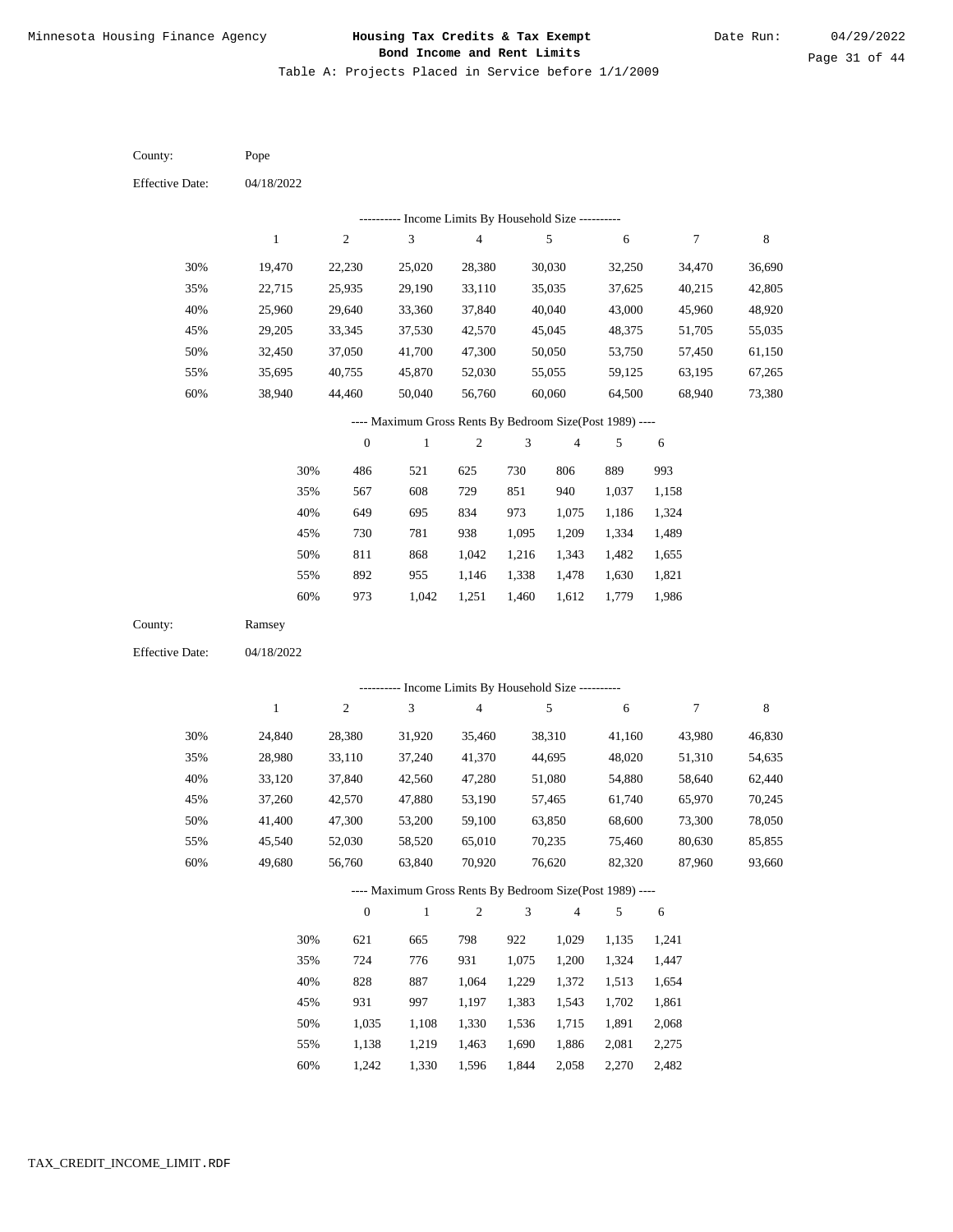Table A: Projects Placed in Service before 1/1/2009

04/18/2022 04/18/2022 Red Lake Redwood 30% 35% 40% 45% 50% 55% 60% 30% 35% 40% 45% 50% 55% 60% 20,520 23,940 27,360 30,780 34,200 37,620 41,040 17,520 20,440 23,360 26,280 29,200 32,120 35,040 23,430 27,335 31,240 35,145 39,050 42,955 46,860 20,010 23,345 26,680 30,015 33,350 36,685 40,020 26,370 30,765 35,160 39,555 43,950 48,345 52,740 22,500 26,250 30,000 33,750 37,500 41,250 45,000 29,280 34,160 39,040 43,920 48,800 53,680 58,560 24,990 29,155 33,320 37,485 41,650 45,815 49,980 31,650 36,925 42,200 47,475 52,750 58,025 63,300 27,000 31,500 36,000 40,500 45,000 49,500 54,000 33,990 39,655 45,320 50,985 56,650 62,315 67,980 29,010 33,845 38,680 43,515 48,350 53,185 58,020 36,330 42,385 48,440 54,495 60,550 66,605 72,660 30,990 36,155 41,320 46,485 51,650 56,815 61,980 38,670 45,115 51,560 58,005 64,450 70,895 77,340 33,000 38,500 44,000 49,500 55,000 60,500 66,000 513 598 684 769 855 940 1,026 438 511 584 657 730 803 876 549 640 732 824 915 1,007 1,098 469 547 625 703 781 860 938 659 769 879 988 1,098 1,208 1,318 562 656 750 843 937 1,031 1,125 761 888 1,015 1,142 1,269 1,396 1,523 649 758 866 974 1,083 1,191 1,299 849 991 1,133 1,274 1,416 1,557 1,699 725 846 967 1,087 1,208 1,329 1,450 937 1,093 1,250 1,406 1,562 1,718 1,875 799 933 1,066 1,199 1,333 1,466 1,599 1,024 1,195 1,366 1,537 1,708 1,878 2,049 874 1,020 1,166 1,311 1,457 1,603 1,749 County: County: Effective Date: Effective Date: 1 1 2 2 3 3 4 4 5 5 6 6 7 7 8 8 0 0 1 1 2 2 3 3 4 4 5 5 6 6 ---------- Income Limits By Household Size ---------- ---------- Income Limits By Household Size ---------- ---- Maximum Gross Rents By Bedroom Size(Post 1989) ---- ---- Maximum Gross Rents By Bedroom Size(Post 1989) ---- 30% 35% 40% 45% 50% 55% 60% 30% 35% 40% 45% 50% 55% 60%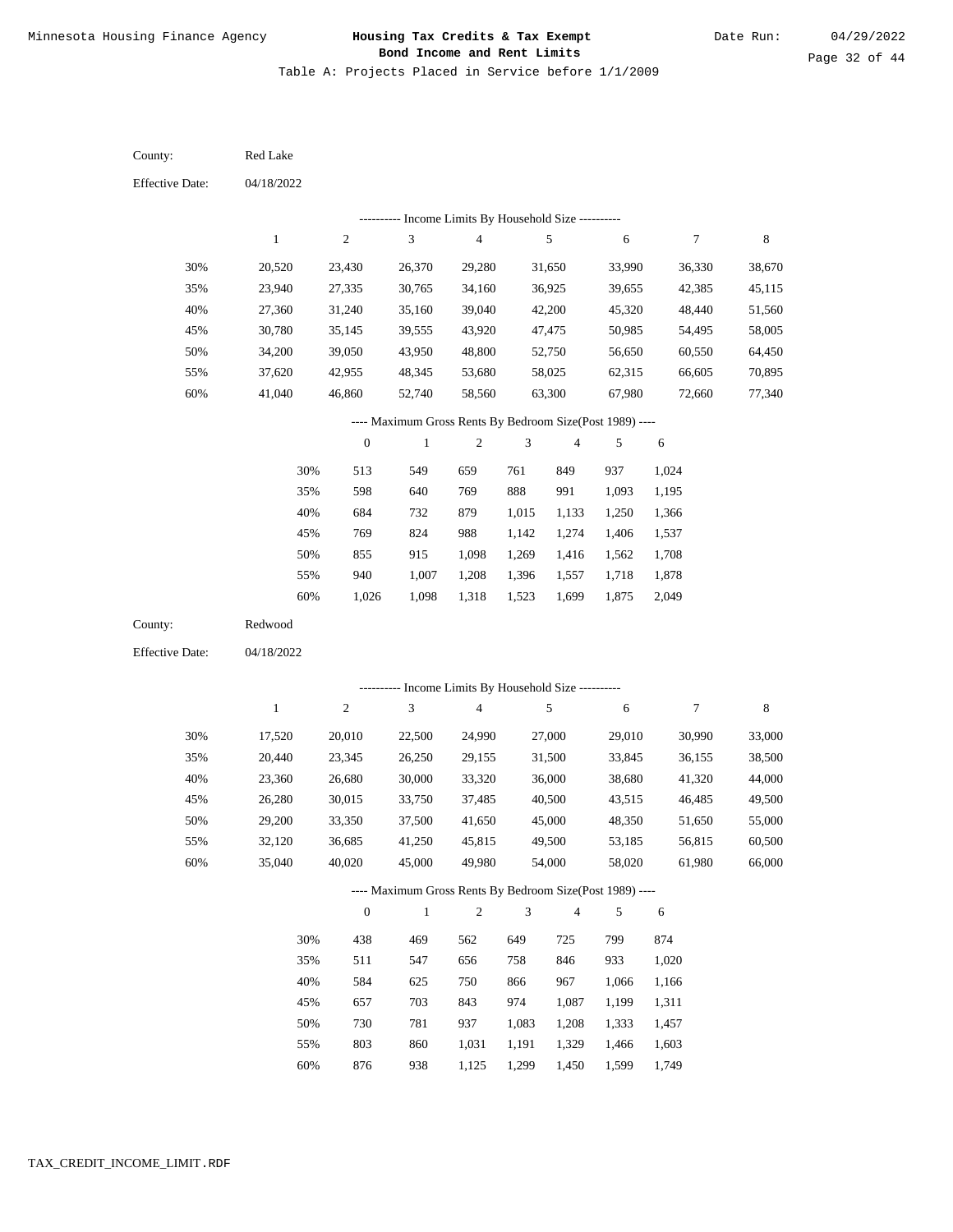Table A: Projects Placed in Service before 1/1/2009

04/18/2022 04/18/2022 Renville Rice 30% 35% 40% 45% 50% 55% 60% 30% 35% 40% 45% 50% 55% 60% 17,580 20,510 23,440 26,370 29,300 32,230 35,160 21,150 24,675 28,200 31,725 35,250 38,775 42,300 20,070 23,415 26,760 30,105 33,450 36,795 40,140 24,150 28,175 32,200 36,225 40,250 44,275 48,300 22,590 26,355 30,120 33,885 37,650 41,415 45,180 27,180 31,710 36,240 40,770 45,300 49,830 54,360 25,080 29,260 33,440 37,620 41,800 45,980 50,160 30,180 35,210 40,240 45,270 50,300 55,330 60,360 27,090 31,605 36,120 40,635 45,150 49,665 54,180 32,610 38,045 43,480 48,915 54,350 59,785 65,220 29,100 33,950 38,800 43,650 48,500 53,350 58,200 35,010 40,845 46,680 52,515 58,350 64,185 70,020 31,110 36,295 41,480 46,665 51,850 57,035 62,220 37,440 43,680 49,920 56,160 62,400 68,640 74,880 33,120 38,640 44,160 49,680 55,200 60,720 66,240 39,840 46,480 53,120 59,760 66,400 73,040 79,680 439 512 586 659 732 805 879 528 616 705 793 881 969 1,057 470 549 627 705 784 862 941 566 660 755 849 943 1,038 1,132 564 658 753 847 941 1,035 1,129 679 792 906 1,019 1,132 1,245 1,359 652 760 869 978 1,086 1,195 1,304 784 915 1,046 1,177 1,308 1,438 1,569 727 848 970 1,091 1,212 1,333 1,455 875 1,021 1,167 1,312 1,458 1,604 1,750 802 936 1,070 1,204 1,338 1,471 1,605 966 1,127 1,288 1,449 1,610 1,771 1,932 877 1,024 1,170 1,316 1,463 1,609 1,755 1,056 1,232 1,408 1,584 1,760 1,936 2,112 County: County: Effective Date: Effective Date: 1 1 2 2 3 3 4 4 5 5 6 6 7 7 8 8 0 0 1 1 2 2 3 3 4 4 5 5 6 6 ---------- Income Limits By Household Size ---------- ---------- Income Limits By Household Size ---------- ---- Maximum Gross Rents By Bedroom Size(Post 1989) ---- ---- Maximum Gross Rents By Bedroom Size(Post 1989) ---- 30% 35% 40% 45% 50% 55% 60% 30% 35% 40% 45% 50% 55% 60%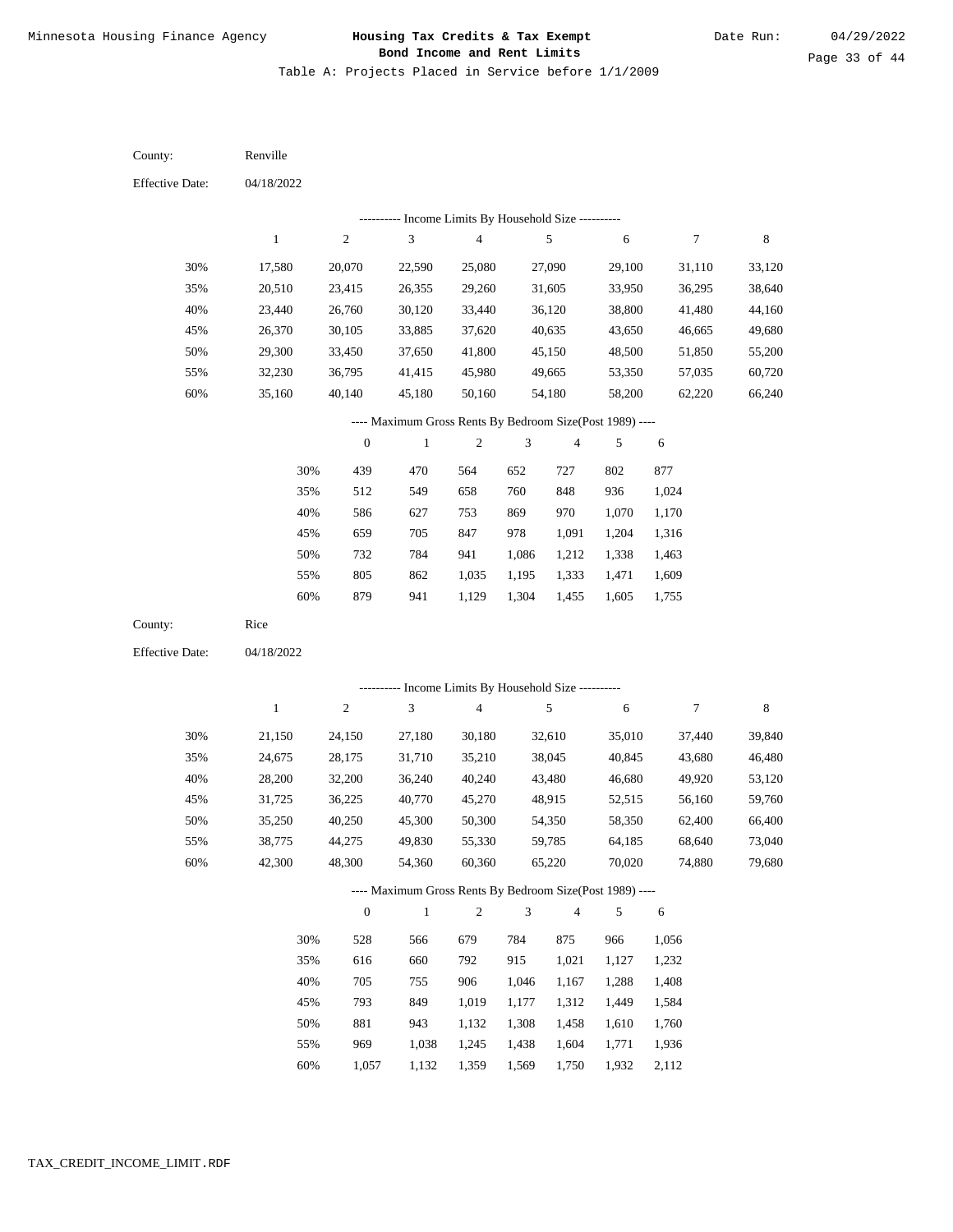Table A: Projects Placed in Service before 1/1/2009

| County:                | Rock             |                  |                                                          |                          |                |                         |                  |                  |                  |
|------------------------|------------------|------------------|----------------------------------------------------------|--------------------------|----------------|-------------------------|------------------|------------------|------------------|
| <b>Effective Date:</b> | 04/18/2022       |                  |                                                          |                          |                |                         |                  |                  |                  |
|                        |                  |                  | --------- Income Limits By Household Size ----------     |                          |                |                         |                  |                  |                  |
|                        | $\mathbf{1}$     | $\overline{c}$   | 3                                                        | $\overline{\mathcal{A}}$ |                | 5                       | 6                | 7                | 8                |
| 30%                    | 17,520           | 20,010           | 22,500                                                   | 24,990                   |                | 27,000                  | 29,010           | 30,990           | 33,000           |
| 35%                    | 20,440           | 23,345           | 26,250                                                   | 29,155                   |                | 31,500                  | 33,845           | 36,155           | 38,500           |
| 40%                    | 23,360           | 26,680           | 30,000                                                   | 33,320                   |                | 36,000                  | 38,680           | 41,320           | 44,000           |
| 45%                    | 26,280           | 30,015           | 33,750                                                   | 37,485                   |                | 40,500                  | 43,515           | 46,485           | 49,500           |
| 50%                    | 29,200           | 33,350           | 37,500                                                   | 41,650                   |                | 45,000                  | 48,350           | 51,650           | 55,000           |
| 55%                    | 32,120           | 36,685           | 41,250                                                   | 45,815                   |                | 49,500                  | 53,185           | 56,815           | 60,500           |
| 60%                    | 35,040           | 40,020           | 45,000                                                   | 49,980                   |                | 54,000                  | 58,020           | 61,980           | 66,000           |
|                        |                  |                  | ---- Maximum Gross Rents By Bedroom Size(Post 1989) ---- |                          |                |                         |                  |                  |                  |
|                        |                  | $\boldsymbol{0}$ | $\mathbf{1}$                                             | $\boldsymbol{2}$         | 3              | 4                       | 5                | 6                |                  |
|                        | 30%              | 438              | 469                                                      | 562                      | 649            | 725                     | 799              | 874              |                  |
|                        | 35%              | 511              | 547                                                      | 656                      | 758            | 846                     | 933              | 1,020            |                  |
|                        | 40%              | 584              | 625                                                      | 750                      | 866            | 967                     | 1,066            | 1,166            |                  |
|                        | 45%              | 657              | 703                                                      | 843                      | 974            | 1,087                   | 1,199            | 1,311            |                  |
|                        | 50%              | 730              | 781                                                      | 937                      | 1,083          | 1,208                   | 1,333            | 1,457            |                  |
|                        | 55%              | 803              | 860                                                      | 1,031                    | 1,191          | 1,329                   | 1,466            | 1,603            |                  |
|                        | 60%              | 876              | 938                                                      | 1,125                    | 1,299          | 1,450                   | 1,599            | 1,749            |                  |
| County:                | Roseau           |                  |                                                          |                          |                |                         |                  |                  |                  |
| <b>Effective Date:</b> | 04/18/2022       |                  |                                                          |                          |                |                         |                  |                  |                  |
|                        |                  |                  | --------- Income Limits By Household Size ----------     |                          |                |                         |                  |                  |                  |
|                        | $\mathbf{1}$     | $\boldsymbol{2}$ | 3                                                        | $\overline{\mathcal{A}}$ |                | 5                       | 6                | 7                | 8                |
|                        |                  |                  |                                                          |                          |                |                         |                  |                  |                  |
| 30%<br>35%             | 17,640           | 20,160           | 22,680<br>26,460                                         | 25,200                   |                | 27,240                  | 29,250           | 31,260           | 33,270           |
| 40%                    | 20,580<br>23,520 | 23,520<br>26,880 | 30,240                                                   | 29,400<br>33,600         |                | 31,780<br>36,320        | 34,125<br>39,000 | 36,470<br>41,680 | 38,815<br>44,360 |
| 45%                    | 26,460           | 30,240           | 34,020                                                   | 37,800                   |                | 40,860                  | 43,875           | 46,890           | 49,905           |
| 50%                    | 29,400           | 33,600           | 37,800                                                   | 42,000                   |                | 45,400                  | 48,750           | 52,100           | 55,450           |
| 55%                    | 32,340           | 36,960           | 41,580                                                   | 46,200                   |                | 49,940                  | 53,625           | 57,310           | 60,995           |
| 60%                    | 35,280           | 40,320           | 45,360                                                   | 50,400                   |                | 54,480                  | 58,500           | 62,520           | 66,540           |
|                        |                  |                  | ---- Maximum Gross Rents By Bedroom Size(Post 1989) ---- |                          |                |                         |                  |                  |                  |
|                        |                  | $\boldsymbol{0}$ | $\,1$                                                    | $\sqrt{2}$               | $\mathfrak{Z}$ | $\overline{\mathbf{4}}$ | 5                | 6                |                  |
|                        | 30%              | 441              | 472                                                      | 567                      | 655            | 731                     | 806              | 882              |                  |
|                        | 35%              | 514              | 551                                                      | 661                      | 764            | 853                     | 941              | 1,029            |                  |
|                        | 40%              | 588              | 630                                                      | 756                      | 874            | 975                     | 1,075            | 1,176            |                  |
|                        | 45%              | 661              | 708                                                      | 850                      | 983            | 1,096                   | 1,209            | 1,323            |                  |
|                        |                  |                  |                                                          |                          |                |                         |                  |                  |                  |
|                        | 50%              | 735              | 787                                                      | 945                      | 1,092          | 1,218                   | 1,344            | 1,470            |                  |
|                        | 55%              | 808              | 866                                                      | 1,039                    | 1,201          | 1,340                   | 1,478            | 1,617            |                  |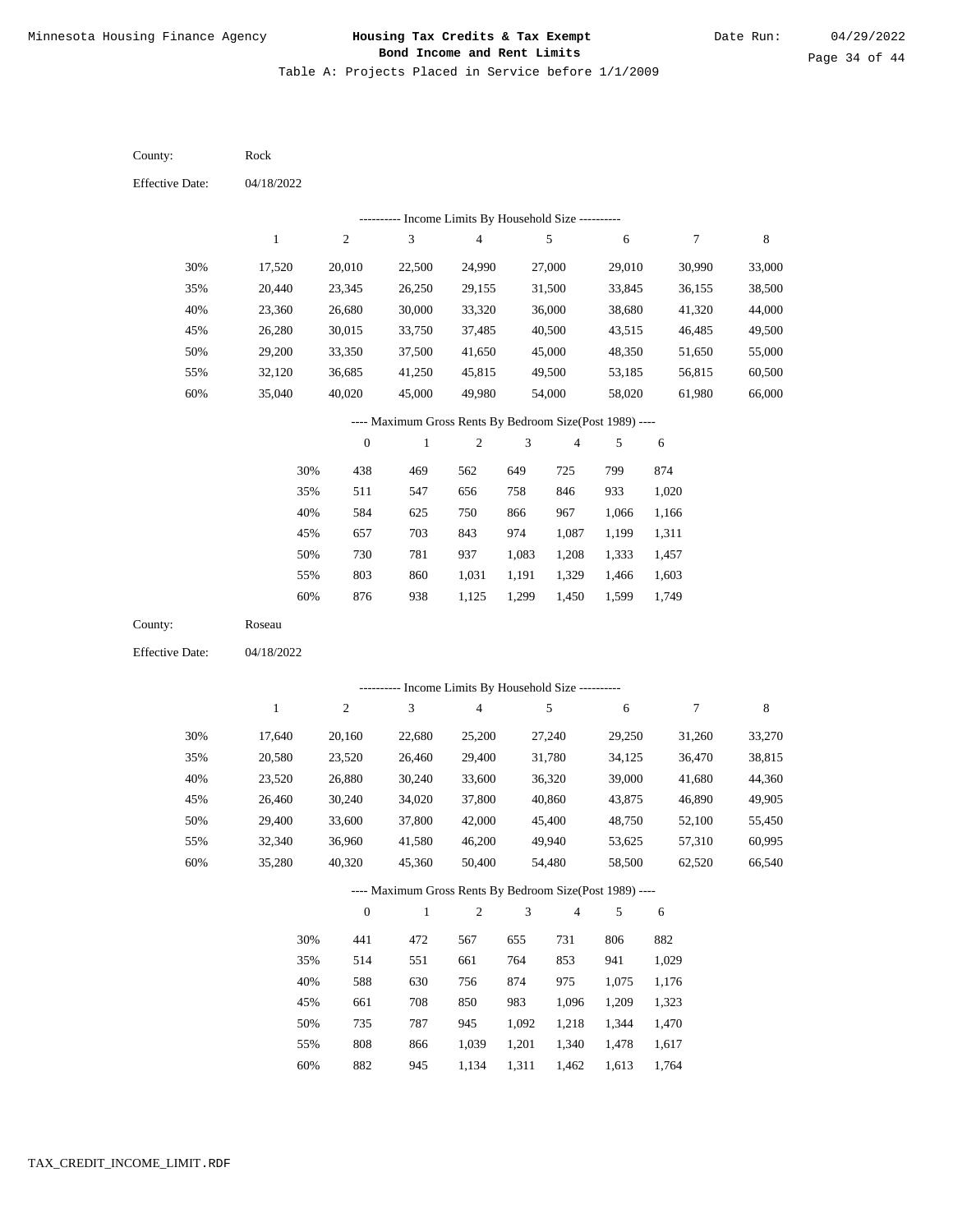Table A: Projects Placed in Service before 1/1/2009

04/18/2022 04/18/2022 Saint Louis Scott 30% 35% 40% 45% 50% 55% 60% 30% 35% 40% 45% 50% 55% 60% 18,690 21,805 24,920 28,035 31,150 34,265 37,380 24,840 28,980 33,120 37,260 41,400 45,540 49,680 21,360 24,920 28,480 32,040 35,600 39,160 42,720 28,380 33,110 37,840 42,570 47,300 52,030 56,760 24,030 28,035 32,040 36,045 40,050 44,055 48,060 31,920 37,240 42,560 47,880 53,200 58,520 63,840 26,700 31,150 35,600 40,050 44,500 48,950 53,400 35,460 41,370 47,280 53,190 59,100 65,010 70,920 28,860 33,670 38,480 43,290 48,100 52,910 57,720 38,310 44,695 51,080 57,465 63,850 70,235 76,620 30,990 36,155 41,320 46,485 51,650 56,815 61,980 41,160 48,020 54,880 61,740 68,600 75,460 82,320 33,120 38,640 44,160 49,680 55,200 60,720 66,240 43,980 51,310 58,640 65,970 73,300 80,630 87,960 35,250 41,125 47,000 52,875 58,750 64,625 70,500 46,830 54,635 62,440 70,245 78,050 85,855 93,660 467 545 623 700 778 856 934 621 724 828 931 1,035 1,138 1,242 500 584 667 750 834 917 1,001 665 776 887 997 1,108 1,219 1,330 600 700 801 901 1,001 1,101 1,201 798 931 1,064 1,197 1,330 1,463 1,596 694 810 926 1,041 1,157 1,273 1,389 922 1,075 1,229 1,383 1,536 1,690 1,844 774 903 1,033 1,162 1,291 1,420 1,549 1,029 1,200 1,372 1,543 1,715 1,886 2,058 854 997 1,139 1,281 1,424 1,566 1,709 1,135 1,324 1,513 1,702 1,891 2,081 2,270 934 1,090 1,246 1,401 1,557 1,713 1,869 1,241 1,447 1,654 1,861 2,068 2,275 2,482 County: County: Effective Date: Effective Date: 1 1 2 2 3 3 4 4 5 5 6 6 7 7 8 8 0 0 1 1 2 2 3 3 4 4 5 5 6 6 ---------- Income Limits By Household Size ---------- ---------- Income Limits By Household Size ---------- ---- Maximum Gross Rents By Bedroom Size(Post 1989) ---- ---- Maximum Gross Rents By Bedroom Size(Post 1989) ---- 30% 35% 40% 45% 50% 55% 60% 30% 35% 40% 45% 50% 55% 60%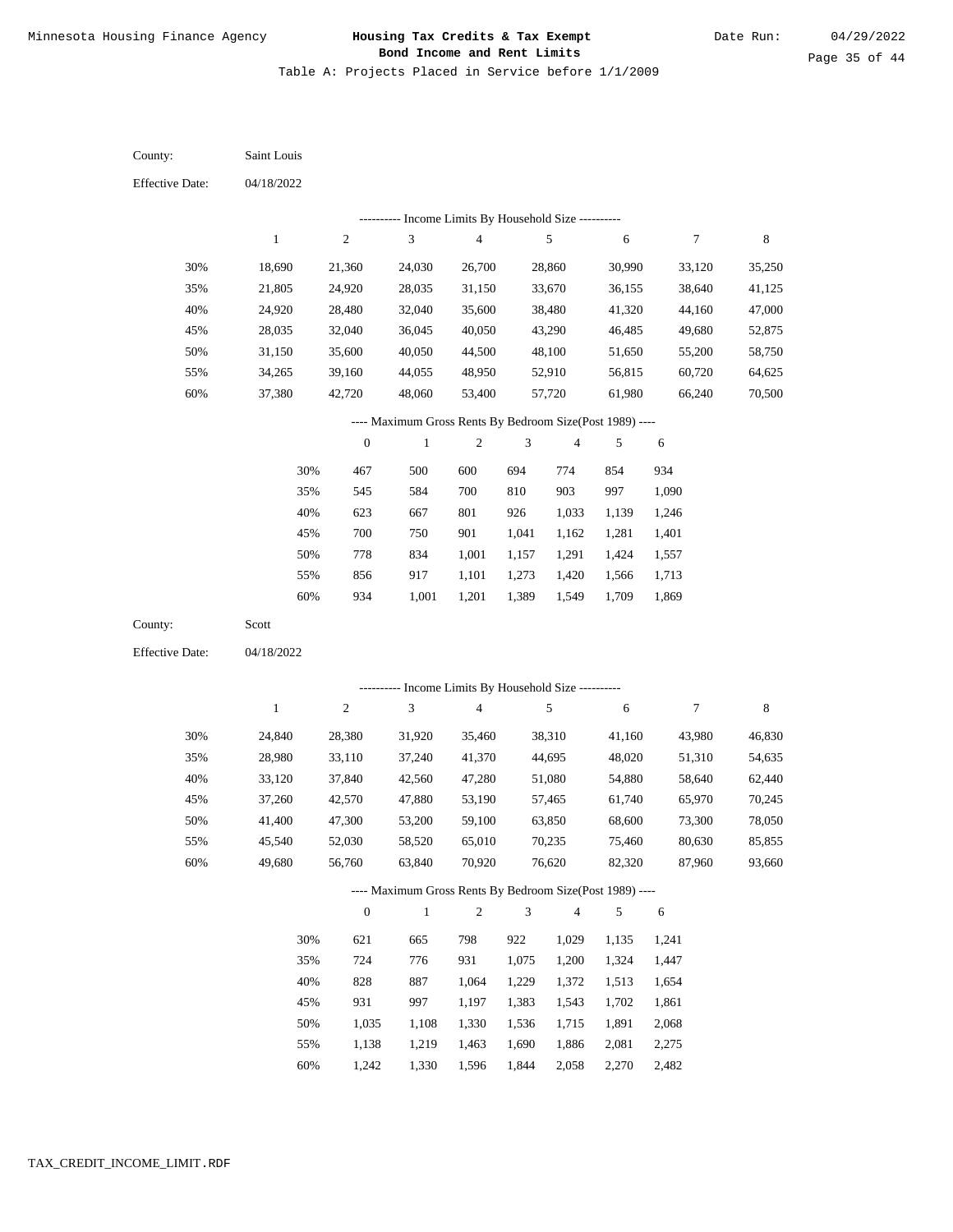Table A: Projects Placed in Service before 1/1/2009

04/18/2022 04/18/2022 Sherburne Sibley 30% 35% 40% 45% 50% 55% 60% 30% 35% 40% 45% 50% 55% 60% 24,840 28,980 33,120 37,260 41,400 45,540 49,680 17,850 20,825 23,800 26,775 29,750 32,725 35,700 28,380 33,110 37,840 42,570 47,300 52,030 56,760 20,400 23,800 27,200 30,600 34,000 37,400 40,800 31,920 37,240 42,560 47,880 53,200 58,520 63,840 22,950 26,775 30,600 34,425 38,250 42,075 45,900 35,460 41,370 47,280 53,190 59,100 65,010 70,920 25,500 29,750 34,000 38,250 42,500 46,750 51,000 38,310 44,695 51,080 57,465 63,850 70,235 76,620 27,540 32,130 36,720 41,310 45,900 50,490 55,080 41,160 48,020 54,880 61,740 68,600 75,460 82,320 29,580 34,510 39,440 44,370 49,300 54,230 59,160 43,980 51,310 58,640 65,970 73,300 80,630 87,960 31,620 36,890 42,160 47,430 52,700 57,970 63,240 46,830 54,635 62,440 70,245 78,050 85,855 93,660 33,660 39,270 44,880 50,490 56,100 61,710 67,320 621 724 828 931 1,035 1,138 1,242 446 520 595 669 743 818 892 665 776 887 997 1,108 1,219 1,330 478 557 637 717 796 876 956 798 931 1,064 1,197 1,330 1,463 1,596 573 669 765 860 956 1,051 1,147 922 1,075 1,229 1,383 1,536 1,690 1,844 663 773 884 994 1,105 1,215 1,326 1,029 1,200 1,372 1,543 1,715 1,886 2,058 739 862 986 1,109 1,232 1,355 1,479 1,135 1,324 1,513 1,702 1,891 2,081 2,270 816 952 1,088 1,224 1,360 1,496 1,632 1,241 1,447 1,654 1,861 2,068 2,275 2,482 892 1,041 1,190 1,338 1,487 1,636 1,785 County: County: Effective Date: Effective Date: 1 1 2 2 3 3 4 4 5 5 6 6 7 7 8 8 0 0 1 1 2 2 3 3 4 4 5 5 6 6 ---------- Income Limits By Household Size ---------- ---------- Income Limits By Household Size ---------- ---- Maximum Gross Rents By Bedroom Size(Post 1989) ---- ---- Maximum Gross Rents By Bedroom Size(Post 1989) ---- 30% 35% 40% 45% 50% 55% 60% 30% 35% 40% 45% 50% 55% 60%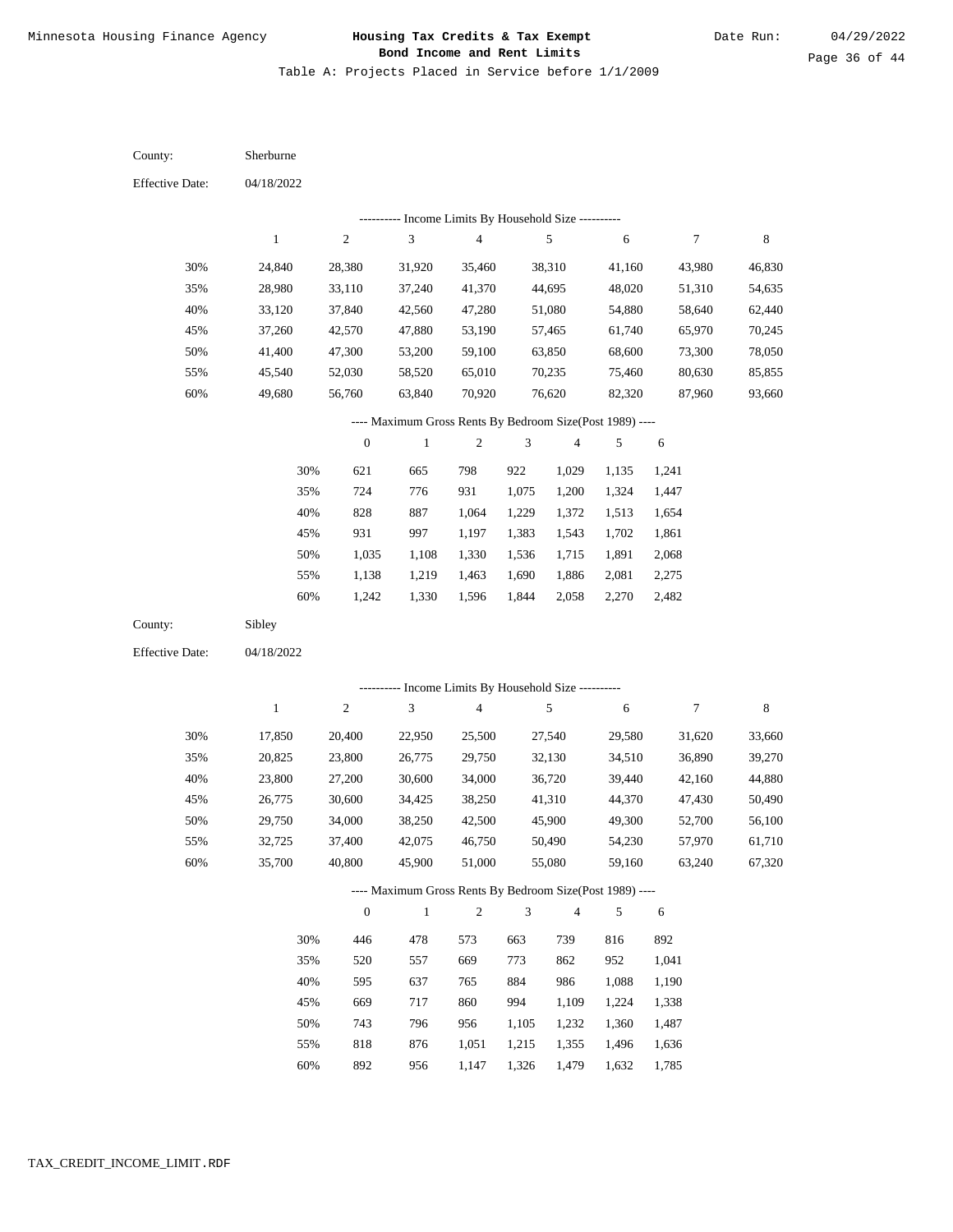Table A: Projects Placed in Service before 1/1/2009

04/18/2022 04/18/2022 Stearns Steele 30% 35% 40% 45% 50% 55% 60% 30% 35% 40% 45% 50% 55% 60% 18,600 21,700 24,800 27,900 31,000 34,100 37,200 19,050 22,225 25,400 28,575 31,750 34,925 38,100 21,240 24,780 28,320 31,860 35,400 38,940 42,480 21,780 25,410 29,040 32,670 36,300 39,930 43,560 23,910 27,895 31,880 35,865 39,850 43,835 47,820 24,510 28,595 32,680 36,765 40,850 44,935 49,020 26,550 30,975 35,400 39,825 44,250 48,675 53,100 27,210 31,745 36,280 40,815 45,350 49,885 54,420 28,680 33,460 38,240 43,020 47,800 52,580 57,360 29,400 34,300 39,200 44,100 49,000 53,900 58,800 30,810 35,945 41,080 46,215 51,350 56,485 61,620 31,590 36,855 42,120 47,385 52,650 57,915 63,180 32,940 38,430 43,920 49,410 54,900 60,390 65,880 33,750 39,375 45,000 50,625 56,250 61,875 67,500 35,070 40,915 46,760 52,605 58,450 64,295 70,140 35,940 41,930 47,920 53,910 59,900 65,890 71,880 465 542 620 697 775 852 930 476 555 635 714 793 873 952 498 581 664 747 830 913 996 510 595 680 765 850 935 1,020 597 697 797 896 996 1,095 1,195 612 714 817 919 1,021 1,123 1,225 690 805 920 1,035 1,150 1,265 1,380 707 825 943 1,061 1,179 1,297 1,415 770 898 1,027 1,155 1,283 1,412 1,540 789 921 1,053 1,184 1,316 1,447 1,579 850 991 1,133 1,275 1,416 1,558 1,700 871 1,016 1,161 1,306 1,451 1,597 1,742 929 1,084 1,239 1,393 1,548 1,703 1,858 952 1,111 1,269 1,428 1,587 1,745 1,904 County: County: Effective Date: Effective Date: 1 1 2 2 3 3 4 4 5 5 6 6 7 7 8 8 0 0 1 1 2 2 3 3 4 4 5 5 6 6 ---------- Income Limits By Household Size ---------- ---------- Income Limits By Household Size ---------- ---- Maximum Gross Rents By Bedroom Size(Post 1989) ---- ---- Maximum Gross Rents By Bedroom Size(Post 1989) ---- 30% 35% 40% 45% 50% 55% 60% 30% 35% 40% 45% 50% 55% 60%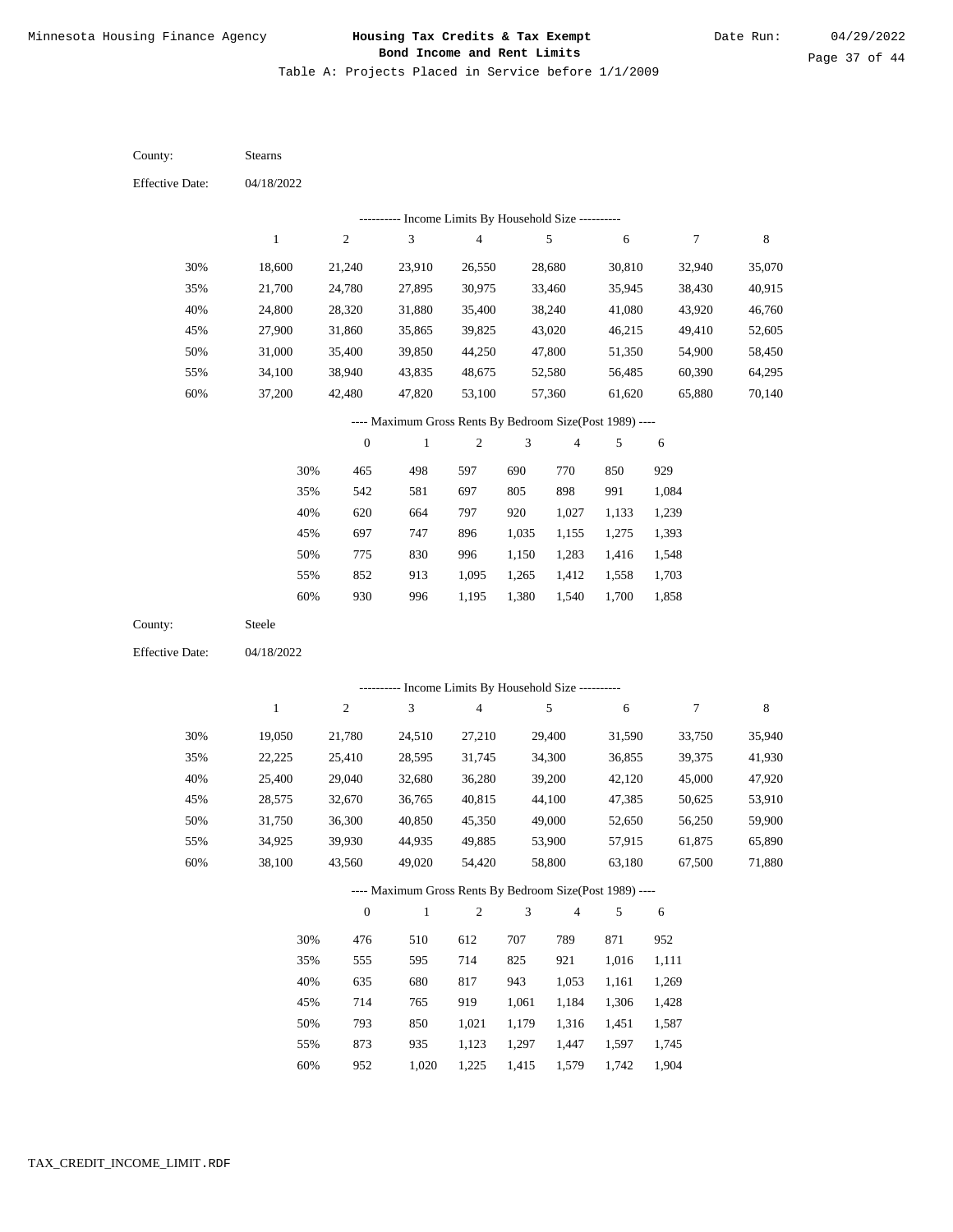Table A: Projects Placed in Service before 1/1/2009

04/18/2022 04/18/2022 Stevens Swift 30% 35% 40% 45% 50% 55% 60% 30% 35% 40% 45% 50% 55% 60% 20,340 23,730 27,120 30,510 33,900 37,290 40,680 17,520 20,440 23,360 26,280 29,200 32,120 35,040 23,250 27,125 31,000 34,875 38,750 42,625 46,500 20,010 23,345 26,680 30,015 33,350 36,685 40,020 26,160 30,520 34,880 39,240 43,600 47,960 52,320 22,500 26,250 30,000 33,750 37,500 41,250 45,000 29,040 33,880 38,720 43,560 48,400 53,240 58,080 24,990 29,155 33,320 37,485 41,650 45,815 49,980 31,380 36,610 41,840 47,070 52,300 57,530 62,760 27,000 31,500 36,000 40,500 45,000 49,500 54,000 33,690 39,305 44,920 50,535 56,150 61,765 67,380 29,010 33,845 38,680 43,515 48,350 53,185 58,020 36,030 42,035 48,040 54,045 60,050 66,055 72,060 30,990 36,155 41,320 46,485 51,650 56,815 61,980 38,340 44,730 51,120 57,510 63,900 70,290 76,680 33,000 38,500 44,000 49,500 55,000 60,500 66,000 508 593 678 762 847 932 1,017 438 511 584 657 730 803 876 544 635 726 817 908 998 1,089 469 547 625 703 781 860 938 654 763 872 981 1,090 1,199 1,308 562 656 750 843 937 1,031 1,125 755 881 1,007 1,132 1,258 1,384 1,510 649 758 866 974 1,083 1,191 1,299 842 982 1,123 1,263 1,403 1,544 1,684 725 846 967 1,087 1,208 1,329 1,450 929 1,084 1,239 1,394 1,549 1,704 1,859 799 933 1,066 1,199 1,333 1,466 1,599 1,016 1,185 1,355 1,524 1,694 1,863 2,032 874 1,020 1,166 1,311 1,457 1,603 1,749 County: County: Effective Date: Effective Date: 1 1 2 2 3 3 4 4 5 5 6 6 7 7 8 8 0 0 1 1 2 2 3 3 4 4 5 5 6 6 ---------- Income Limits By Household Size ---------- ---------- Income Limits By Household Size ---------- ---- Maximum Gross Rents By Bedroom Size(Post 1989) ---- ---- Maximum Gross Rents By Bedroom Size(Post 1989) ---- 30% 35% 40% 45% 50% 55% 60% 30% 35% 40% 45% 50% 55% 60%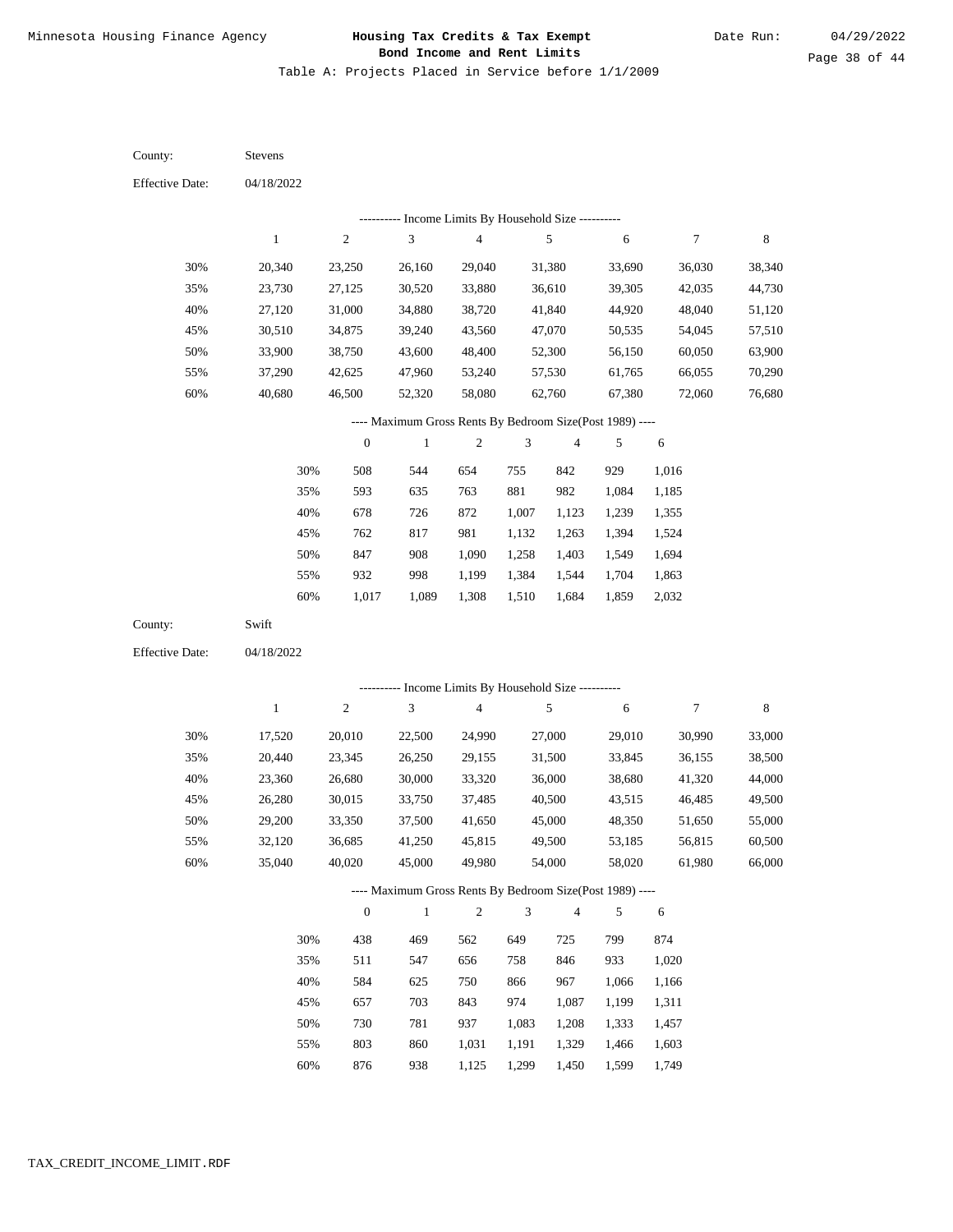Table A: Projects Placed in Service before 1/1/2009

| County:                | Todd         |                  |                                                                     |                         |               |                |        |            |             |
|------------------------|--------------|------------------|---------------------------------------------------------------------|-------------------------|---------------|----------------|--------|------------|-------------|
| <b>Effective Date:</b> | 04/18/2022   |                  |                                                                     |                         |               |                |        |            |             |
|                        |              |                  | --------- Income Limits By Household Size ----------                |                         |               |                |        |            |             |
|                        | $\mathbf{1}$ | $\sqrt{2}$       | 3                                                                   | 4                       |               | 5              | 6      | $\tau$     | $\,$ 8 $\,$ |
| 30%                    | 17,790       | 20,310           | 22,860                                                              | 25,380                  |               | 27,420         | 29,460 | 31,500     | 33,510      |
| 35%                    | 20,755       | 23,695           | 26,670                                                              | 29,610                  |               | 31,990         | 34,370 | 36,750     | 39,095      |
| 40%                    | 23,720       | 27,080           | 30,480                                                              | 33,840                  |               | 36,560         | 39,280 | 42,000     | 44,680      |
| 45%                    | 26,685       | 30,465           | 34,290                                                              | 38,070                  |               | 41,130         | 44,190 | 47,250     | 50,265      |
| 50%                    | 29,650       | 33,850           | 38,100                                                              | 42,300                  |               | 45,700         | 49,100 | 52,500     | 55,850      |
| 55%                    | 32,615       | 37,235           | 41,910                                                              | 46,530                  |               | 50,270         | 54,010 | 57,750     | 61,435      |
| 60%                    | 35,580       | 40,620           | 45,720                                                              | 50,760                  |               | 54,840         | 58,920 | 63,000     | 67,020      |
|                        |              |                  | ---- Maximum Gross Rents By Bedroom Size(Post 1989) ----            |                         |               |                |        |            |             |
|                        |              | $\boldsymbol{0}$ | $\mathbf{1}$                                                        | $\boldsymbol{2}$        | 3             | $\overline{4}$ | 5      | 6          |             |
|                        | 30%          | 444              | 476                                                                 | 571                     | 660           | 736            | 812    | 888        |             |
|                        | 35%          | 518              | 555                                                                 | 666                     | 770           | 859            | 948    | 1,036      |             |
|                        | 40%          | 593              | 635                                                                 | 762                     | 880           | 982            | 1,083  | 1,184      |             |
|                        | 45%          | 667              | 714                                                                 | 857                     | 990           | 1,104          | 1,218  | 1,332      |             |
|                        | 50%          | 741              | 793                                                                 | 952                     | 1,100         | 1,227          | 1,354  | 1,480      |             |
|                        | 55%          | 815              | 873                                                                 | 1,047                   | 1,210         | 1,350          | 1,489  | 1,628      |             |
|                        | 60%          | 889              | 952                                                                 | 1,143                   | 1,320         | 1,473          | 1,625  | 1,776      |             |
| County:                | Traverse     |                  |                                                                     |                         |               |                |        |            |             |
| <b>Effective Date:</b> | 04/18/2022   |                  |                                                                     |                         |               |                |        |            |             |
|                        |              |                  | --------- Income Limits By Household Size ----------                |                         |               |                |        |            |             |
|                        | $\mathbf{1}$ | $\sqrt{2}$       | 3                                                                   | $\overline{\mathbf{4}}$ |               | 5              | 6      | $\tau$     | 8           |
|                        |              |                  |                                                                     |                         |               |                |        |            |             |
| 30%                    | 18,570       | 21,240           | 23,880                                                              | 26,520                  |               | 28,650         | 30,780 | 32,910     | 35,010      |
| 35%                    | 21,665       | 24,780           | 27,860                                                              | 30,940                  |               | 33,425         | 35,910 | 38,395     | 40,845      |
| 40%                    | 24,760       | 28,320           | 31,840                                                              | 35,360                  |               | 38,200         | 41,040 | 43,880     | 46,680      |
| 45%                    | 27,855       | 31,860           | 35,820                                                              | 39,780                  |               | 42,975         | 46,170 | 49,365     | 52,515      |
| 50%                    | 30,950       | 35,400           | 39,800                                                              | 44,200                  |               | 47,750         | 51,300 | 54,850     | 58,350      |
| 55%                    | 34,045       | 38,940           | 43,780<br>47,760                                                    | 48,620                  |               | 52,525         | 56,430 | 60,335     | 64,185      |
| 60%                    | 37,140       | 42,480           |                                                                     | 53,040                  |               | 57,300         | 61,560 | 65,820     | 70,020      |
|                        |              | $\boldsymbol{0}$ | ---- Maximum Gross Rents By Bedroom Size(Post 1989) ----<br>$\,1\,$ | $\overline{c}$          | $\mathfrak z$ | $\overline{4}$ | 5      | $\sqrt{6}$ |             |
|                        |              |                  |                                                                     |                         |               |                |        |            |             |
|                        | 30%          | 464              | 497                                                                 | 597                     | 689           | 769            | 849    | 928        |             |
|                        | 35%          | 541              | 580                                                                 | 696                     | 804           | 897            | 990    | 1,082      |             |
|                        | 40%          | 619              | 663                                                                 | 796                     | 919           | 1,026          | 1,132  | 1,237      |             |
|                        | 45%          | 696              | 746                                                                 | 895                     | 1,034         | 1,154          | 1,273  | 1,392      |             |
|                        | 50%          | 773              | 829                                                                 | 995                     | 1,149         | 1,282          | 1,415  | 1,547      |             |
|                        | 55%          | 851              | 912                                                                 | 1,094                   | 1,264         | 1,410          | 1,556  | 1,701      |             |
|                        | $60\%$       | 928              | 995                                                                 | 1,194                   | 1,379         | 1,539          | 1,698  | 1,856      |             |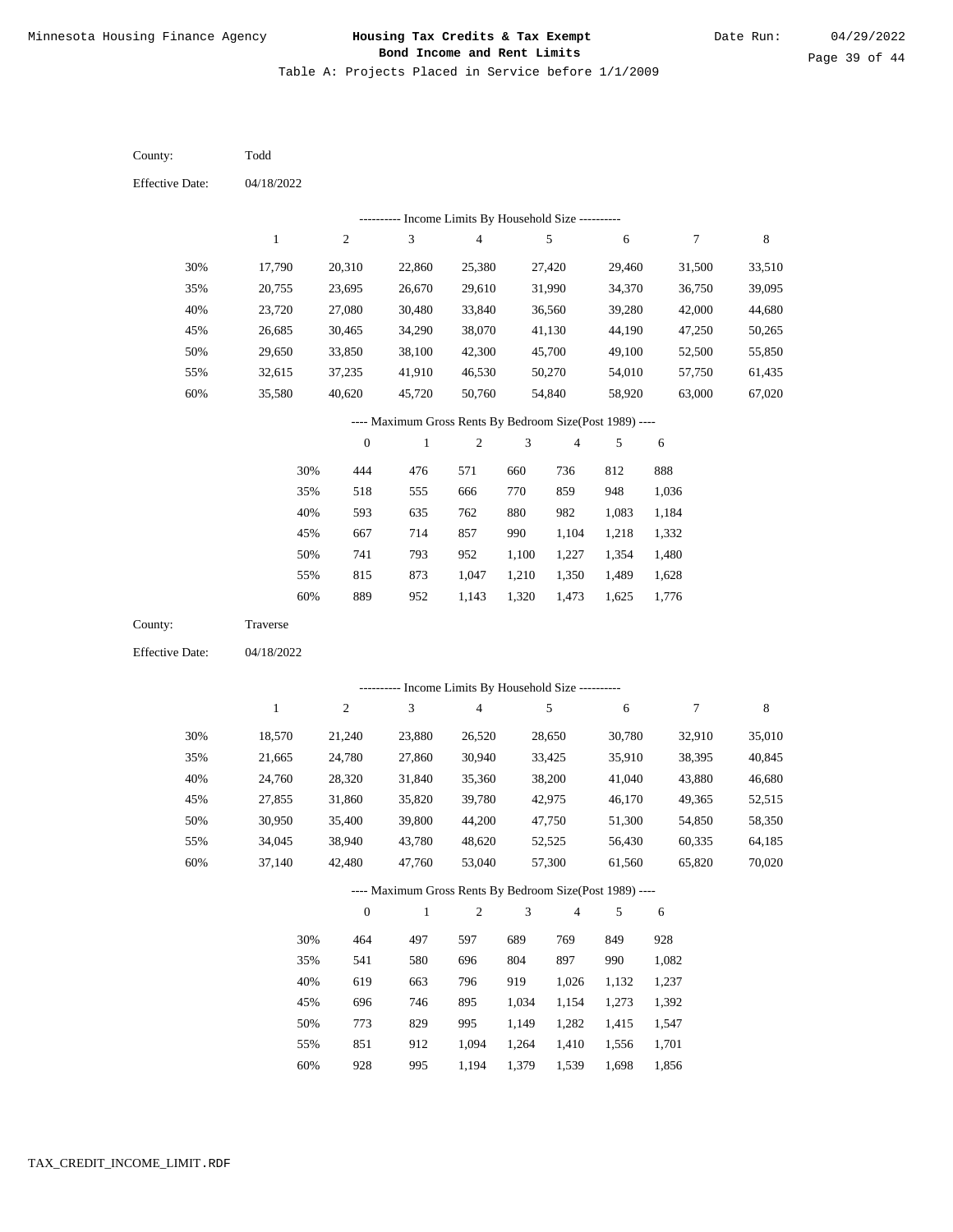Table A: Projects Placed in Service before 1/1/2009

04/18/2022 04/18/2022 Wabasha Wadena 30% 35% 40% 45% 50% 55% 60% 30% 35% 40% 45% 50% 55% 60% 18,780 21,910 25,040 28,170 31,300 34,430 37,560 17,520 20,440 23,360 26,280 29,200 32,120 35,040 21,480 25,060 28,640 32,220 35,800 39,380 42,960 20,010 23,345 26,680 30,015 33,350 36,685 40,020 24,150 28,175 32,200 36,225 40,250 44,275 48,300 22,500 26,250 30,000 33,750 37,500 41,250 45,000 26,820 31,290 35,760 40,230 44,700 49,170 53,640 24,990 29,155 33,320 37,485 41,650 45,815 49,980 28,980 33,810 38,640 43,470 48,300 53,130 57,960 27,000 31,500 36,000 40,500 45,000 49,500 54,000 31,140 36,330 41,520 46,710 51,900 57,090 62,280 29,010 33,845 38,680 43,515 48,350 53,185 58,020 33,270 38,815 44,360 49,905 55,450 60,995 66,540 30,990 36,155 41,320 46,485 51,650 56,815 61,980 35,430 41,335 47,240 53,145 59,050 64,955 70,860 33,000 38,500 44,000 49,500 55,000 60,500 66,000 469 547 626 704 782 860 939 438 511 584 657 730 803 876 503 587 671 754 838 922 1,006 469 547 625 703 781 860 938 603 704 805 905 1,006 1,106 1,207 562 656 750 843 937 1,031 1,125 697 813 930 1,046 1,162 1,278 1,395 649 758 866 974 1,083 1,191 1,299 778 908 1,038 1,167 1,297 1,427 1,557 725 846 967 1,087 1,208 1,329 1,450 858 1,001 1,145 1,288 1,431 1,574 1,717 799 933 1,066 1,199 1,333 1,466 1,599 938 1,095 1,251 1,408 1,564 1,720 1,877 874 1,020 1,166 1,311 1,457 1,603 1,749 County: County: Effective Date: Effective Date: 1 1 2 2 3 3 4 4 5 5 6 6 7 7 8 8 0 0 1 1 2 2 3 3 4 4 5 5 6 6 ---------- Income Limits By Household Size ---------- ---------- Income Limits By Household Size ---------- ---- Maximum Gross Rents By Bedroom Size(Post 1989) ---- ---- Maximum Gross Rents By Bedroom Size(Post 1989) ---- 30% 35% 40% 45% 50% 55% 60% 30% 35% 40% 45% 50% 55% 60%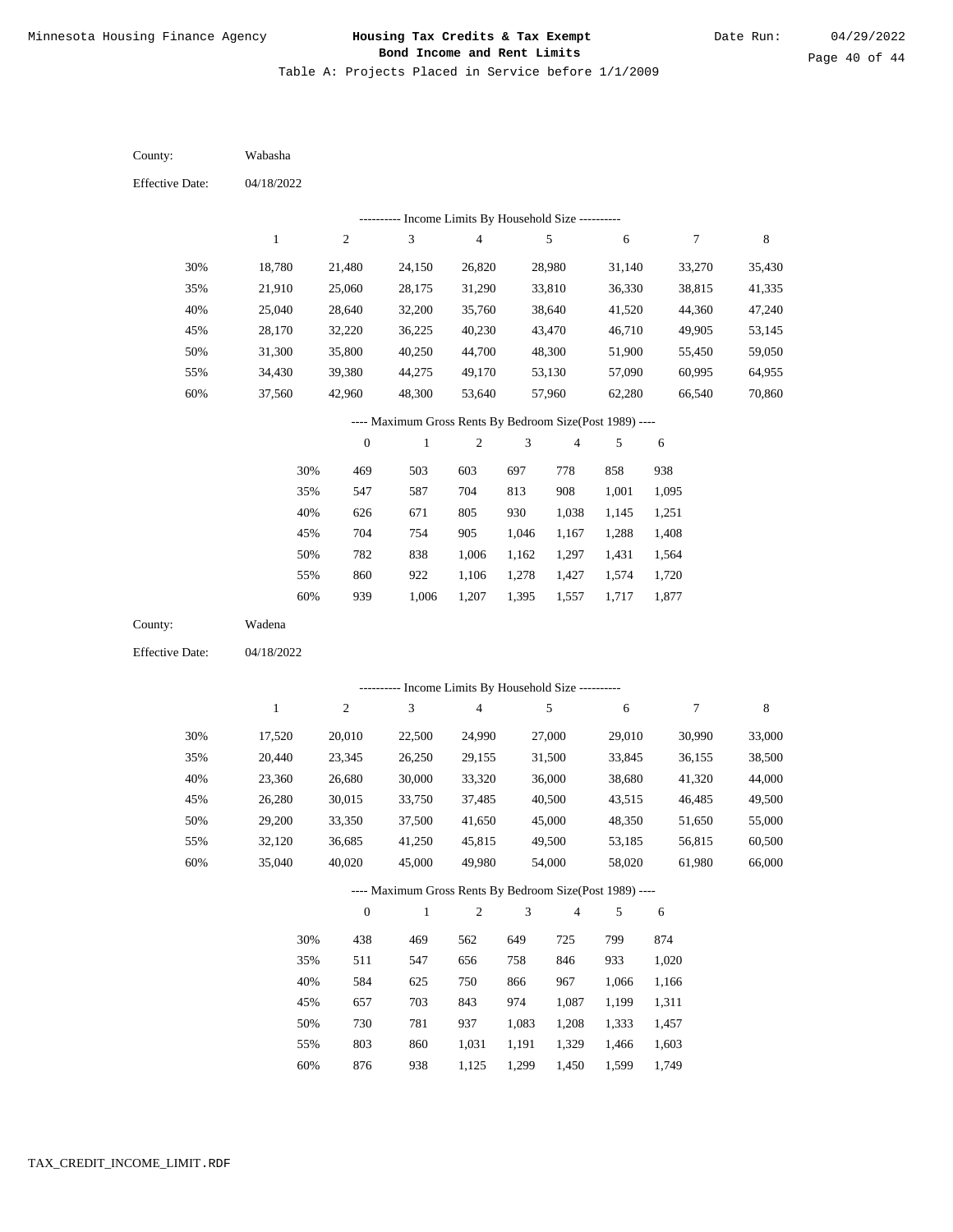Table A: Projects Placed in Service before 1/1/2009

| County:                | Waseca       |                  |                                                                          |                                            |                |                         |                |                |                  |
|------------------------|--------------|------------------|--------------------------------------------------------------------------|--------------------------------------------|----------------|-------------------------|----------------|----------------|------------------|
| <b>Effective Date:</b> | 04/18/2022   |                  |                                                                          |                                            |                |                         |                |                |                  |
|                        |              |                  | --------- Income Limits By Household Size ----------                     |                                            |                |                         |                |                |                  |
|                        | $\mathbf{1}$ | $\boldsymbol{2}$ | 3                                                                        | $\overline{4}$                             |                | 5                       | 6              | 7              | 8                |
| 30%                    | 17,580       | 20,070           | 22,590                                                                   | 25,080                                     |                | 27,090                  | 29,100         | 31,110         | 33,120           |
| 35%                    | 20,510       | 23,415           | 26,355                                                                   | 29,260                                     |                | 31,605                  | 33,950         | 36,295         | 38,640           |
| 40%                    | 23,440       | 26,760           | 30,120                                                                   | 33,440                                     |                | 36,120                  | 38,800         | 41,480         | 44,160           |
| 45%                    | 26,370       | 30,105           | 33,885                                                                   | 37,620                                     |                | 40,635                  | 43,650         | 46,665         | 49,680           |
| 50%                    | 29,300       | 33,450           | 37,650                                                                   | 41,800                                     |                | 45,150                  | 48,500         | 51,850         | 55,200           |
| 55%                    | 32,230       | 36,795           | 41,415                                                                   | 45,980                                     |                | 49,665                  | 53,350         | 57,035         | 60,720           |
| 60%                    | 35,160       | 40,140           | 45,180                                                                   | 50,160                                     |                | 54,180                  | 58,200         | 62,220         | 66,240           |
|                        |              |                  | ---- Maximum Gross Rents By Bedroom Size(Post 1989) ----                 |                                            |                |                         |                |                |                  |
|                        |              | $\boldsymbol{0}$ | $\mathbf{1}$                                                             | $\boldsymbol{2}$                           | 3              | $\overline{4}$          | 5              | 6              |                  |
|                        | 30%          | 439              | 470                                                                      | 564                                        | 652            | 727                     | 802            | 877            |                  |
|                        | 35%          | 512              | 549                                                                      | 658                                        | 760            | 848                     | 936            | 1,024          |                  |
|                        | 40%          | 586              | 627                                                                      | 753                                        | 869            | 970                     | 1,070          | 1,170          |                  |
|                        | 45%          | 659              | 705                                                                      | 847                                        | 978            | 1,091                   | 1,204          | 1,316          |                  |
|                        | 50%          | 732              | 784                                                                      | 941                                        | 1,086          | 1,212                   | 1,338          | 1,463          |                  |
|                        | 55%          | 805              | 862                                                                      | 1,035                                      | 1,195          | 1,333                   | 1,471          | 1,609          |                  |
|                        | 60%          | 879              | 941                                                                      | 1,129                                      | 1,304          | 1,455                   | 1,605          | 1,755          |                  |
|                        |              |                  |                                                                          |                                            |                |                         |                |                |                  |
| County:                | Washington   |                  |                                                                          |                                            |                |                         |                |                |                  |
| <b>Effective Date:</b> | 04/18/2022   |                  |                                                                          |                                            |                |                         |                |                |                  |
|                        |              |                  |                                                                          |                                            |                |                         |                |                |                  |
|                        |              | ----------       |                                                                          | Income Limits By Household Size ---------- |                |                         |                |                |                  |
|                        | $\mathbf{1}$ | $\boldsymbol{2}$ | $\mathfrak{Z}$                                                           | $\sqrt{4}$                                 |                | 5                       | 6              | 7              | $\,$ 8 $\,$      |
| 30%                    | 24,840       | 28,380           | 31,920                                                                   | 35,460                                     |                | 38,310                  | 41,160         | 43,980         | 46,830           |
| 35%                    | 28,980       | 33,110           | 37,240                                                                   | 41,370                                     |                | 44,695                  | 48,020         | 51,310         | 54,635           |
| 40%                    | 33,120       | 37,840           | 42,560                                                                   | 47,280                                     |                | 51,080                  | 54,880         | 58,640         | 62,440           |
| 45%                    | 37,260       | 42,570           | 47,880                                                                   | 53,190                                     |                | 57,465                  | 61,740         | 65,970         | 70,245           |
| 50%                    | 41,400       | 47,300           | 53,200                                                                   | 59,100                                     |                | 63,850                  | 68,600         | 73,300         | 78,050           |
| 55%                    | 45,540       | 52,030           | 58,520                                                                   | 65,010                                     |                | 70,235                  | 75,460         | 80,630         | 85,855<br>93,660 |
| 60%                    | 49,680       | 56,760           | 63,840                                                                   | 70,920                                     |                | 76,620                  | 82,320         | 87,960         |                  |
|                        |              | $\boldsymbol{0}$ | ---- Maximum Gross Rents By Bedroom Size(Post 1989) ----<br>$\mathbf{1}$ | $\overline{c}$                             | $\mathfrak{Z}$ | $\overline{\mathbf{4}}$ | 5              |                |                  |
|                        |              |                  |                                                                          |                                            |                |                         |                | $\sqrt{6}$     |                  |
|                        | 30%          | 621              | 665                                                                      | 798                                        | 922            | 1,029                   | 1,135          | 1,241          |                  |
|                        | 35%          | 724              | 776                                                                      | 931                                        | 1,075          | 1,200                   | 1,324          | 1,447          |                  |
|                        | 40%          | 828              | 887                                                                      | 1,064                                      | 1,229          | 1,372                   | 1,513          | 1,654          |                  |
|                        | 45%<br>50%   | 931<br>1,035     | 997<br>1,108                                                             | 1,197<br>1,330                             | 1,383<br>1,536 | 1,543                   | 1,702          | 1,861          |                  |
|                        | 55%          | 1,138            | 1,219                                                                    | 1,463                                      | 1,690          | 1,715<br>1,886          | 1,891<br>2,081 | 2,068<br>2,275 |                  |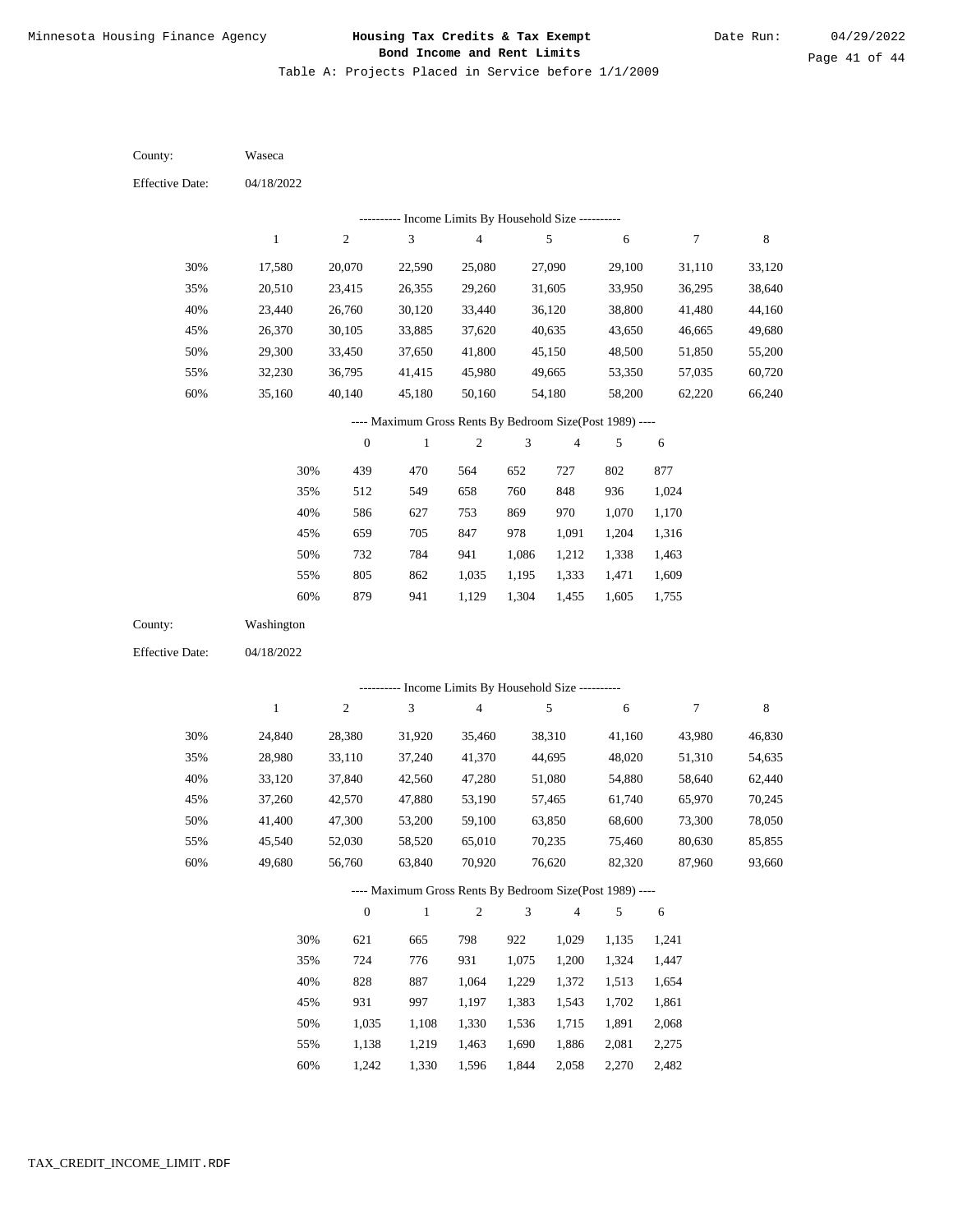Table A: Projects Placed in Service before 1/1/2009

| County:                | Watonwan         |                  |                                                                          |                         |                |                  |                  |                  |                  |
|------------------------|------------------|------------------|--------------------------------------------------------------------------|-------------------------|----------------|------------------|------------------|------------------|------------------|
| <b>Effective Date:</b> | 04/18/2022       |                  |                                                                          |                         |                |                  |                  |                  |                  |
|                        |                  |                  | ---------- Income Limits By Household Size ----------                    |                         |                |                  |                  |                  |                  |
|                        | $\mathbf{1}$     | $\overline{c}$   | $\ensuremath{\mathfrak{Z}}$                                              | $\overline{\mathbf{4}}$ |                | 5                | $\sqrt{6}$       | $\boldsymbol{7}$ | 8                |
| 30%                    | 17,670           | 20,190           | 22,710                                                                   | 25,230                  |                | 27,270           | 29,280           | 31,290           | 33,330           |
| 35%                    | 20,615           | 23,555           | 26,495                                                                   | 29,435                  |                | 31,815           | 34,160           | 36,505           | 38,885           |
| 40%                    | 23,560           | 26,920           | 30,280                                                                   | 33,640                  |                | 36,360           | 39,040           | 41,720           | 44,440           |
| 45%                    | 26,505           | 30,285           | 34,065                                                                   | 37,845                  |                | 40,905           | 43,920           | 46,935           | 49,995           |
| 50%                    | 29,450           | 33,650           | 37,850                                                                   | 42,050                  |                | 45,450           | 48,800           | 52,150           | 55,550           |
| 55%                    | 32,395           | 37,015           | 41,635                                                                   | 46,255                  |                | 49,995           | 53,680           | 57,365           | 61,105           |
| 60%                    | 35,340           | 40,380           | 45,420                                                                   | 50,460                  |                | 54,540           | 58,560           | 62,580           | 66,660           |
|                        |                  |                  | ---- Maximum Gross Rents By Bedroom Size(Post 1989) ----                 |                         |                |                  |                  |                  |                  |
|                        |                  | $\mathbf{0}$     | $\,1$                                                                    | $\boldsymbol{2}$        | 3              | $\overline{4}$   | 5                | 6                |                  |
|                        | 30%              | 441              | 473                                                                      | 567                     | 656            | 732              | 807              | 883              |                  |
|                        | 35%              | 515              | 552                                                                      | 662                     | 765            | 854              | 942              | 1,030            |                  |
|                        | 40%              | 589              | 631                                                                      | 757                     | 875            | 976              | 1,077            | 1,177            |                  |
|                        | 45%              | 662              | 709                                                                      | 851                     | 984            | 1,098            | 1,211            | 1,324            |                  |
|                        | 50%              | 736              | 788                                                                      | 946                     | 1,093          | 1,220            | 1,346            | 1,471            |                  |
|                        | 55%              | 809              | 867                                                                      | 1,040                   | 1,203          | 1,342            | 1,480            | 1,618            |                  |
|                        | 60%              | 883              | 946                                                                      | 1,135                   | 1,312          | 1,464            | 1,615            | 1,766            |                  |
| County:                | Wilkin           |                  |                                                                          |                         |                |                  |                  |                  |                  |
| <b>Effective Date:</b> | 04/18/2022       |                  |                                                                          |                         |                |                  |                  |                  |                  |
|                        |                  |                  |                                                                          |                         |                |                  |                  |                  |                  |
|                        | $\mathbf{1}$     | $\overline{c}$   | --------- Income Limits By Household Size ----------<br>$\mathfrak{Z}$   | $\overline{\mathbf{4}}$ |                | 5                | 6                | $\boldsymbol{7}$ | 8                |
|                        |                  |                  |                                                                          |                         |                |                  |                  |                  |                  |
| 30%                    | 17,520           | 20,010           | 22,500                                                                   | 24,990                  |                | 27,000           | 29,010           | 30,990           | 33,000           |
| 35%                    | 20,440           | 23,345           | 26,250                                                                   | 29,155                  |                | 31,500           | 33,845           | 36,155           | 38,500           |
| 40%                    | 23,360           | 26,680           | 30,000                                                                   | 33,320                  |                | 36,000           | 38,680           | 41,320           | 44,000           |
| 45%<br>50%             | 26,280           | 30,015           | 33,750                                                                   | 37,485<br>41,650        |                | 40,500           | 43,515           | 46,485           | 49,500           |
|                        | 29,200           | 33,350           | 37,500<br>41,250                                                         |                         |                | 45,000           | 48,350<br>53,185 | 51,650           | 55,000           |
| 55%<br>60%             | 32,120<br>35,040 | 36,685<br>40,020 | 45,000                                                                   | 45,815<br>49,980        |                | 49,500<br>54,000 | 58,020           | 56,815<br>61,980 | 60,500<br>66,000 |
|                        |                  |                  |                                                                          |                         |                |                  |                  |                  |                  |
|                        |                  | $\boldsymbol{0}$ | ---- Maximum Gross Rents By Bedroom Size(Post 1989) ----<br>$\mathbf{1}$ | $\sqrt{2}$              | $\mathfrak{Z}$ | $\overline{4}$   | 5                |                  |                  |
|                        |                  |                  |                                                                          |                         |                |                  |                  | $\sqrt{6}$       |                  |
|                        | 30%              | 438              | 469                                                                      | 562                     | 649            | 725              | 799              | 874              |                  |
|                        | 35%              | 511              | 547                                                                      | 656                     | 758            | 846              | 933              | 1,020            |                  |
|                        | 40%              | 584              | 625                                                                      | 750                     | 866            | 967              | 1,066            | 1,166            |                  |
|                        | 45%              | 657              | 703                                                                      | 843                     | 974            | 1,087            | 1,199            | 1,311            |                  |
|                        | 50%              | 730              | 781                                                                      | 937                     | 1,083          | 1,208            | 1,333            | 1,457            |                  |
|                        | 55%              | 803              | 860                                                                      | 1,031                   | 1,191          | 1,329            | 1,466            | 1,603            |                  |

876 938 1,125 1,299 1,450 1,599 1,749 60%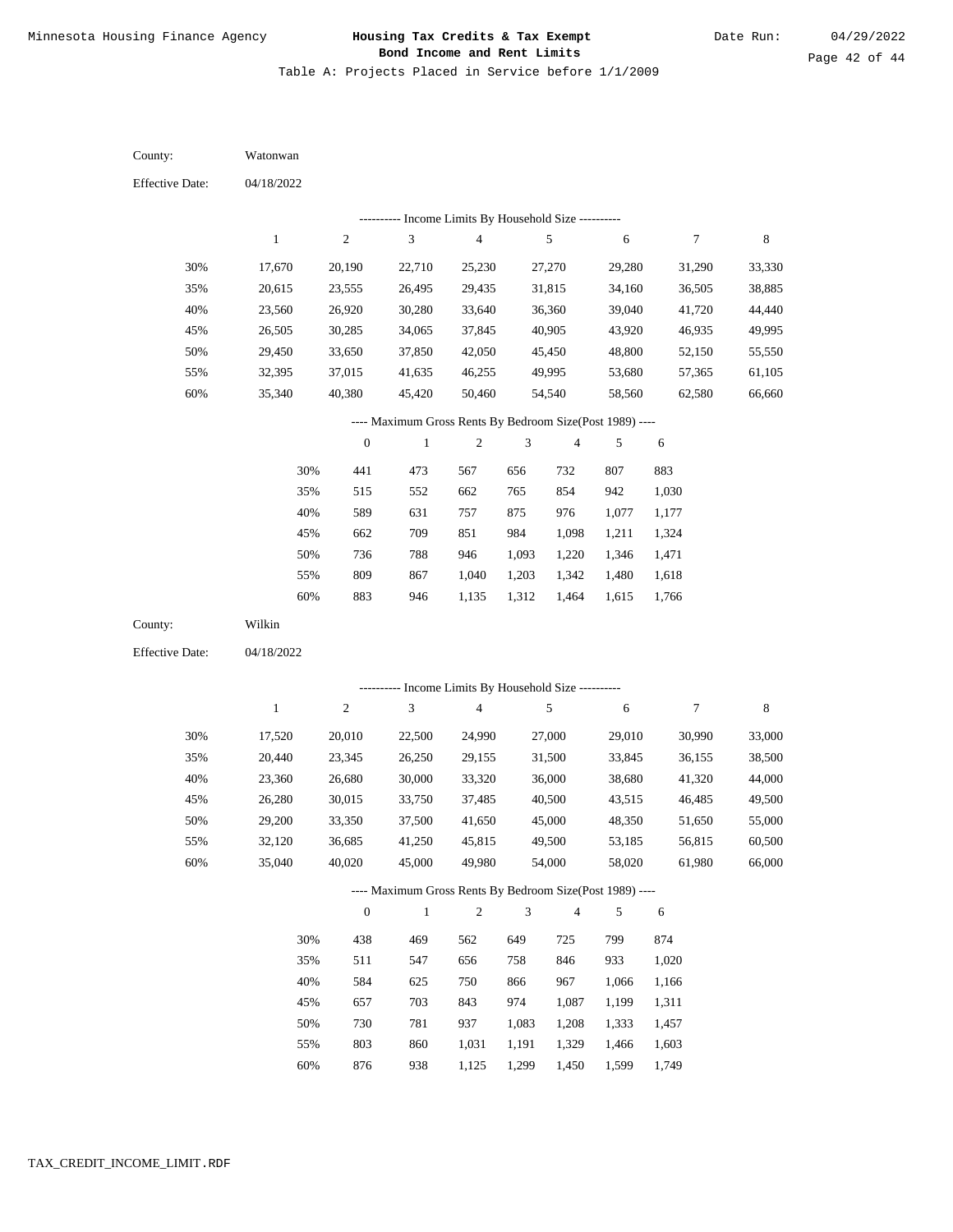Table A: Projects Placed in Service before 1/1/2009

| County:                | Winona           |                  |                                                                          |                                            |                |                          |                  |                  |                  |
|------------------------|------------------|------------------|--------------------------------------------------------------------------|--------------------------------------------|----------------|--------------------------|------------------|------------------|------------------|
| <b>Effective Date:</b> | 04/18/2022       |                  |                                                                          |                                            |                |                          |                  |                  |                  |
|                        |                  |                  | --------- Income Limits By Household Size ----------                     |                                            |                |                          |                  |                  |                  |
|                        | $\mathbf{1}$     | $\sqrt{2}$       | 3                                                                        | 4                                          |                | 5                        | 6                | 7                | 8                |
| 30%                    | 18,390           | 21,000           | 23,640                                                                   | 26,250                                     |                | 28,350                   | 30,450           | 32,550           | 34,650           |
| 35%                    | 21,455           | 24,500           | 27,580                                                                   | 30,625                                     |                | 33,075                   | 35,525           | 37,975           | 40,425           |
| 40%                    | 24,520           | 28,000           | 31,520                                                                   | 35,000                                     |                | 37,800                   | 40,600           | 43,400           | 46,200           |
| 45%                    | 27,585           | 31,500           | 35,460                                                                   | 39,375                                     |                | 42,525                   | 45,675           | 48,825           | 51,975           |
| 50%                    | 30,650           | 35,000           | 39,400                                                                   | 43,750                                     |                | 47,250                   | 50,750           | 54,250           | 57,750           |
| 55%                    | 33,715           | 38,500           | 43,340                                                                   | 48,125                                     |                | 51,975                   | 55,825           | 59,675           | 63,525           |
| 60%                    | 36,780           | 42,000           | 47,280                                                                   | 52,500                                     |                | 56,700                   | 60,900           | 65,100           | 69,300           |
|                        |                  |                  | ---- Maximum Gross Rents By Bedroom Size(Post 1989) ----                 |                                            |                |                          |                  |                  |                  |
|                        |                  | $\boldsymbol{0}$ | $\mathbf{1}$                                                             | $\boldsymbol{2}$                           | 3              | $\overline{\mathcal{A}}$ | 5                | 6                |                  |
|                        | 30%              | 459              | 492                                                                      | 591                                        | 682            | 761                      | 840              | 918              |                  |
|                        | 35%              | 536              | 574                                                                      | 689                                        | 796            | 888                      | 980              | 1,071            |                  |
|                        | 40%              | 613              | 656                                                                      | 788                                        | 910            | 1,015                    | 1,120            | 1,225            |                  |
|                        | 45%              | 689              | 738                                                                      | 886                                        | 1,023          | 1,141                    | 1,260            | 1,378            |                  |
|                        | 50%              | 766              | 820                                                                      | 985                                        | 1,137          | 1,268                    | 1,400            | 1,531            |                  |
|                        | 55%              | 842              | 902                                                                      | 1,083                                      | 1,251          | 1,395                    | 1,540            | 1,684            |                  |
|                        | 60%              | 919              | 984                                                                      | 1,182                                      | 1,365          | 1,522                    | 1,680            | 1,837            |                  |
| County:                | Wright           |                  |                                                                          |                                            |                |                          |                  |                  |                  |
| <b>Effective Date:</b> | 04/18/2022       |                  |                                                                          |                                            |                |                          |                  |                  |                  |
|                        |                  | ----------       |                                                                          | Income Limits By Household Size ---------- |                |                          |                  |                  |                  |
|                        | $\mathbf{1}$     | $\sqrt{2}$       | 3                                                                        | $\overline{\mathbf{4}}$                    |                | 5                        | 6                | 7                | 8                |
|                        |                  |                  |                                                                          |                                            |                |                          |                  |                  |                  |
| 30%                    | 24,840           | 28,380           | 31,920                                                                   | 35,460                                     |                | 38,310                   | 41,160           | 43,980           | 46,830           |
| 35%                    | 28,980           | 33,110           | 37,240                                                                   | 41,370                                     |                | 44,695                   | 48,020           | 51,310           | 54,635           |
| 40%                    | 33,120           | 37,840           | 42,560                                                                   | 47,280                                     |                | 51,080                   | 54,880           | 58,640           | 62,440           |
| 45%                    | 37,260           | 42,570           | 47,880                                                                   | 53,190                                     |                | 57,465                   | 61,740           | 65,970<br>73,300 | 70,245           |
| 50%                    | 41,400<br>45,540 | 47,300           | 53,200                                                                   | 59,100                                     |                | 63,850                   | 68,600           |                  | 78,050           |
| 55%<br>60%             | 49,680           | 52,030<br>56,760 | 58,520<br>63,840                                                         | 65,010<br>70,920                           |                | 70,235<br>76,620         | 75,460<br>82,320 | 80,630<br>87,960 | 85,855<br>93,660 |
|                        |                  |                  |                                                                          |                                            |                |                          |                  |                  |                  |
|                        |                  | $\boldsymbol{0}$ | ---- Maximum Gross Rents By Bedroom Size(Post 1989) ----<br>$\mathbf{1}$ | $\overline{c}$                             | $\mathfrak{Z}$ | $\overline{\mathbf{4}}$  | 5                | $\sqrt{6}$       |                  |
|                        |                  |                  |                                                                          |                                            |                |                          |                  |                  |                  |
|                        | 30%              | 621              | 665                                                                      | 798                                        | 922            | 1,029                    | 1,135            | 1,241            |                  |
|                        | 35%              | 724              | 776                                                                      | 931                                        | 1,075          | 1,200                    | 1,324            | 1,447            |                  |
|                        | 40%              | 828              | 887                                                                      | 1,064                                      | 1,229          | 1,372                    | 1,513            | 1,654            |                  |
|                        | 45%              | 931              | 997                                                                      | 1,197                                      | 1,383          | 1,543                    | 1,702            | 1,861            |                  |
|                        | 50%              | 1,035            | 1,108                                                                    | 1,330                                      | 1,536          | 1,715                    | 1,891            | 2,068            |                  |
|                        | 55%              | 1,138            | 1,219                                                                    | 1,463                                      | 1,690          | 1,886                    | 2,081            | 2,275            |                  |
|                        | 60%              | 1,242            | 1,330                                                                    | 1,596                                      | 1,844          | 2,058                    | 2,270            | 2,482            |                  |